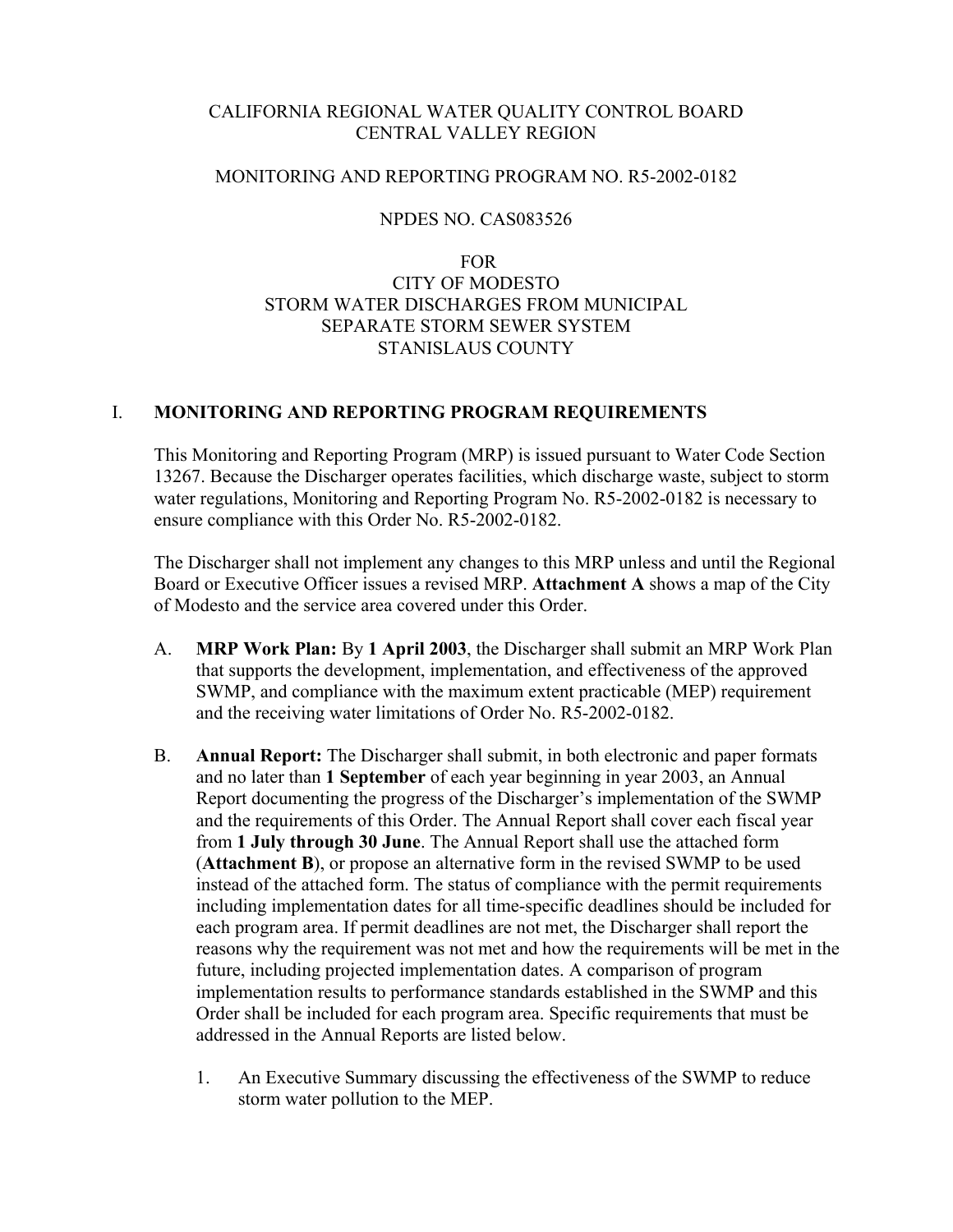- 2. Summary of activities conducted by the Discharger;
- 3. Identification of BMPs and a discussion of their effectiveness at reducing urban runoff pollutants and flow;
- 4. Summary of monitoring data, including identification of water quality improvements or degradation, and recommendations for improvements to the SWMP (including proposed BMPs) based on the monitoring results. All receiving water monitoring data shall be compared to applicable water quality standards in the Basin Plan, the California Toxics Rule (CTR), and California Title 22 (Title 22);
- 5. An assessment of storm water program with applicable water quality standards for each component of the monitoring program. The assessment shall include the identification of water quality improvements or degradation and a comparison with applicable water quality standards. The lowest applicable standard from the Basin Plan, CTR, and Title 22 shall be used for comparison. When the data indicate that discharges are causing or contributing to exceedances of applicable water quality standards, a discussion of how the Discharger plans to comply with **Provisions 1 and 2** of Order No. R5-2002- 0182 shall be included. In addition, the analysis shall compare discharge data with water quality standards to identify and prioritize water quality problems. Based on the identification and prioritization of water quality problems, the analysis shall identify potential sources of the problems, and recommend future monitoring and BMP implementation measures to identify and address the sources;
- 6. An estimation of total annual pollutant loads due to storm water/urban runoff for each sampling station;
- 7. For each monitoring component, maps of all monitoring station locations and descriptions of each location; and
- 8. Recommendations to improve the monitoring program, BMPs, Performance Standards, and the SWMP to address potential water quality exceedances and potential pollutant sources, and to meet the MEP.
- C. **Comprehensive Monitoring Report:** In addition to the requirements listed above, once within the term of the Order, the Discharger will perform a comprehensive review of their Monitoring Program and the data that have been collected. The review shall include an analysis of long-term trends in water quality. This comprehensive review should be conducted near the end of the term of this order but be completed prior to the preparation of the Reports of Waste Discharge to be submitted for the following permit term. Therefore, the comprehensive monitoring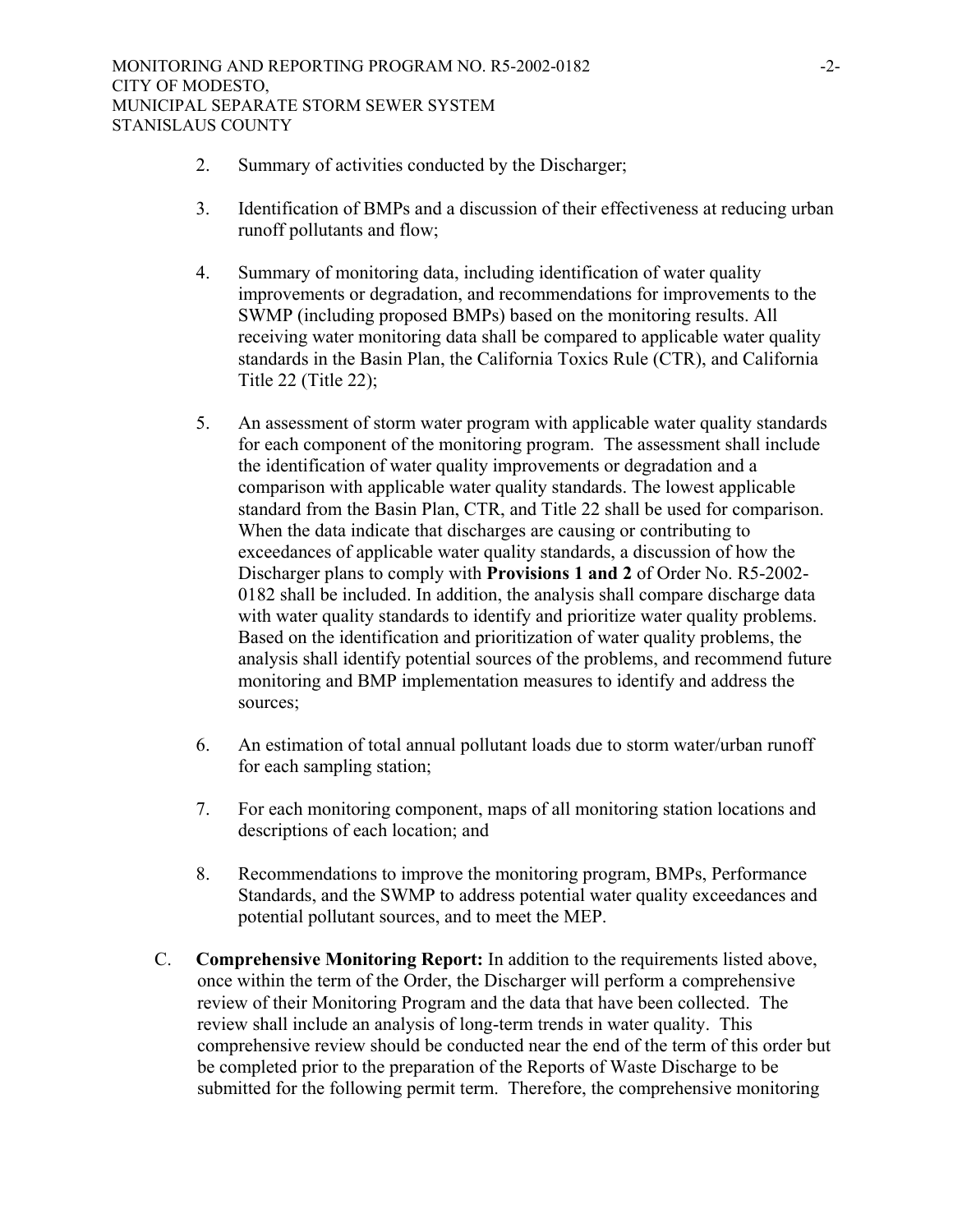report should be completed by **15 November 2006** and include a comprehensive review of all Storm water Program monitoring data collected through **30 June 2005**.

D. **Certification:** All work plans and reports submitted to the Regional Board shall be signed and certified pursuant to Federal regulations at 40 CFR 122.41 (k). Each report shall contain the following completed declaration:

> "I certify under penalty of law that this document and all attachments were prepared under my direction or supervision in accordance with a system designed to assure that qualified personnel properly gather and evaluate the information submitted.

> Based on my inquiry of the person or persons who manage the system, or those persons directly responsible for gathering the information, the information submitted is, to the best of my knowledge and belief, true, accurate, and complete. I am aware that there are significant penalties for submitting false information, including the possibility, of a fine and imprisonment for knowing violations.

Executed on the  $\_\_$  day of  $\_\_$ , 20,

at .

(Signature) (Title)  $^{\prime\prime}$ ;

The Discharger shall mail the original of each annual report to:

 CALIFORNIA REGIONAL WATER QUALITY CONTROL BOARD – CENTRAL VALLEY REGION 3443 ROUTIER ROAD, SUITE A SACRAMENTO, CA 95827

A copy of the annual report shall also be mailed to:

 REGIONAL ADMINISTRATOR ENVIRONMENTAL PROTECTION AGENCY REGION 9 75 Hawthorne Street San Francisco, CA 94105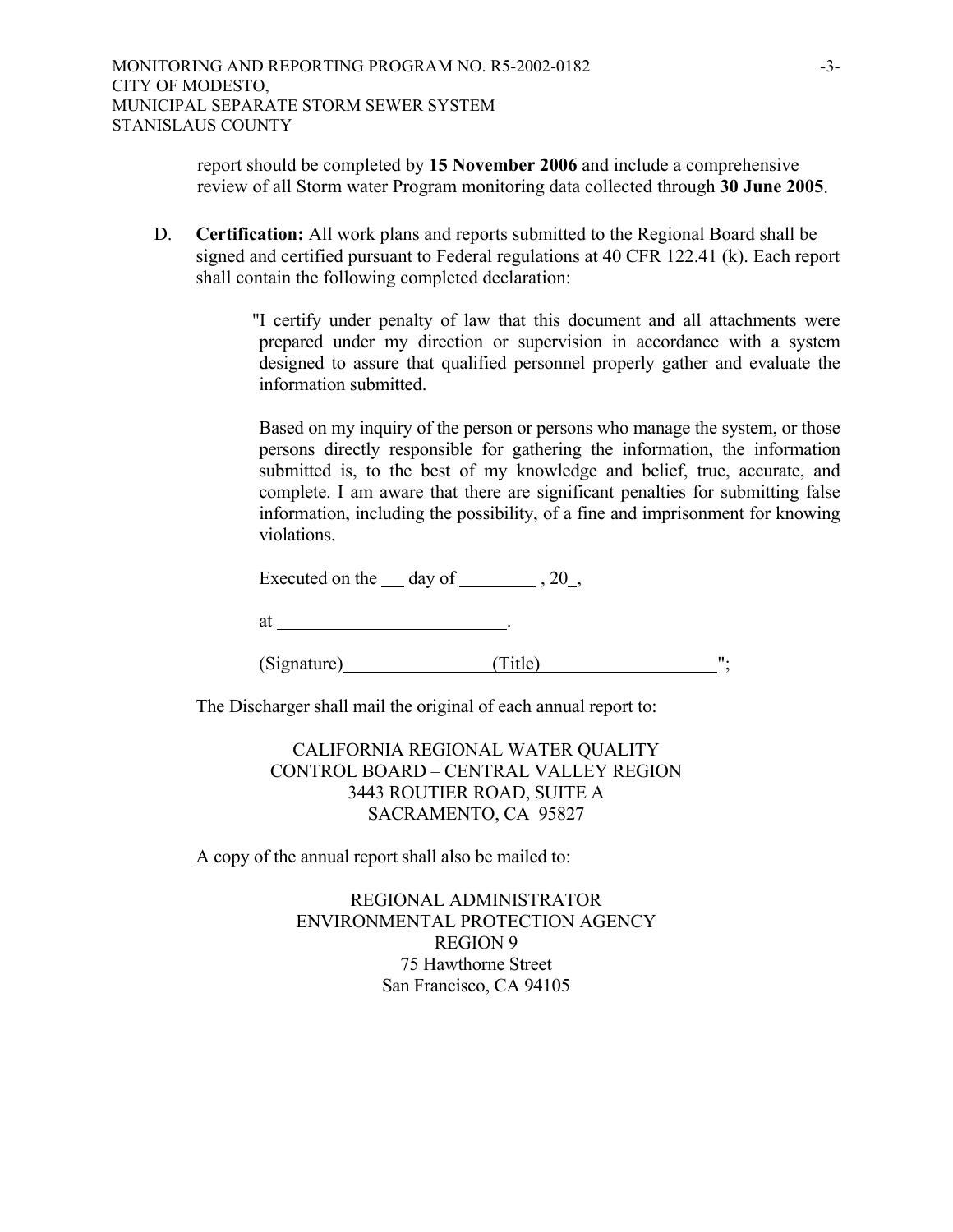#### II. **Monitoring Program**

The primary objectives of the Monitoring Program include, but are not limited to:

- Assessing compliance with this Order;
- Measuring and improving the effectiveness of the SWMPs;
- Assessing the chemical, physical, and biological impacts of receiving waters resulting from urban runoff;
- Characterization of storm water discharges;
- Identifying sources of pollutants; and
- Assessing the overall health and evaluating long-term trends in receiving water quality.

The Modesto storm drainage system is unique since only one-third of the city area drains directly to surface waters (positive storm drain system). The other two-thirds of the city area drains into rock wells. The positive storm drain system covers approximately 6,650 acres of the urban area with 33-percent draining to the Tuolumne River (0.9 percent of the Tuolumne River's total drainage area at that location), 54-percent to Dry Creek, and 13-percent to Modesto Irrigation Canals (MID Canals).

Ultimately, the results of the monitoring requirements outlined below should be used to refine the SWMP to reduce pollutant loadings and protect and enhance the beneficial uses of the receiving waters in the Modesto Urbanized Area.

At a minimum, the Discharger shall conduct the following monitoring over the next five program years:

- (a) Receiving Water Monitoring;
- (b) Urban Discharge Monitoring;
- (c) Dry weather monitoring;
- (d) Detention basin monitoring;
- (e) Rock well and Groundwater monitoring;
- (f) Water Column Toxicity Monitoring; and
- (g) Bio-assessment Monitoring

Table 1 provides the schedule for the five-year monitoring program.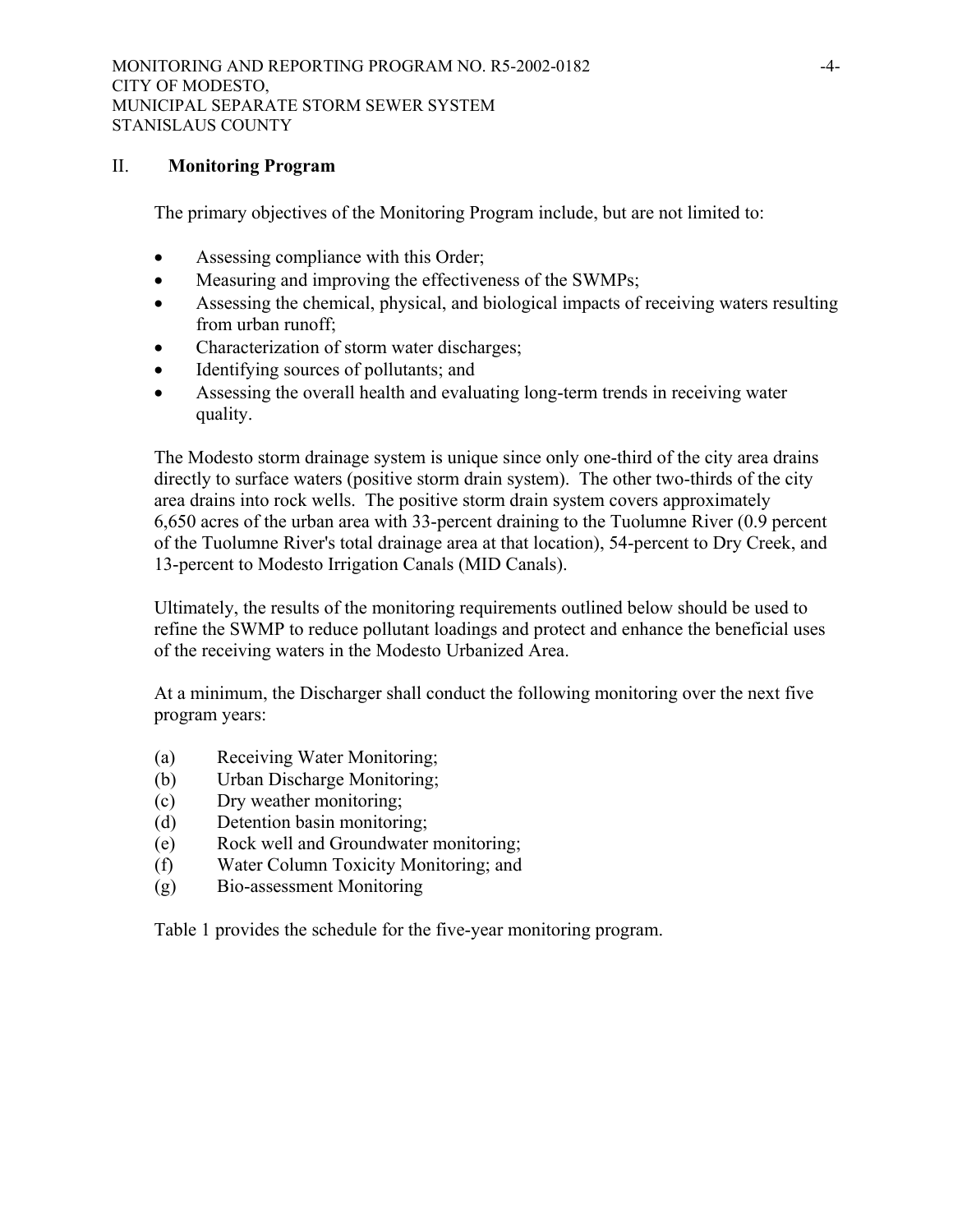| Monitoring Type           | 2002/03                 | 2003/04                                     | 2004/05                      | 2005/06       | 2006/07       |
|---------------------------|-------------------------|---------------------------------------------|------------------------------|---------------|---------------|
| Receiving water           |                         | 3                                           | 3                            | 3             | 3             |
| monitoring                |                         | times/year                                  | times/year                   | times/year    | times/year    |
| (Dry and Wet Season)      |                         | $(a)$ 4 sites                               | $(a)$ 4 sites                | $(a)$ 4 sites | $(a)$ 4 sites |
| Bio-assessment Monitoring |                         |                                             |                              |               |               |
| Urban discharge           | 3 times/year            |                                             | 3                            |               | 3             |
| monitoring                | $(a)$ 2 sites           |                                             | times/year                   |               | times/year    |
| (Dry and Wet Season)      |                         |                                             | $(a)$ 2 sites                |               | $(a)$ 2 sites |
| Dry weather/monitoring    | 2-years monitoring $\&$ |                                             | Continue monitoring based on |               |               |
|                           | review                  |                                             | evaluation of first 2 years  |               |               |
| Basin monitoring          |                         | 2 basins                                    |                              | 2 basins      |               |
|                           |                         |                                             |                              |               |               |
| Rock Well and             | Assessment              | Implement monitoring identified in approved |                              |               |               |
| Groundwater Monitoring    | Plan                    | <b>Assessment Plan</b>                      |                              |               |               |

# **Table 1. Five-Year Monitoring Program Schedule**

# A. **Sampling Protocol**

- 1. Samples from each receiving water and urban discharge station described below shall be analyzed for all constituents listed in Table 2. All sample collection and analyses shall follow standard U.S. Environmental Protection Agency (U.S. EPA) protocol.
- 2. If a constituent is not detected at the method detection limit for its respective test method listed in Table 2 in more than 75 percent of the first 12 sampling events, it need not be further analyzed unless the observed occurrences show concentrations greater than state water quality standards. The Discharger will also conduct annual confirmation sampling for non-detected constituents during the first storm of the wet season every year at each station. However, if confirmation sampling shows non-detect for a constituent for two successive years, the Discharger may propose to the Regional Board staff that the constituent be monitored at reduced frequency. If the constituent is detected, it must continue to be monitored.
- 3. The Discharger shall perform an annual analysis, to be included in the Annual Report, of the correlation between pollutants of concern (including but not limited to metals, OP pesticides, and PAHs) and TSS loadings for the sampling events that are analyzed for the full suite of constituents.

### B. **Urban Discharge Monitoring**

Based on the land usage the Discharger has identified the following two locations for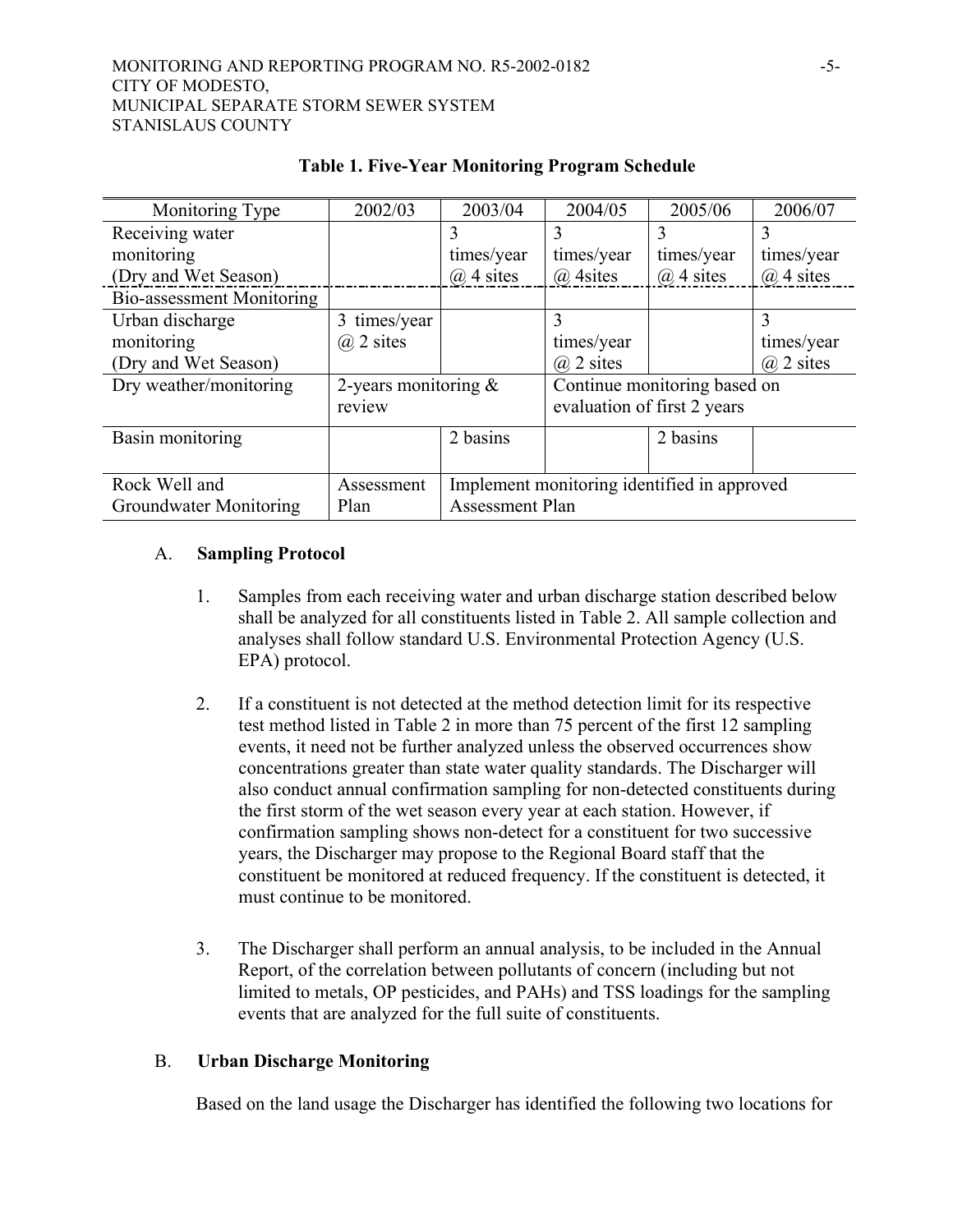monitoring purposes:

- (i) Scenic Drive--receives runoff from the Sonoma neighborhood, an entirely residential neighborhood; and
- (ii) Bodem Street--receives runoff from the McHenry Avenue Corridor, a mixed residential/commercial land

The Discharger monitored the same stations during the prior permit term. Use of the same location or at equivalent location further downstream will allow the Discharger to maintain consistency and compare the data obtained during the previous discharge monitoring studies. The Regional Board must approve any relocation of the stations. The Discharger shall monitor storm water discharges for every other year (three years) during the five-year term of the permit starting with the 2002/03 wet season. The proposed monitoring will allow Modesto to continue to characterize storm water discharges and track water quality constituent levels.

If additional sample station locations are needed, they shall be established under the direction of The Regional Board staff, and a description of the location shall be attached to this MRP. Sample collection and analysis shall follow standard U.S. EPA protocol. Samples shall be collected **twice during the wet season and once during the dry season**

### C. **Receiving Water Monitoring**

Receiving water monitoring shall be conducted on Dry Creek and the Tuolumne River during Year 2 through Year 5 of the permit term. The purpose of receiving water monitoring will be to develop baseline water quality data on the receiving water and to assess any impacts from Modesto urban runoff on the beneficial uses of the receiving water. Receiving water monitoring shall include water chemistry monitoring and bioassessment monitoring.

The receiving water chemistry monitoring will be performed in the Tuolumne River and Dry Creek, the two major water bodies, which receive Modesto urban runoff. Monitoring shall be conducted at two sites (upstream and downstream) for each receiving water location. If additional sample station locations are needed, they shall be established under the direction of The Regional Board staff, and a description of the location shall be attached to this MRP. Sample collection and analysis shall follow standard U.S. EPA protocol. Receiving water monitoring shall be conducted **during the two storm events and once during the dry season.** 

The **bio-assessment monitoring** will be performed along two reaches of Dry Creek, upstream and downstream of the Modesto urban area. Bioassessment monitoring shall be performed two times per year during Year 3 and Year 4 of the permit term and during non-storm events.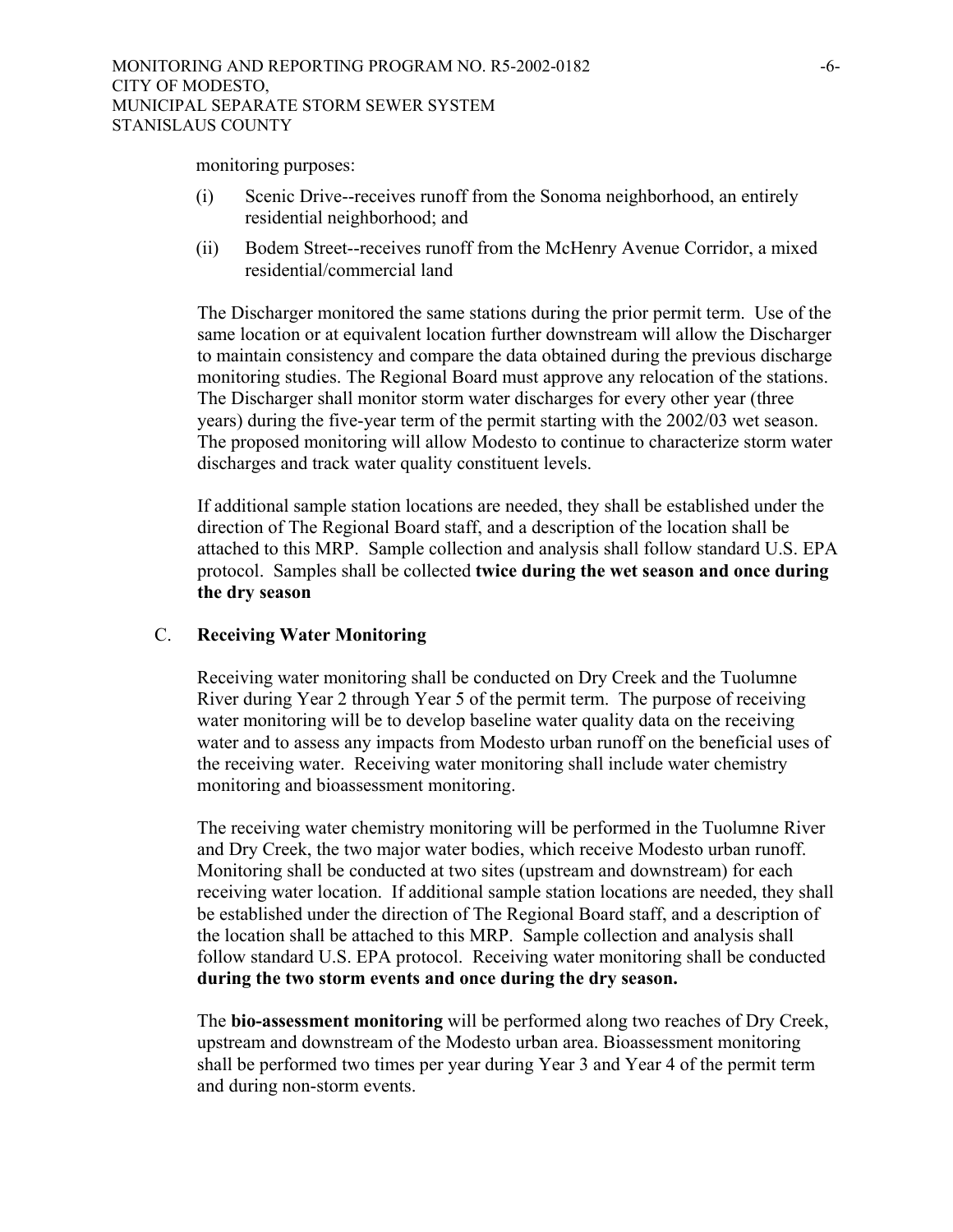At a minimum the discharger will monitor the constituents listed in **Table 2** as part of the discharge monitoring and the receiving water monitoring. However, additional constituents may be added to the list if new water quality issues develop over the course of this permit term

### D. **Dry Weather Monitoring**

The Discharger shall conduct dry weather urban run-off monitoring over approximately one-fifth of its drainage area each year for five years. After two years of dry weather monitoring the Discharger may evaluate the dry weather data and may propose to the Regional Board to discontinue the dry weather monitoring if sufficient justification exists.

In order to determine quality of discharge entering the rock wells, the Discharger shall conduct dry weather monitoring of rock wells. The Discharger shall collect at least 20 representative dry weather samples of flows entering the rock well system. Also, during the dry weather period, the Discharger shall conduct visual observation of rock well areas.

Dry weather sampling sites for the positive storm drain system will be located at storm drain outfalls greater then 24 inches in diameter or at the nearest manhole upstream of the outfall. For the positive drain system, all these outfalls will be monitored at least once. At a minimum the following constituents shall be monitored as part of the dry weather monitoring.

 pH Chlorine (total) Copper Phenol **Surfactants** Oil and Grease

### E. **Detention Basin Monitoring**

The Discharger shall develop a plan to perform influent and effluent monitoring, and sediment chemistry monitoring of two detention basins during Year 2 and 4 of the permit term. This monitoring will be designed to evaluate the effectiveness of the detention basin in removing pollutants. The following constituents will be monitored as part of the sediment-monitoring program:

Arsenic Barium **Mercury** Selenium Silver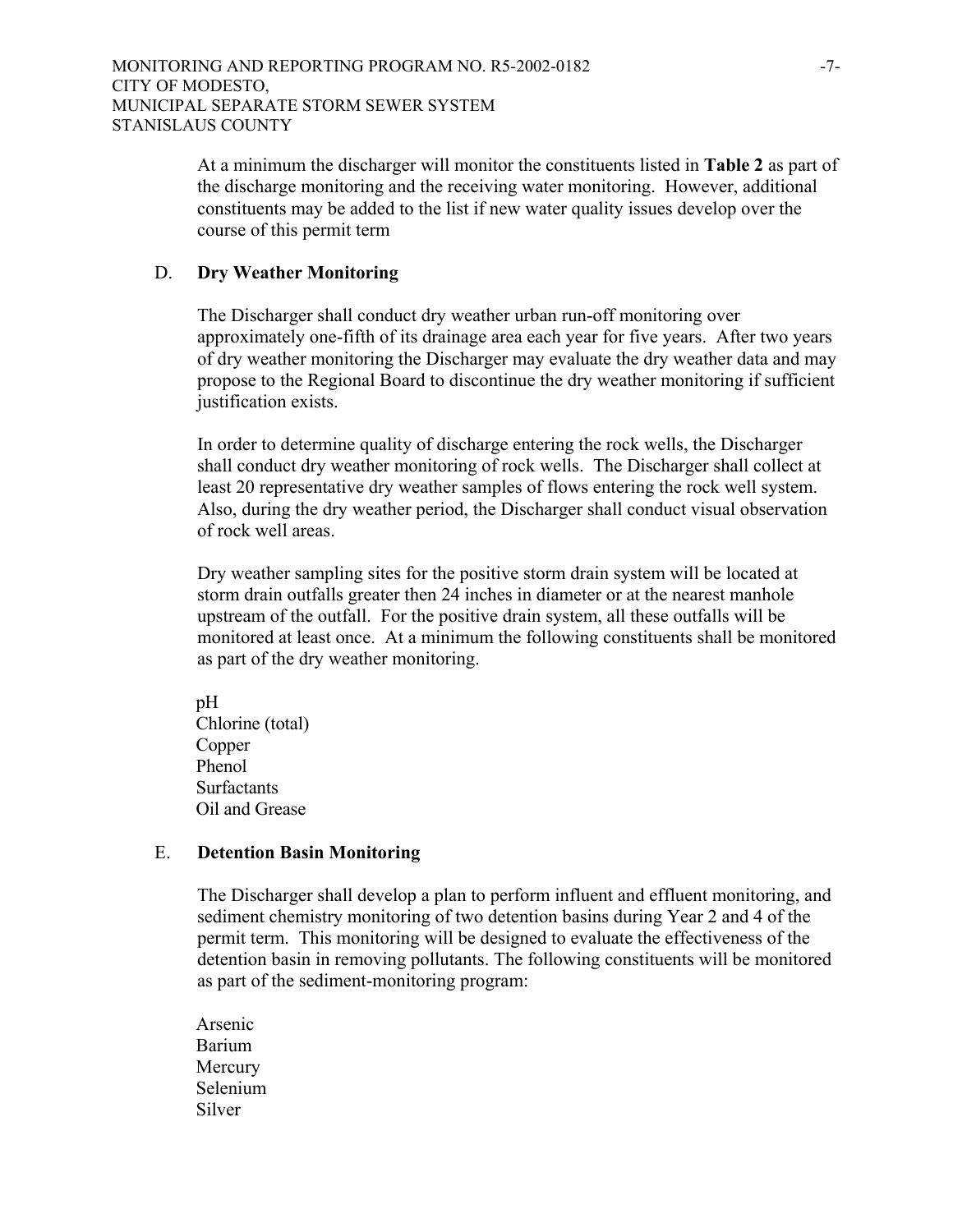MONITORING AND REPORTING PROGRAM NO. R5-2002-0182 -8- CITY OF MODESTO, MUNICIPAL SEPARATE STORM SEWER SYSTEM STANISLAUS COUNTY

#### E. Detention Basin Monitoring (Continued)

Lead Copper Chromium Nickel Zinc Total Petroleum Hydrocarbons (TPH) Total Recoverable Petroleum Hydrocarbons (TRPH)

#### F. **Rock Well Monitoring**

Within four months of the date of this MRP the Discharger shall submit a **Rock Well Assessment Plan**. The plan shall recommend a monitoring program for assessing the effectiveness of the rock wells in protecting groundwater. The assessment shall include at a minimum following:

- Representative rock wells for monitoring (minimum of two) based on land use, runoff characteristics, rock well installation, soil conditions, and potential for groundwater impact.
- Sampling plan that includes runoff characterization, groundwater quality, and, if applicable, vadose zone and soil characterization. Sampling plan shall also include monitoring frequency and duration (minimum of two years) for adequately characterizing groundwater impacts from rock wells.
- Coordination with USGS ongoing National Water Quality Assessment Program and Modesto Irrigation District efforts to characterize sources of pollutants and track groundwater contamination. The Discharger shall coordinate with USGS to combine or complement monitoring efforts to optimize the rock well assessment.
- Schedule for completing the assessment and preparing a final report. The final report shall include summary of monitoring data, analysis of groundwater impact, and recommendations regarding rock wells installation and maintenance for the protection of groundwater quality

### G. **Water Column Toxicity Monitoring**

The Discharger shall analyze samples to evaluate the extent and causes of toxicity in receiving waters and to modify and utilize the SWMP to implement practices that eliminate or reduce sources of toxicity in storm water.

The Discharger shall analyze samples from two storm events (including the first storm of each year) and one dry weather event from each Urban Discharge Monitoring station for toxicity every year. Test organisms for toxicity testing shall consist of the following: (1) Fathead minnow (*Pimephales promelas*) representing a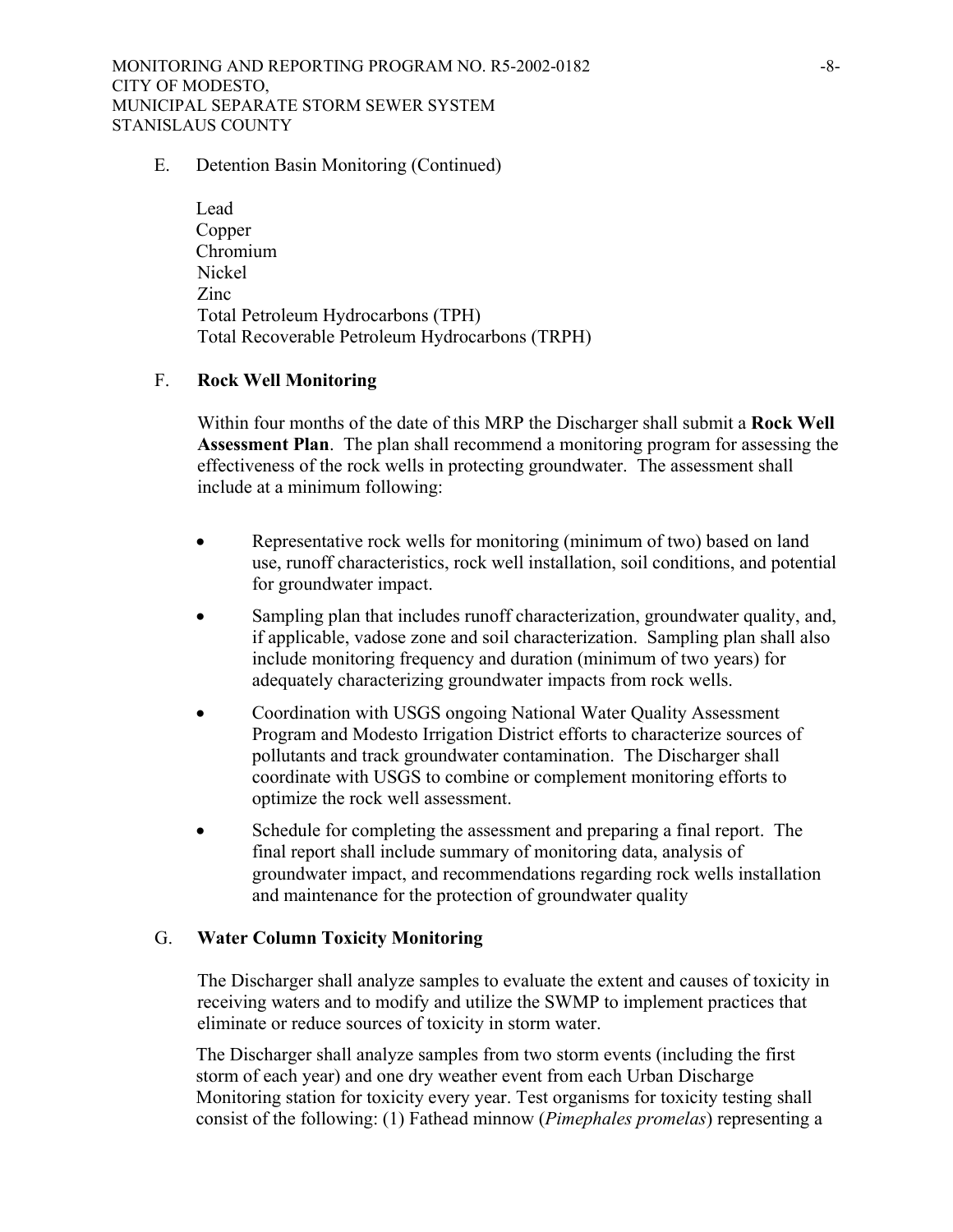vertebrate species; (2) Water flea (*Ceriodaphnia dubia*) representing an invertebrate species; and (3) Algae (*Selenastrum capricornutum*) representing a plant species.

1. Toxicity Identification Evaluations (TIE)

The Discharger shall begin a Phase I TIE immediately on all samples that are substantially toxic to the test species. If a sample is substantially toxic, a TIE shall be performed. Substantial toxicity means the amount of toxicity necessary to successfully conduct a Phase I TIE. For example, *Ceriodaphnia* TIEs require at least 50% mortality in undiluted sample at any time during the 7-day duration of the initial chronic bioassay. TIE efforts should be conducted to target pollutants expected in storm water.

- 2. Toxicity Reduction Evaluations (TRE)
	- a. If a discharge from the MS4 is identified to cause or contribute to toxicity in a receiving water body, a TRE shall be performed. TRE development shall be performed by a neutral third party, with input from the Discharger and Regional Board staff. The TRE shall include all reasonable steps to identify the source(s) of toxicity and discuss appropriate BMPs to eliminate the causes of toxicity. Once the source of toxicity and appropriate BMPs are identified, the Discharger shall submit the TRE to the Regional Board Executive Officer for approval. At a minimum, it shall include a discussion of the following items:
		- i. The potential sources of pollutant(s) causing toxicity;
		- ii. Recommended BMPs to reduce the pollutant(s) causing toxicity;
		- iii. Proposed changes to the SWMP to reduce the pollutant(s) causing toxicity; and
		- iv. Suggested follow-up monitoring to demonstrate that toxicity has been removed.
	- b. If TRE implementation for a specific pollutant coincides with TMDL implementation for that pollutant, the efforts may be coordinated.
	- c. Upon approval by the Regional Board Executive Officer, the Discharger shall implement the recommended BMPs and take all reasonable steps necessary to eliminate toxicity.
	- d. The Discharger shall develop a maximum of two TREs per year. If applicable, the Discharger may use the same TRE for the same toxic pollutant or pollutant class in different watersheds or basins. The TRE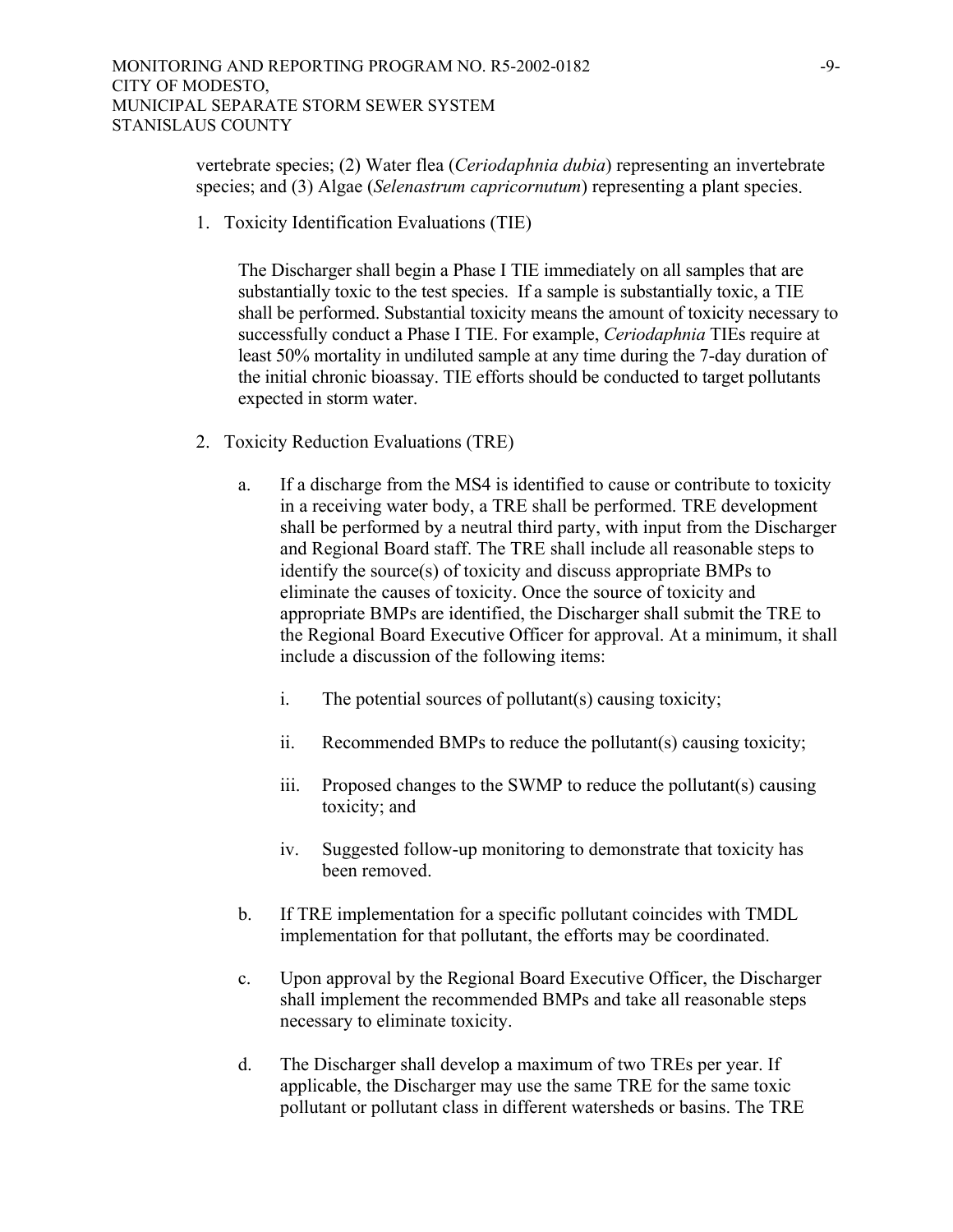process shall be coordinated with Total Maximum Daily Load (TMDL) development and implementation (For example, if a TMDL for zinc is being implemented when a TRE for zinc is required, the efforts shall be coordinated to avoid overlap).

e. The Discharger shall report on the development, implementation, and results for each TRE in the Annual Reports, beginning the year following the identification of each pollutant or pollutant class causing toxicity.

#### H. **Bio-assessment**

 $\overline{a}$ 

The Discharger shall participate and coordinate with the Surface Water Ambient Monitoring Program (SWAMP) being developed by the State Board to complete this requirement. The SWAMP has begun work on a statewide effort to determine how to identify reference sites with the goal of Index of Biological Integrity (IBI) development.

The purpose of this requirement is to detect biological trends in receiving waters and to collect data for the development of an Index of Biological Integrity (IBI). The ultimate goals of bioassessment are to assess the biological integrity of receiving waters, to detect biological responses to pollution, and to identify probable causes of impairment not detected by chemical and physical water quality analysis.

- 1. The Discharger shall participate and coordinate with SWAMP to identify the most appropriate locations for bioassessment stations within Modesto area.
- 2. The Discharger shall propose a tributary monitoring program by **1 April 2003**. Sampling shall begin immediately after approval of the sampling stations by the Executive Officer. A minimum of three replicate samples shall be collected at each station during each sampling event.
- 3. The Discharger shall develop Standard Operation Procedures (SOPs) for the bio-assessment monitoring program that describes all procedures and responsible parties. The Standard Operation Procedures (SOPs) must contain step-by-step field, laboratory, data entry, and QA/QC procedures. A copy of the SOPs shall be available to the Executive Officer upon request.
- 4. Field sampling must conform to the SOPs established for the California Stream Bioassessment Procedure (CSBP)<sup>[1](#page-9-0)</sup> when appropriate. For sampling of aquatic environments where the CSBP is not appropriate (e.g., an estuary or unwadable stream), the California Department of Fish and Game (DFG) and the Executive

<span id="page-9-0"></span><sup>1</sup> California Stream Bioassessment Procedure (Protocol Brief for Biological and Physical/Habitat Assessment in Wadable Streams), California Department of Fish and Game - Aquatic Bioassessment Laboratory, May 1999. Located at www.dfg.ca.gov/cabw/protocols.html.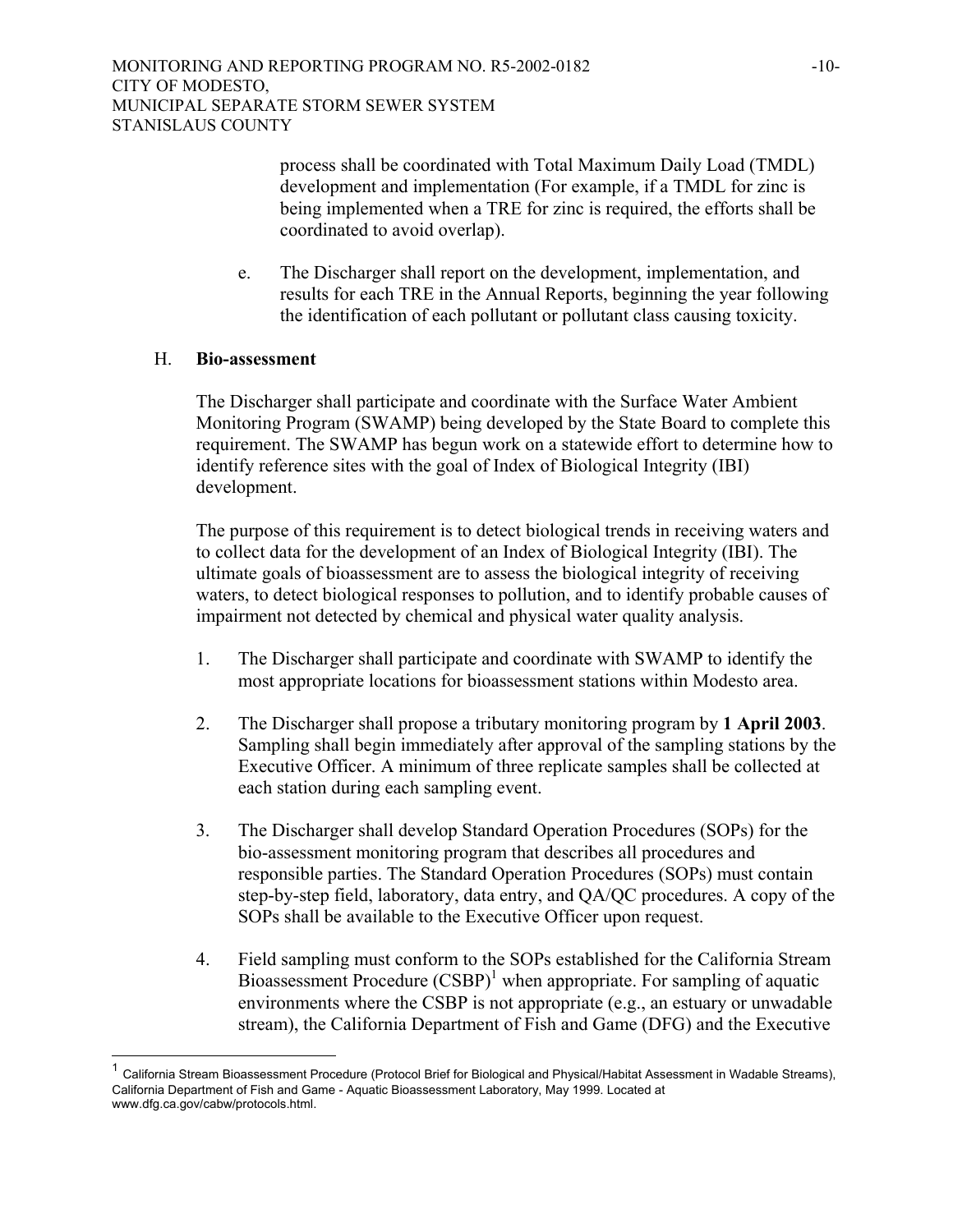Officer shall be consulted in order to determine the most appropriate protocol to be implemented. Field crews shall be trained on aspects of the protocol and appropriate safety issues. All field data and sample Chain of Custody (COC) forms must be examined for completion and errors by the field crews, the receiving laboratory, and the Discharger. These forms shall be available to DFG or the Executive Officer upon request.

- 5. Field inspections should be planned with random visits and should be performed by the Discharger, if properly trained in CSBP methods. A professional environmental laboratory shall perform all laboratory, quality assurance, and analytical procedures.
- 6. Taxonomic identification laboratories shall process the biological samples that usually consist of subsampling organisms, enumerating and identifying taxonomic groups and entering the information into an electronic format. There should be intra-laboratory QA/QC results for subsampling, taxonomic validation and corrective actions. Biological laboratories should also maintain reference collections, vouchered specimens and remnant collections. Biological laboratories shall participate in an inter-laboratory (external) taxonomic validation program at a recommended level of 20% for the first two years of the program. If there are no substantial QA/QC problems, the level of external validation may be decreased to 10% in year three upon approval from the Executive Officer. External QA/QC should be arranged through the California Department of Fish and Game's Aquatic Bioassessment Laboratory in Rancho Cordova.
- 7. Sampling, laboratory, quality assurance, and analysis procedures shall follow the standardized "Non-point Source Bioassessment Sampling Procedures" for professional bioassessment as set forth in the California Department of Fish and Game California Stream Bioassessment Procedure  $(CSBP)^2$  $(CSBP)^2$ . The following results and information shall be included in the annual Monitoring Report:
	- a. All physical, chemical and biological data collected in the assessment;
	- b. Photographs and GPS locations of all stations;
	- c. Documentation of quality assurance and control procedures;
	- d. Analysis that shall include calculation of the metrics used in the CSBP;
	- e. Comparison of mean biological and habitat assessment metric values between stations and year-to-year trends;
	- f. Electronic data formatted to the California Department of Fish and Game Aquatic Bioassessment Laboratory for inclusion in the Statewide Access Bioassessment Database; and
	- g. Copies of all QA/QC documents from laboratories.

<span id="page-10-0"></span> 2 California Stream Bioassessment Procedure (Protocol Brief for Biological and Physical/Habitat Assessment in Wadeable Streams), California Department of Fish and Game - Aquatic Bioassessment Laboratory, May 1999. Located at www.dfg.ca.gov/cabw/protocols.html.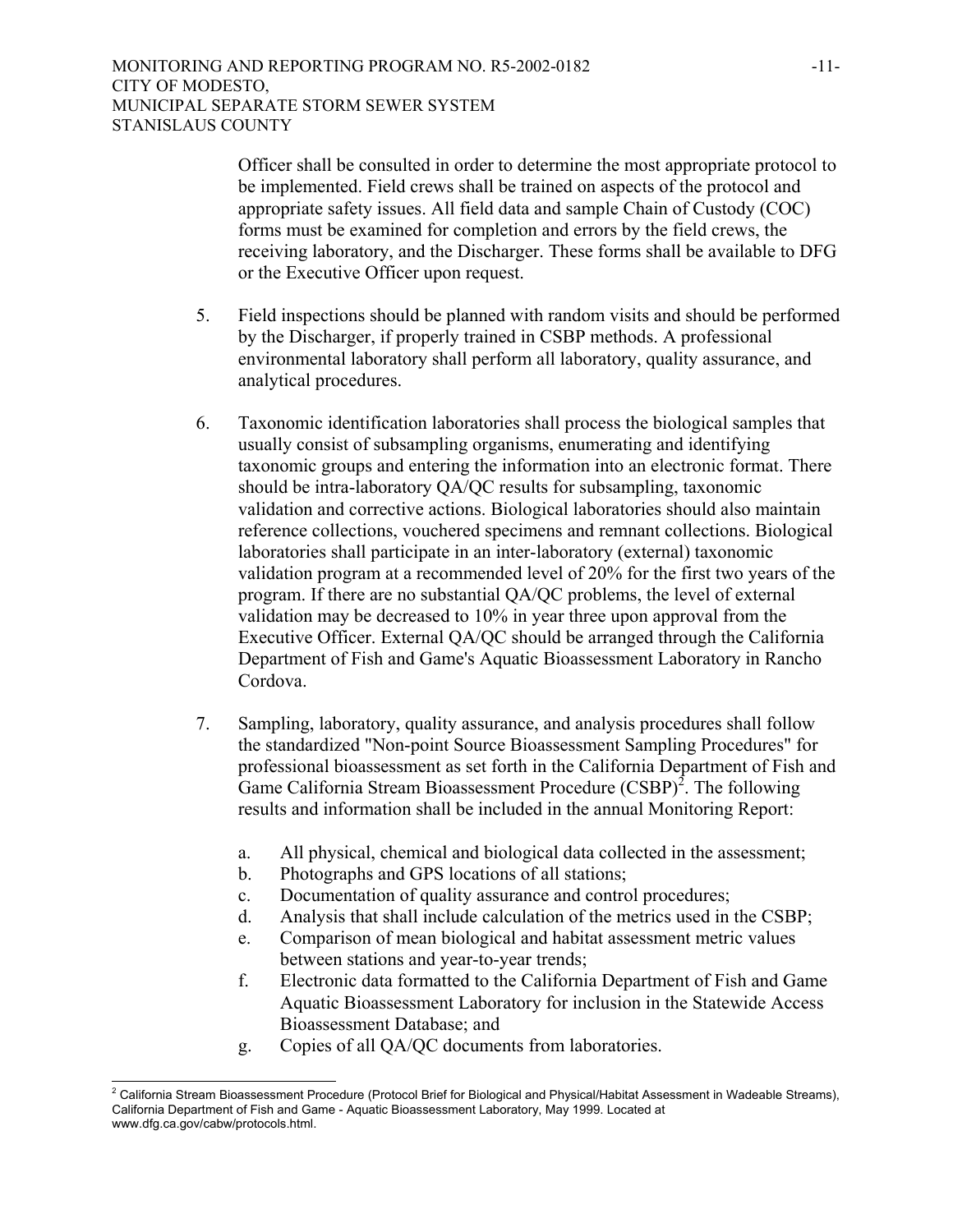#### I. **Water Quality Based Program**

- 1. By **1 April 2003**, the Discharger shall submit the following water quality based programs for approval by the Executive Officer: Pesticide Plan, and Characterization Report Plan.
- 2. Pesticides Monitoring, which will be is described in more detail as part of the Pesticides Plan of this Order, shall be conducted as part of the receiving water and urban runoff monitoring efforts. The purpose of pesticides monitoring is to:
	- a. Monitor trends in the levels of diazinon and chlorpyrifos in all 303(d) listed waters within the Discharger's jurisdictions. Sampling must take place, at a minimum, in one storm event during the dormant spray application season, one storm event following the dormant spray application season, and once during dry season;
	- b. Monitor potential sources of diazinon and chlorpyrifos outside residential and commercial land areas, including discharges from agricultural areas and nurseries upstream or within the Discharger's jurisdictional boundaries; and
	- c. Monitor toxicity in storm water through the use of bioassay tests. Any toxicity found shall be evaluated by using TIE procedures, or as otherwise appropriate.

### III. **SPECIAL STUDIES**

### A. **Peak Discharge Impact Study**

The Discharger shall conduct a study to determine the extent of erosion of natural stream channels and banks caused by urbanization. If appropriate, the Discharger shall evaluate peak flow control and determine numeric criteria to prevent or minimize erosion of natural stream channels and banks caused by urbanization.<sup>3</sup> The Discharger shall submit a work plan by **1 April 2004**.

# B. **BMP Effectiveness Study**

The Discharger shall conduct or participate with Stockton or Sacramento-area Permittees to evaluate the effectiveness of a total of three structural and treatment control BMPs. The Discharger may choose to conduct one BMP study each or may choose to contribute to studies by one of the Permittees. The objective of this study shall include the following:

1. Monitor the reduction of pollutants of concern in storm water (including, but not

<span id="page-11-0"></span> $\overline{a}$  $3$  Order No. 5-2002-0182 (Development Standards) requires the development of numerical criteria for peak flow control in natural drainage systems.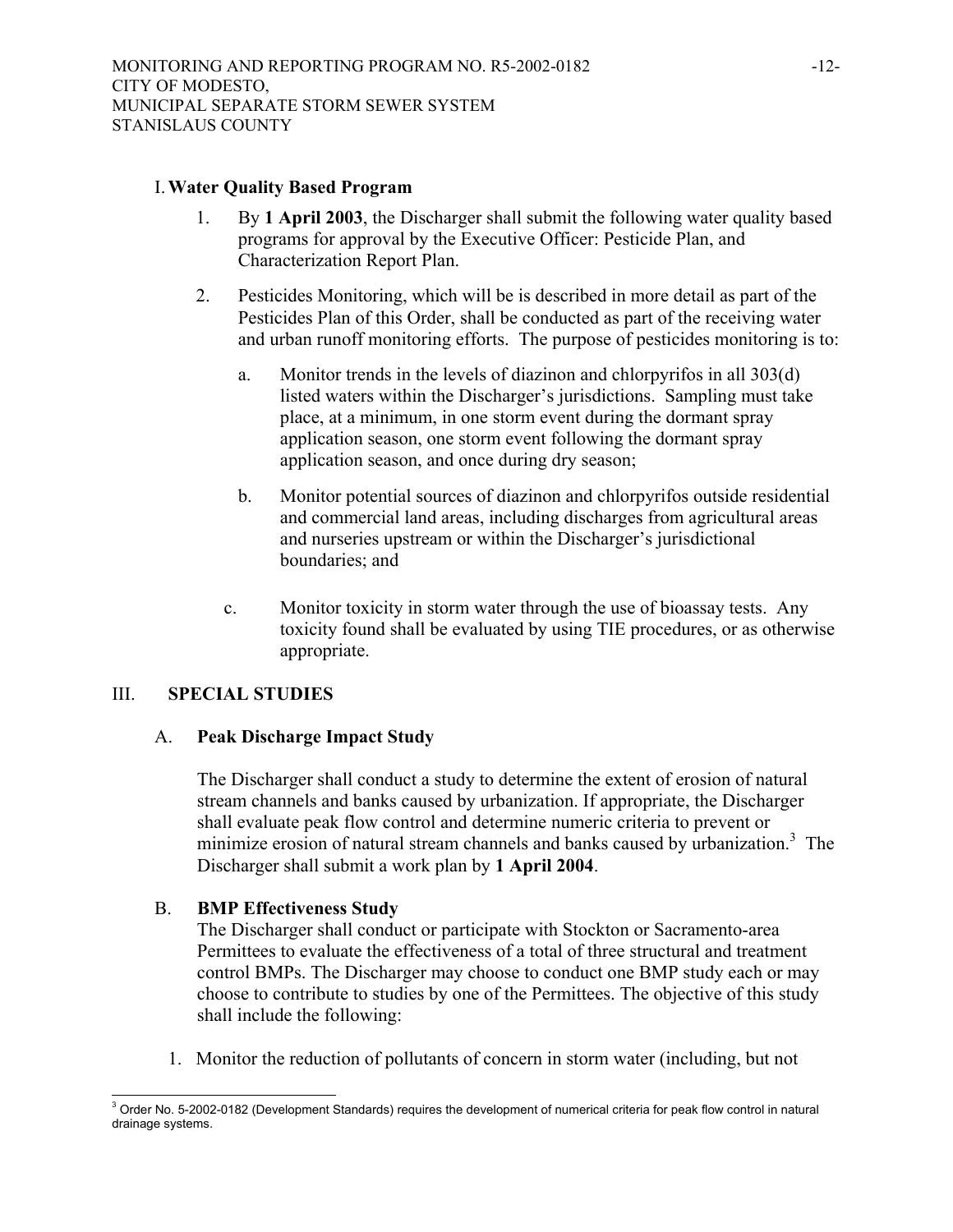limited to: pathogen indicators, nutrients, heavy metals, and oil and grease) from a minimum of one BMPs that has been properly installed within the year proceeding monitoring. Monitoring shall be continued until the effectiveness of the BMP can be determined;

- 2. Evaluate the requirements, feasibility and cost of maintenance for each BMP;
- 3. Develop recommendations for appropriate BMPs for the reduction of pollutants of concern in storm water in Modesto Area.

#### IV. **Standard Monitoring Provisions**

All monitoring activities shall meet the following requirements:

A. Monitoring and Records [40 CFR 122.41(j)(1)]

Samples and measurements taken for the purpose of monitoring shall be representative of the monitored activity.

B. Monitoring and Records [40 CFR 122.41(j)(2)] [California Water Code §13383(a)]

The Discharger shall retain records of all monitoring information, including all calibration and maintenance of monitoring instrumentation, copies of all reports required by this Order, and records of all data used to complete the Report of Waste Discharge and application for this Order, for a period of at least five (5) years from the date of the sample, measurement, report, or application. This period may be extended by request of the Regional Board or U.S. EPA at any time and shall be extended during the course of any unresolved litigation regarding this discharge.

- C. Monitoring and Records [40 CFR 122.21(j)(3)]. Records of monitoring information shall include:
	- 1. Date, location, and time of sampling or measurements;
	- 2. Individual(s) who performed the sampling or measurements;
	- 3. Date analyses were performed;
	- 4. Individual(s) who performed the analyses;
	- 5. The analytical techniques or methods used; and
	- 6. Results of such analyses.
- D. Monitoring and Records  $[40 \text{ CFR } 122.21(i)(4)]$

All sampling, sample preservation, and analyses must be conducted according to test procedures under 40 CFR Part 136, unless other test procedures have been specified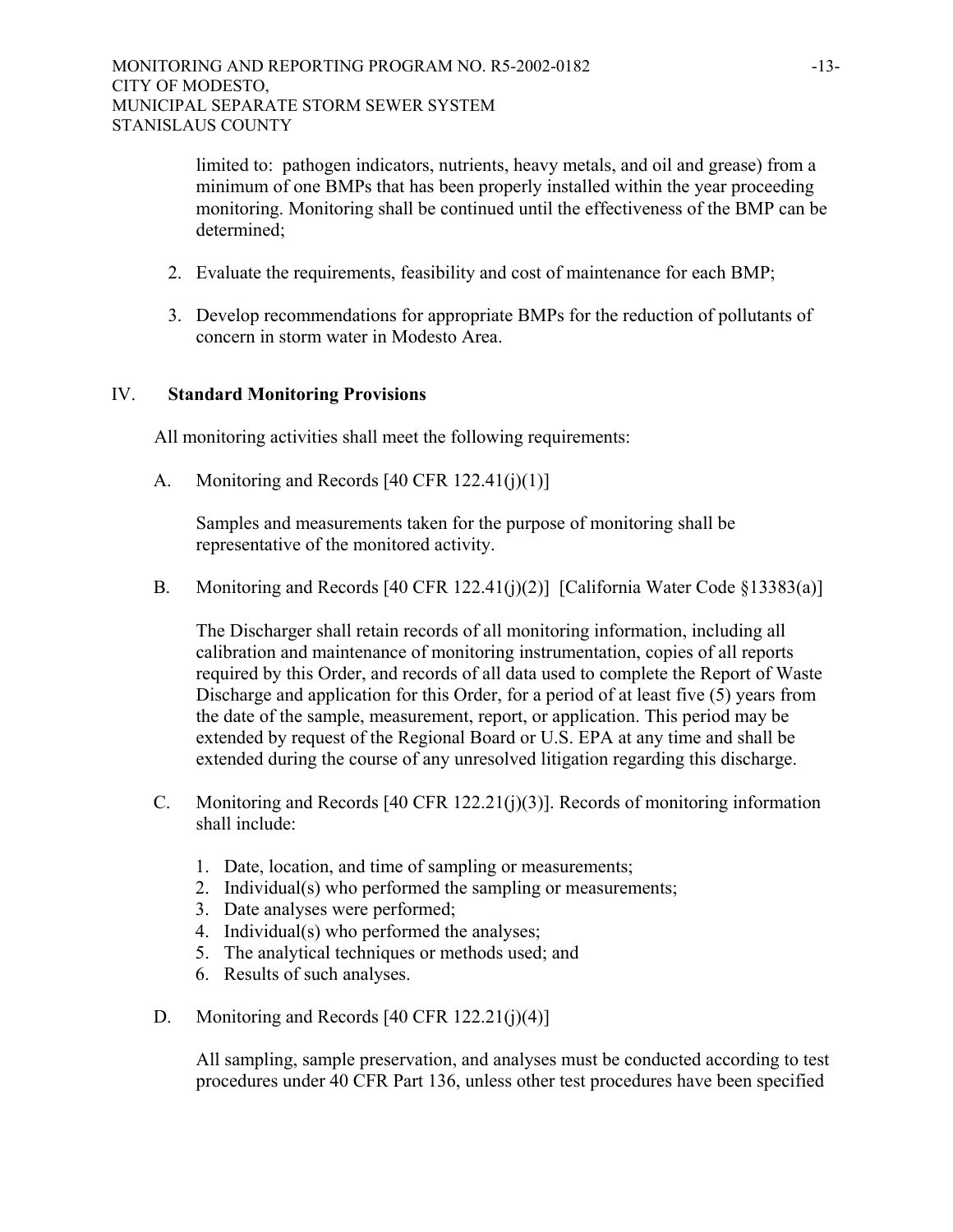in this Order.

E. Monitoring and Records  $[40 \text{ CFR } 122.21(j)(5)]$ 

The CWA provides that any person who falsifies, tampers with, or knowingly renders inaccurate any monitoring device or method required to be maintained under this Order shall, upon conviction, be punished by a fine of not more than \$10,000, or by imprisonment for not more than two years, or both. If a conviction of a person is for a violation committed after a first conviction of such person under this paragraph, punishment is a fine of not more than \$20,000 per day of violation, or by both.

- F. All chemical, bacteriological, and toxicity analyses shall be conducted at a laboratory certified for such analyses by an appropriate governmental regulatory agency.
- G. For priority toxic pollutants that are identified in the CTR (65 Fed. Reg. 31682), the MLs published in Appendix 4 of the Policy for Implementation of Toxics Standards for Inland Surface Waters, Enclosed Bays, and Estuaries of California - 2000 (SIP) shall be used for all analyses, unless otherwise specified. Appendix 4 of the SIP is included as Table 2. For pollutants not contained in Appendix 4 of the SIP, the test method and method detection limit (MDL) listed in Table 2 shall be used for all analyses, and the ML for these parameters shall be lower than or equal to the lowest applicable water quality criteria from the Basin Plan and/or the Ocean Plan.
- H. The Monitoring Report shall specify the analytical method used, the MDL and the ML for each pollutant. For the purpose of reporting compliance with numerical limitations, performance goals, and receiving water limitations, analytical data shall be reported with one of the following methods, as appropriate:
	- 1. An actual numerical value for sample results greater than or equal to the ML;
	- 2. "Not-detected (ND)" for sample results less than the laboratory's MDL with the MDL indicated for the analytical method used; or
	- 3. "Detected, but Not Quantified (DNQ)" if results are greater than or equal to the laboratory's MDL but less than the ML. The estimated chemical concentration of the sample shall also be reported. This is the concentration that results from the confirmed detection of the substance by the analytical method below the ML value.
- I. For priority toxic pollutants, if the Discharger can demonstrate that a particular ML is not attainable, in accordance with procedures set forth in 40 CFR 136, the lowest quantifiable concentration of the lowest calibration standard analyzed by a specific analytical procedure (assuming that all the method specified sample weights, volumes, and processing steps have been followed) may be used instead of the ML listed in Appendix 4 of the SIP. The Discharger must submit documentation from the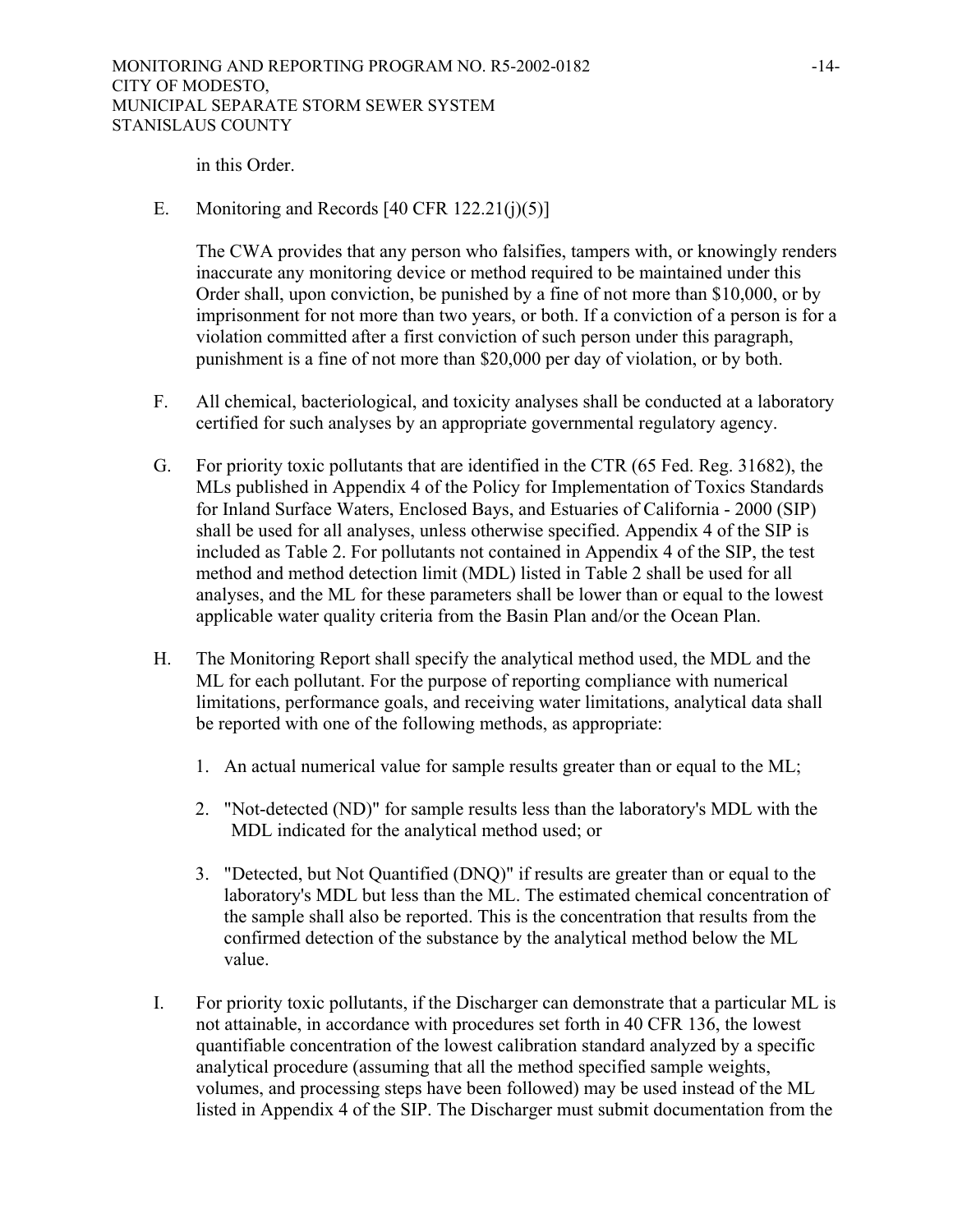laboratory to the Regional Board Executive Officer for approval prior to raising the ML for any constituent.

J. Monitoring Reports  $[40 \text{ CFR } 122.41 \text{ (I)}(4) \text{ (ii)}]$ 

If the Discharger monitors any pollutant more frequently than required by the permit using test procedures approved under 40 CFR part 136, unless otherwise specified in the Order, the results of this monitoring shall be included in the calculation and reporting of the data submitted in the annual Monitoring Reports.

K. Monitoring Reports  $[40 \text{ CFR } 122.41 \text{ (I)} \text{ (4)} \text{ (iii)}]$ 

Calculations for all limitations, which require averaging of measurements, shall utilize an arithmetic mean unless otherwise specified in this Order.

- L. If no flow occurred during the reporting period, the Monitoring Report shall so state.
- M. The Regional Board Executive Officer or the Regional Board, consistent with 40 CFR 122.41, may approve changes to the Monitoring Program, after providing the opportunity for public comment, either:
	- 1. By petition of the Discharger or by petition of interested parties after the submittal of the annual Monitoring Report. Such petition shall be filed not later than 60 days after the Monitoring Report submittal date, or
	- 2. As deemed necessary by the Regional Board Executive Officer following notice to the Discharger.

 $\mathcal{L}_\text{max}$  and  $\mathcal{L}_\text{max}$  and  $\mathcal{L}_\text{max}$  and  $\mathcal{L}_\text{max}$  and  $\mathcal{L}_\text{max}$ 

Ordered by:

THOMAS R. PINKOS, Acting Executive Officer

**Date**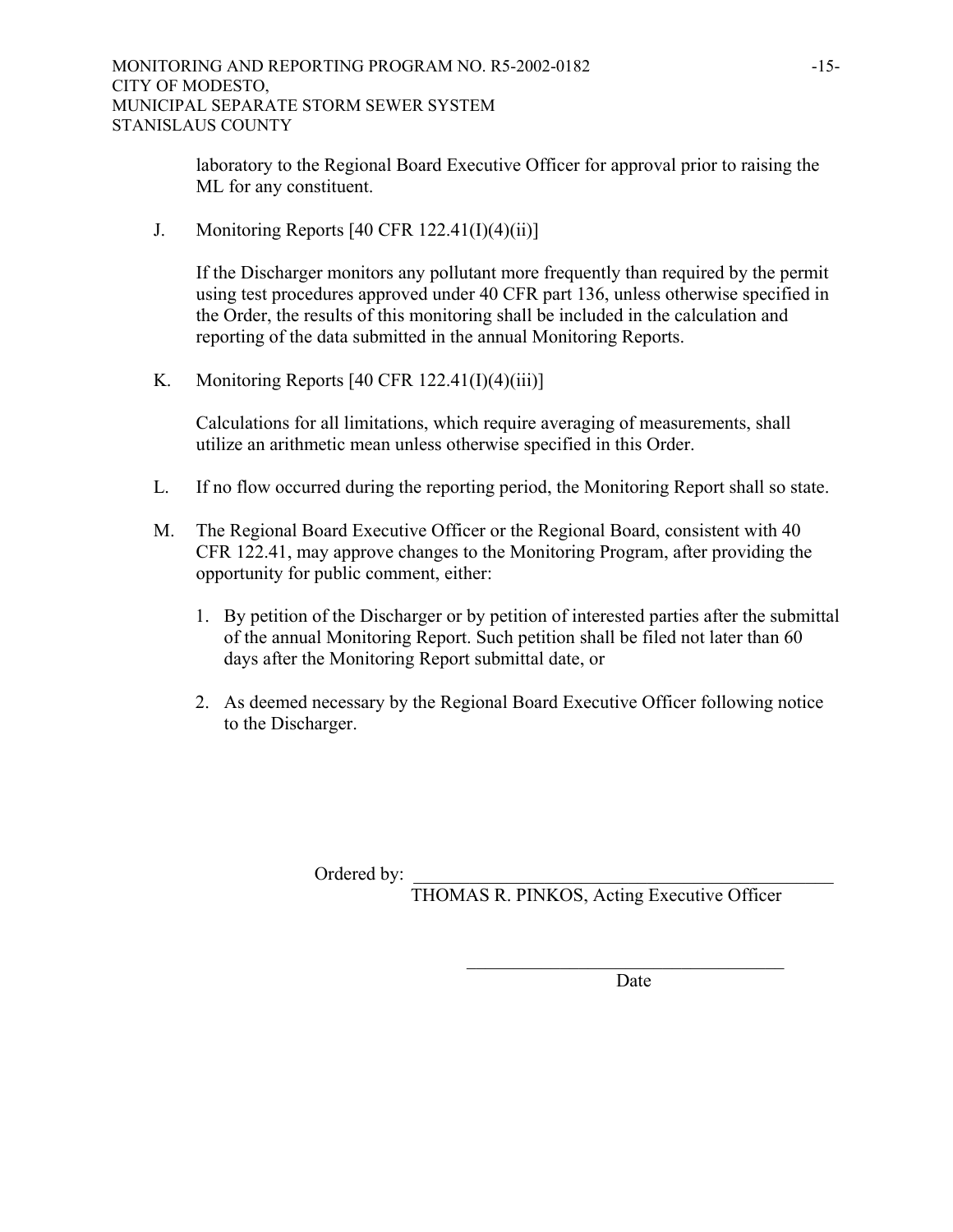# CALIFORNIA REGIONAL WATER QUALITY CONTROL BOARD CENTRAL VALLEY REGION

### ORDER NO. R5-2002-0182

## NPDES NO. CAS083526

# WASTE DISCHARGE REQUIREMENTS FOR CITY OF MODESTO STORM WATER DISCHARGE FROM MUNICIPAL SEPARATE STORM SEWER SYSTEM STANISLAUS COUNTY

The California Regional Water Quality Control Board, Central Valley Region (hereafter Regional Board) finds that:

- 1. The City of Modesto submitted a Report of Waste Discharge (ROWD) in December 1998 and requested reissuance of Waste Discharge Requirements (WDR) under the National Pollutant Discharge Elimination System (NPDES) area-wide municipal separate storm sewer system (MS4) permit to discharge storm water runoff from storm drains and watercourses within the jurisdiction of the Discharger and to implement a Storm Water Management Plan (hereafter SWMP) for the City of Modesto.
- 2. Prior to issuance of this Order, the City of Modesto was covered under the NPDES area-wide MS4 permit, Order No. 94-163 (NPDES No. CA0083526) adopted on 24 June 1994.
- 3. The City of Modesto is at the confluence of Dry Creek and the Tuolumne River. The existing drainage system with storm water runoff discharges to surface water covers approximately 6,650 acres, consisting of approximately 18 major outfalls. These outfalls discharge storm water either to Dry Creek, the Tuolumne River or Modesto Irrigation District (MID) Lateral Canal No. 3. MID Lateral No. 3 and Dry Creek are tributary to the San Joaquin River. **Attachment A** shows a map of the City of Modesto and the service area covered under this permit.
- 4. In about one-third of Modesto, the storm water runoff is discharged to surface waters. In the remaining two-thirds of the City, the storm water runoff is discharged to rock wells. Surface water discharges occur generally in the older areas of the City or those areas immediately adjacent to the Tuolumne River, Dry Creek or irrigation canals.
- 5. The City of Modesto (hereafter referred to as the Discharger) is defined as a medium municipality (population greater than 100,000 but less than 250,000) in the Code of Federal Regulations (CFR) (40 CFR 122.26 (b)(7)). As such, the Discharger must obtain an NPDES municipal storm water permit.
- 6. The Discharger has jurisdiction over and/or maintenance responsibility for the MS4 that it owns and/or operates in Stanislaus County. The discharge consists of the surface runoff generated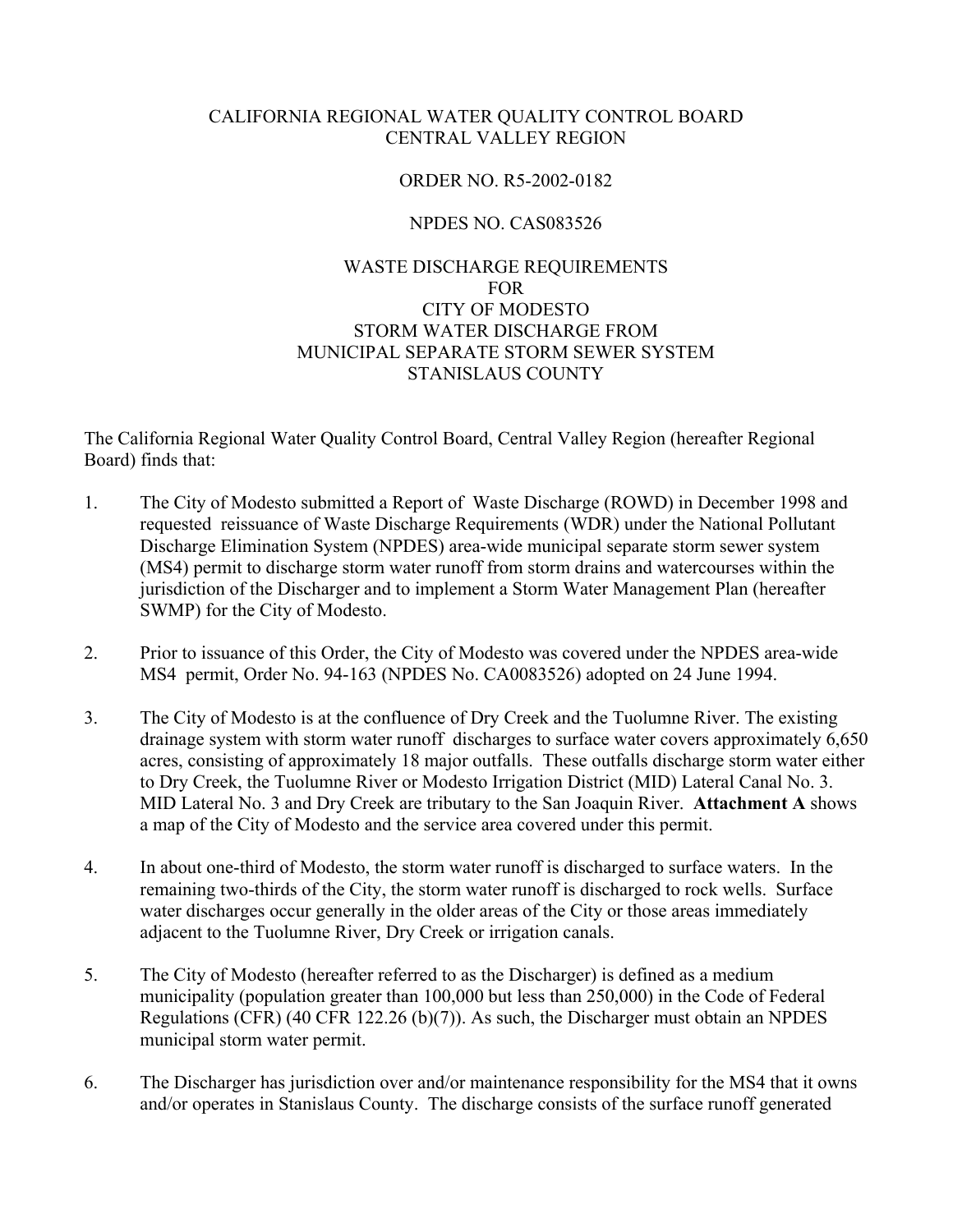from various land uses in all the hydrologic sub-basins, which discharge into either storm sewers or rockwells.

- 7. This Order and its requirements are not intended to restrict or control local land use decisionmaking authority. The Discharger retains authority to make the final land-use decisions and retain full statutory authority for deciding what land uses are appropriate at specific locations within its jurisdiction. The Regional Board recognizes that the Discharger's land use authority allows urban developments that may generate pollutants and runoff that could impair receiving water quality and adversly impact beneficial uses. The Discharger is therefore responsible for considering potential storm water impacts when making planning decisions in order to fulfill the Clean Water Act (CWA) requirement to reduce the discharge of pollutants in municipal storm water to the maximum extent practicable (MEP). This responsibility requires the Discharger to exercise its legal authority to ensure that any increased pollutant loads and flows do not affect the beneficial uses of the receiving water.
- 8. This Order is not intended to prohibit the inspection for or abatement of vectors by the State Department of Health Services or local vector agencies in accordance with Cal. Health and Safety Code § 2270 *et seq*. and §116110 *et seq*. Certain Treatment Control Best Management Prectices (BMPs) if not properly designed, operated or maintained may create habitats for vectors (e.g. mosquito and rodents). This Order contemplates that the Discharger will closely cooperate and collaborate with local vector control agencies and the State Department of Health Services for the implementation, operation, and maintenance of Treatment Control BMPs in order to minimize the risk to public health from vector borne diseases .
- 9. There are portions of the City that are mainly agricultural, rural, and open space lands. It is not the intent of the federal storm water regulations to regulate storm water discharges from land uses of these types. Therefore, these areas are exempt from the requirements of this Order unless they discharge directly to the Discharger's conveyance system .
- 10. Development and urbanization increase pollutant load, volume, and discharge velocity. First, natural vegetated pervious ground cover is converted to impervious surfaces such as paved highways, streets, rooftops and parking lots. Natural vegetated soil can both absorb rainwater and remove pollutants providing an effective natural purification process. In contrast, pavement and concrete can neither absorb water nor remove pollutants, and thus the natural purification characteristics are lost. Second, urban development creates new pollution sources as the increased density of human population brings proportionately higher levels of vehicle emissions, vehicle maintenance wastes, municipal sewage waste, pesticides, household hazardous wastes, pet wastes, trash, and other anthropogenic pollutants.
- 11. The increased volume, velocity, and discharge duration of storm water runoff from developed areas have the potential to greatly accelerate downstream erosion and impair stream habitat in natural drainages. Studies have demonstrated a direct correlation between the degree of imperviousness of an area and the degradation of its receiving waters. Significant declines in the biological integrity and physical habitat of streams and other receiving waters have been found to occur with as little as 10 percent conversion from natural to impervious surfaces. Percentage impervious cover is a reliable indicator and predictor of potential water quality degradation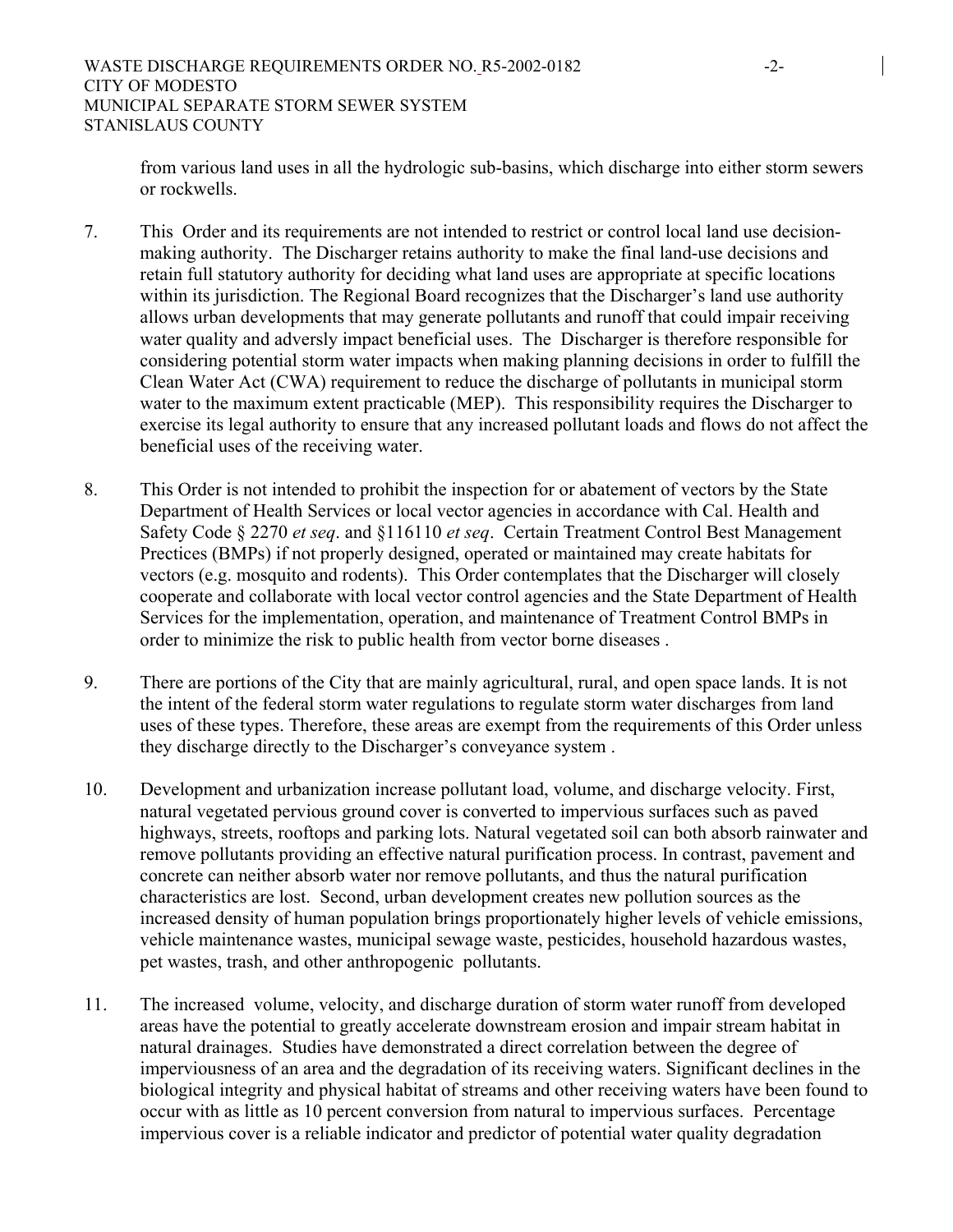expected from new development. (*Impervious Cover as An Urban Stream Indicator and a Watershed Management Tool*, Schueler, T. and R. Claytor, In, Effects of Water Development and Management on Aquatic Ecosystems (1995), ASCE, New York; Leopold, L. B., (1973), *River Channel Change with Time: An Example*, Geological Society of America Bulletin, v. 84, p. 1845-1860; Hammer, T. R., (1972), *Stream Channel Enlargement Due to Urbanization: Water Resources Research*, v. 8, p. 1530-1540; Booth, D. B., (1991), *Urbanization and the Natural Drainage System--Impacts, Solutions and Prognoses*: The Northwest Environmental Journal, v. 7, p. 93-118; Klein, R. D., (1979), *Urbanization and Stream Quality Impairment*: Water Resources Bulletin, v. 15, p. 948-963; May, C. W., Horner, R. R., Karr, J. R., Mar, B. W., and Welch, E. B., (1997), *Effects of Urbanization on Small Streams in the Puget Sound Lowland Ecoregion*: Watershed Protection Techniques, v. 2, p. 483-494; Morisawa, M. and LaFlure, E. *Hydraulic Geometry, Stream Equilibrium and Urbanization* In Rhodes, D. P. and Williams, G. P. *Adjustments to the Fluvial System* p.333-350. (1979); Dubuque, Iowa, Kendall/Hunt. Tenth Annual Geomorphology Symposia Series; and *The Importance of Imperviousness*: Watershed Protection Techniques, 1(3), Schueler, T .(1994) ).

# **Discharge Characteristics**

- 12. The quality and quantity of these discharges vary considerably because of the effects of hydrology, geology, land use, season, and sequence and duration of hydrologic events. Urban storm water runoff may contain pollutants that may lower the quality of receiving waters and adversely impact beneficial uses of the San Joaquin River and Delta. Studies indicate there may be increases in pollutant levels and aquatic toxicity in receiving waters as a result of urban storm water discharges.
- 13. Pollutants that may be contained in storm water include, but are not limited to, certain heavy metals; sediments; petroleum hydrocarbons from sources such as used motor oil; microbial pathogens; pesticides; sources of acute and chronic aquatic toxicity; and nutrients that cause or contribute to the depletion of dissolved oxygen and/or toxic conditions in the receiving water. Excessive flow rates of storm water may cause or contribute to downstream erosion and/or excessive sediment discharge and deposition in stream channels.
- 14. Water quality assessments conducted by the Discharger and the Regional Board identified impairment, or threatened impairment, of beneficial uses of water bodies in the Modesto Region. The causes of impairments include pollutants of concern identified in municipal storm water discharges by the City of Modesto in the ROWD. Pollutants in storm water can have damaging effects on both human health and aquatic ecosystems.
- 15. The Regional Board finds the discharge of washwaters and contaminated storm water from industries and businesses threaten water quality and can also adversely impact public health and safety. The pollutants of concern in such washwater include food waste, oil and grease, and toxic chemicals. Other storm water/industrial waste programs in California have reported similar observations and have identified illicit discharges from automotive and food services facilities as a major contamination and water quality problems.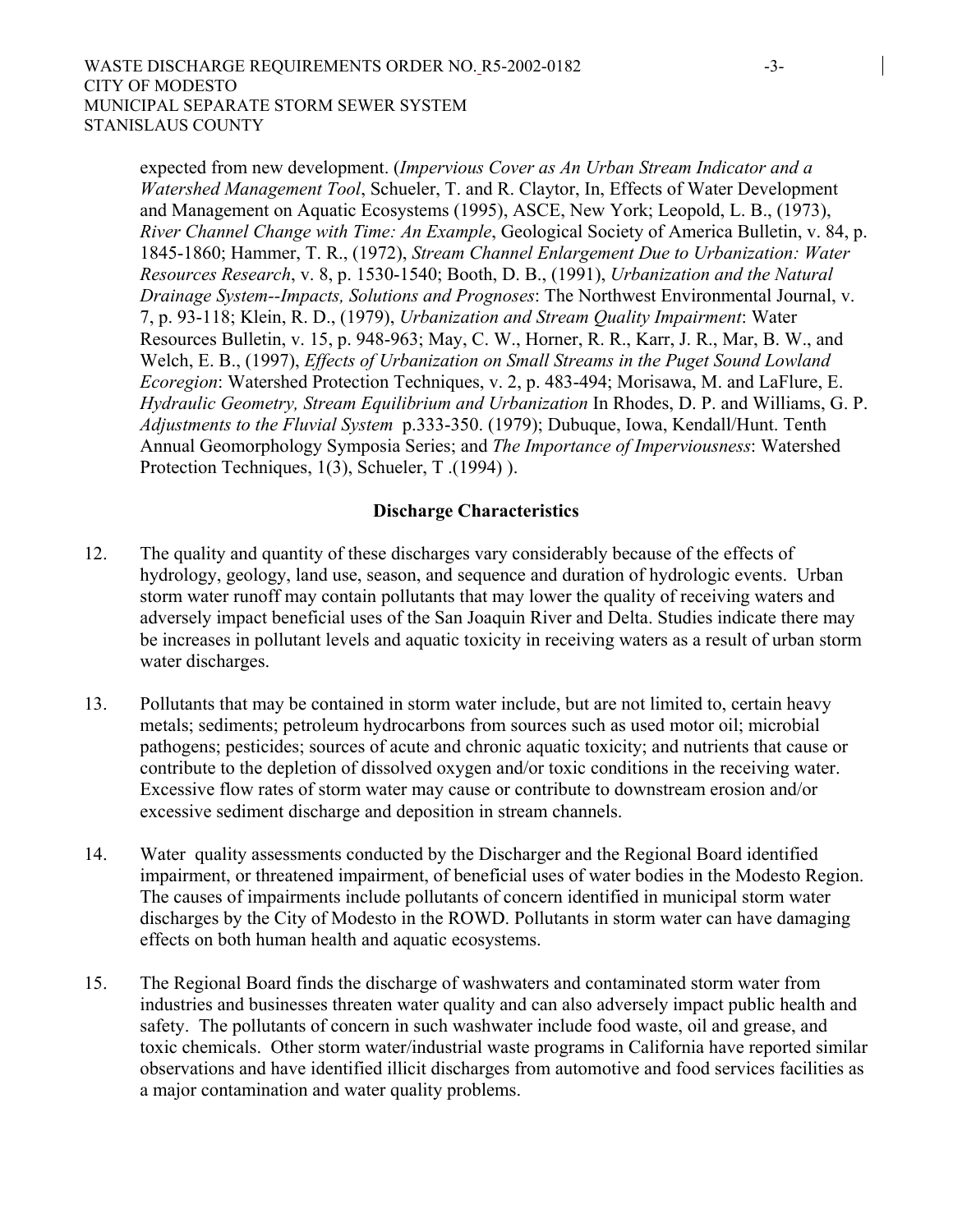- 16. Certain pollutants present in storm water and/or urban runoff may be derived from extraneous sources that the Discharger has no or limited jurisdiction over. Examples of such pollutants and their respective sources are: PAHs which are products of internal combustion engine operation, nitrates, bis (2-ethylhexyl) phthalate and mercury from atmospheric deposition, historic uses of leaded fuels, copper from brake pad wear, zinc from tire wear, dioxins as products of combustion, pesticides from agricultural activities, and natural-occurring minerals from local geology. However, the implementation of the measures set forth in this Order is intended to reduce the entry of these pollutants into storm water and their discharge to receiving waters to the MEP.
- 17. The Discharger has conducted storm water monitoring since the 1992-93 rain season. During this period (1992 – 2000), the Discharger monitored urban runoff, dry weather runoff, rainfall, and receiving waters--Dry Creek, and the Tuolumne River. While monitoring of some constituents varied each year, the following constituents were monitored :
	- a. Conventional water quality parameters (total suspended solids, total dissolved solids, hardness, pH);
	- b. Oxygen demand  $(COD, BOD<sub>5</sub>)$ ;
	- c. Nutrients (various forms of nitrogen and phosphorus);
	- d. Total recoverable and dissolved metals;
	- e. Organics (cyanide, volatiles, semi-volatiles, organochlorine pesticides, organophosphate pesticides, carbamate pesticides, total phenolics, halocarbons, aromatics, total petroleum hydrocarbons, oil and grease);
	- f. Bacteriological (fecal and total coliform, fecal streptococcus); and
	- g. Toxicity
- 18. During the previous permit term, the Discharger had identified oxygen-demanding substances, copper, lead, zinc, and total petroleum hydrocarbons (TPH) as constituents that were detected frequently or occurred at potentially significant concentrations, referred to as constituents of concern (COCs). During the term of that permit (1994 through 1999), the Discharger conducted storm water discharge and receiving water monitoring for each of these constituents to further characterize their occurrence and establish if any of the constituents have the potential to impact receiving waters. In addition, the U.S. Geological Survey (USGS) conducted an intensive water quality study in the Modesto area during early 1995. The Regional Board also conducted some receiving water toxicity testing.
- 19. Based on the monitoring conducted during the previous permit term, the Discharger has now identified diazinon and chlorpyrifos as COCs. The Discharger has requested to downgrade COCs (lead, copper, zinc, and TPH), to constituents of interest (COIs). Sufficient data are not available to support the change in status of these constituents. As required by this Order, the Discharger will monitor these constituents and provide additional information to support reclassifying them to COI. In addition the Discharger has identified boron, selenium, electroconductivity, and mercury as 303(d) listed constituents which they will monitor further to characterize their concentrations in storm water discharges or in receiving waters.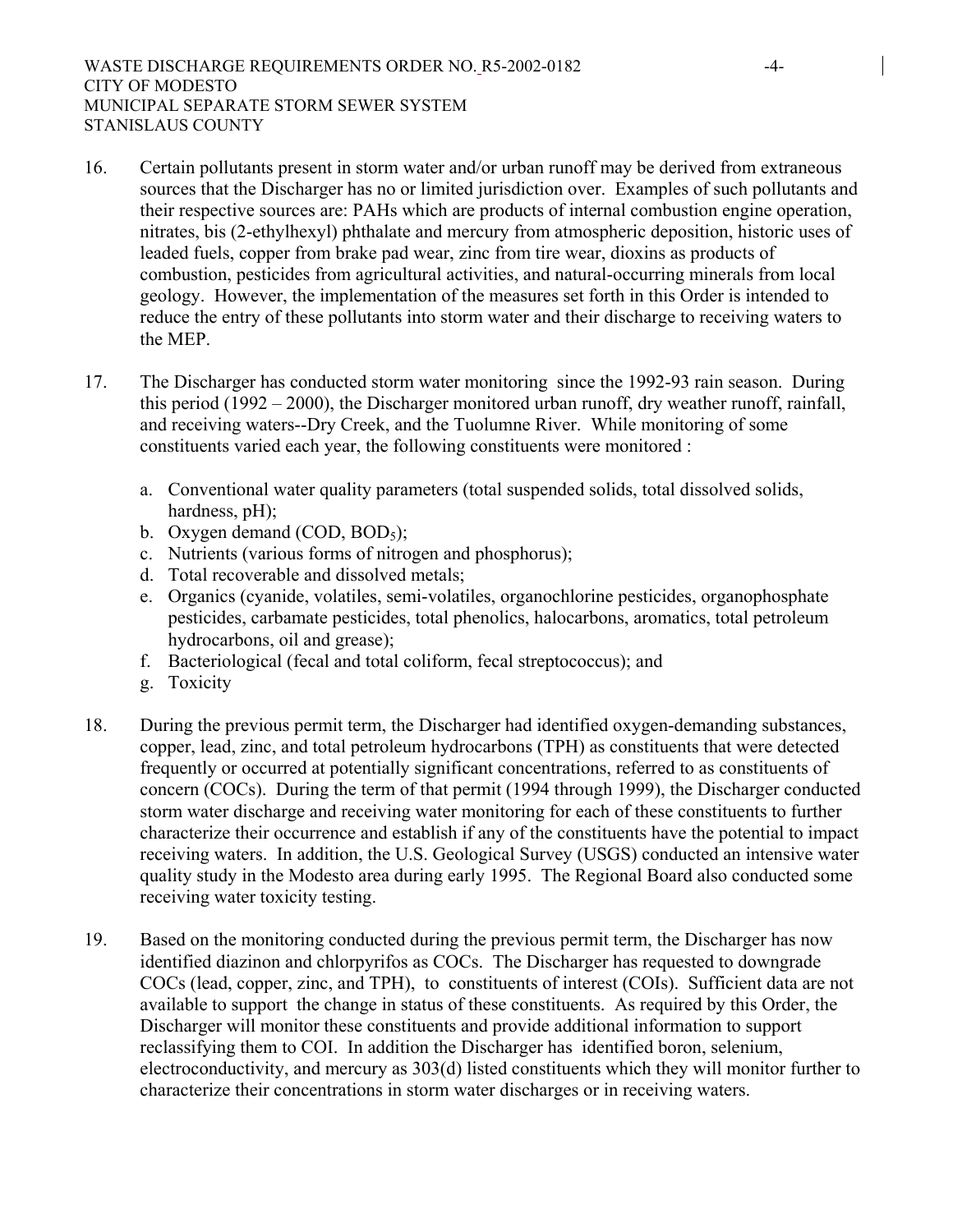- 20. The Discharger has conducted monitoring of non-storm water flows and has determined that there is relatively little non-storm water flow in its storm drain system. As outlined in an 11 May 2001 document, the Discharger proposes to conduct dry weather monitoring during the term of this permit. Based on the monitoring it has conducted, the Discharger has requested that the non-storm water flow categories identified under the Non-Storm Water Discharges section of this Order be allowed.
- 21. The Discharger submitted a revised monitoring plan in May 2001 to the Regional Board outlining the monitoring proposed for the term of this permit. The Discharger's plan replaces the monitoring plan proposed in the original ROWD (submitted December 1998). The Discharger proposes to monitor dry weather and wet weather discharges, receiving waters, and detention basins to characterize dry and wet weather discharges, evaluate impacts on urban runoff discharges, and evaluate effectiveness of its BMPs and control measures.

#### **Storm Water Discharge To Shallow Ground Water**

- 22. The Discharger uses wells to dispose of storm water in the two thirds of the city. These disposal wells are lined with rock to aid percolation. The wells are known as "rock wells".
- 23. The rock wells pose a potential threat to the shallow groundwater. These Waste Discharge Requirements address this threat by requiring the Discharger to implement Rock Well monitoring and shallow groundwater monitoring as outlined in the attached Monitoring and Reporting Program (MRP). The Discharger is addressing these concerns through the proposed monitoring program, new development program, public education and outreach program, and through the illicit discharges program element.
- 24. The MRP describes monitoring which is required to evaluate the effectiveness of BMPs and the impact of the discharge on shallow groundwater. In addition, the Discharger proposes to coordinate their efforts with US Geological Survey (USGS) to conduct ground water monitoring.
- 25. The USGS under the National Water Quality Assessment Program is in the process of developing a comprehensive plan for groundwater monitoring (including shallow groundwater) in the City of Modesto. USGS is planning to implement this groundwater monitoring program over the next several years and during the term of this permit.
- 26. Storm water runoff may contain wastes. These wastes may be in the form of suspended particles of soil or dissolved pollutants derived from fertilizers, pesticides or metals. Any person discharging waste or proposing to discharge waste that could affect the quality of the waters of the state must file a ROWD (California Water Code (CWC) § 13260). The Regional Board shall prescribe requirements that implement the Basin Plan, take into consideration the beneficial uses to be protected and the water quality reasonably required for that purpose (CWC § 13263).
- 27. The Discharger's rock wells are Class 5 injection wells under the U.S. EPA's Underground Injection Control program. The U.S. EPA does not provide regulation of these wells beyond registration.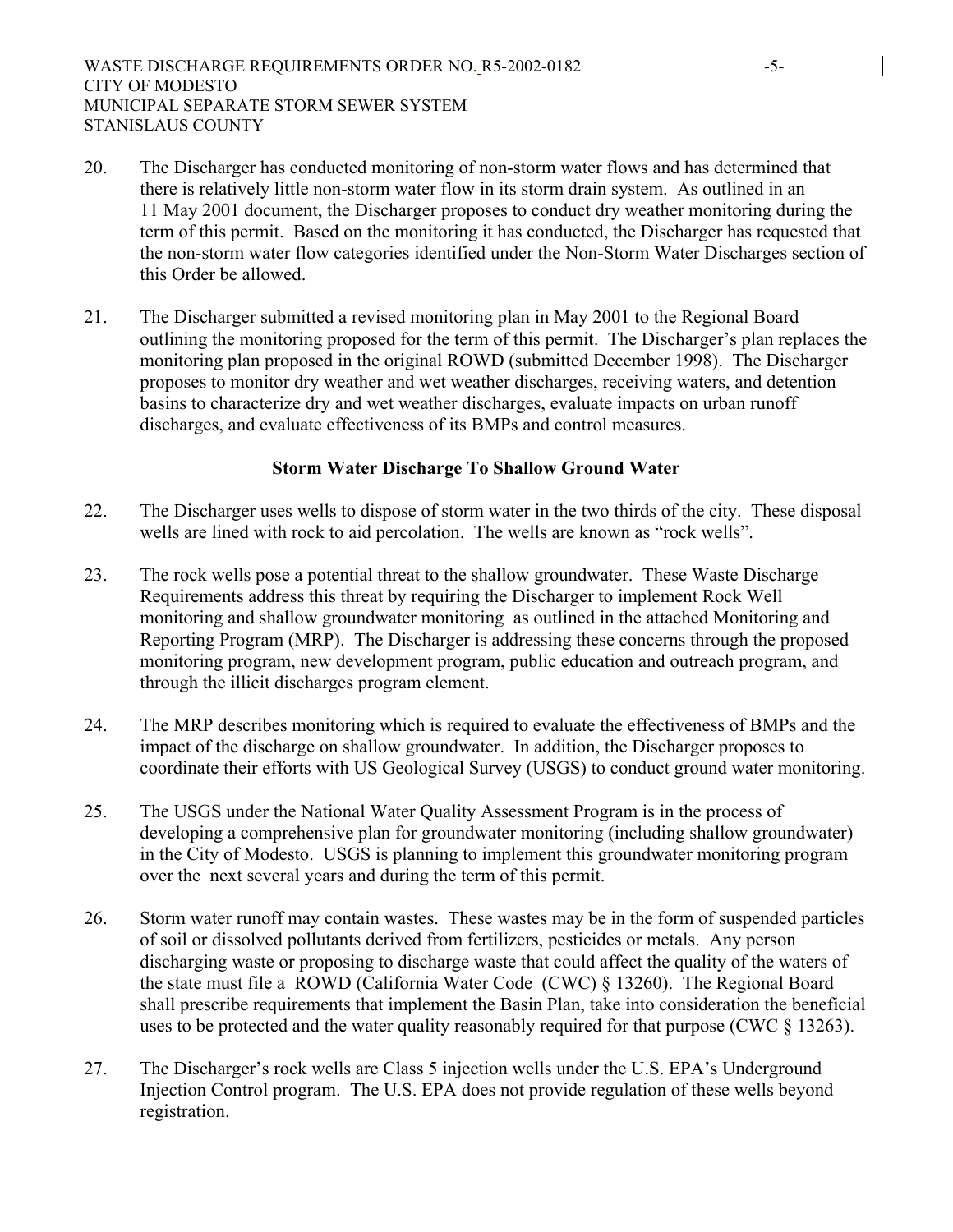28. Due to the discharge of storm water to shallow groundwater through rock wells and the large number of these wells operated by the City of Modesto, this discharge represents a potential threat to groundwater quality. It is the intent of these requirements to quantify the magnitude of this threat, determine if historic discharge to groundwater has impacted groundwater and to minimize the discharge of pollutants to groundwater.

### **Statutory and Regulatory Considerations**

- 29. The CWA authorizes the U.S. EPA to permit a state to serve as the NPDES permitting authority in lieu of the U.S. EPA. The State of California has in-lieu authority for an NPDES program. The Porter-Cologne Water Quality Control Act authorizes the State Water Resource Control Board (State Board), through the Regional Boards, to regulate and control the discharge of pollutants into waters of the State. The State Board entered into a Memorandum of Agreement with the U.S. EPA, on September 22, 1989, to administer the NPDES Program governing discharges to waters of the United States.
- 30. The Water Quality Act of 1987 added Section 402(p) to the CWA (33 U.S.C. § 1251-1387). This section requires the U.S. EPA to establish regulations setting forth NPDES requirements for storm water discharges in two phases:
	- a. The U.S. EPA Phase I storm water regulations were directed at MS4s serving a population of 100,000 or more, including interconnected systems and storm water discharges associated with industrial activities, including construction activities. The Phase I Final Rule was published on November 16, 1990 (55 *Fed. Reg*. 47990).
	- b. The U.S. EPA Phase II storm water regulations are directed at storm water discharges not covered in Phase I, including small MS4s (serving a population of less than 100,000), small construction projects (one to five acres), municipal facilities with delayed coverage under the Intermodal Surface Transportation Efficiency Act of 1991, and other discharges for which the U.S. EPA Administrator or the State determines that the storm water discharge contributes to a violation of a water quality standard, or is a significant contributor of pollutants to waters of the United States. The Phase II Final Rule was published on December 8, 1999 (64 *Fed. Reg*. 68722).
- 31. Section 402 (p) of the CWA (33 U.S.C. § 1342(p) provides that MS4 permits must "require controls to reduce the discharge of pollutants to the MEP, including management practices, control techniques and system, design engineering method and such other provisions as the [U.S. EPA] Administrator or the State determines appropriate for the control of such pollutants." The State Board's Office of Chief Counsel (OCC) has issued a memorandum interpreting the meaning of MEP to include technical feasibility, cost, and benefit derived with the burden being on the municipality to demonstrate compliance with MEP by showing that a BMP is not technically feasible in the locality or that BMPs costs would exceed any benefit to be derived (dated February 11, 1993).
- 32. This permit is intended to develop, achieve, and implement a timely, comprehensive, costeffective storm water pollution control program to reduce the discharge of pollutants in storm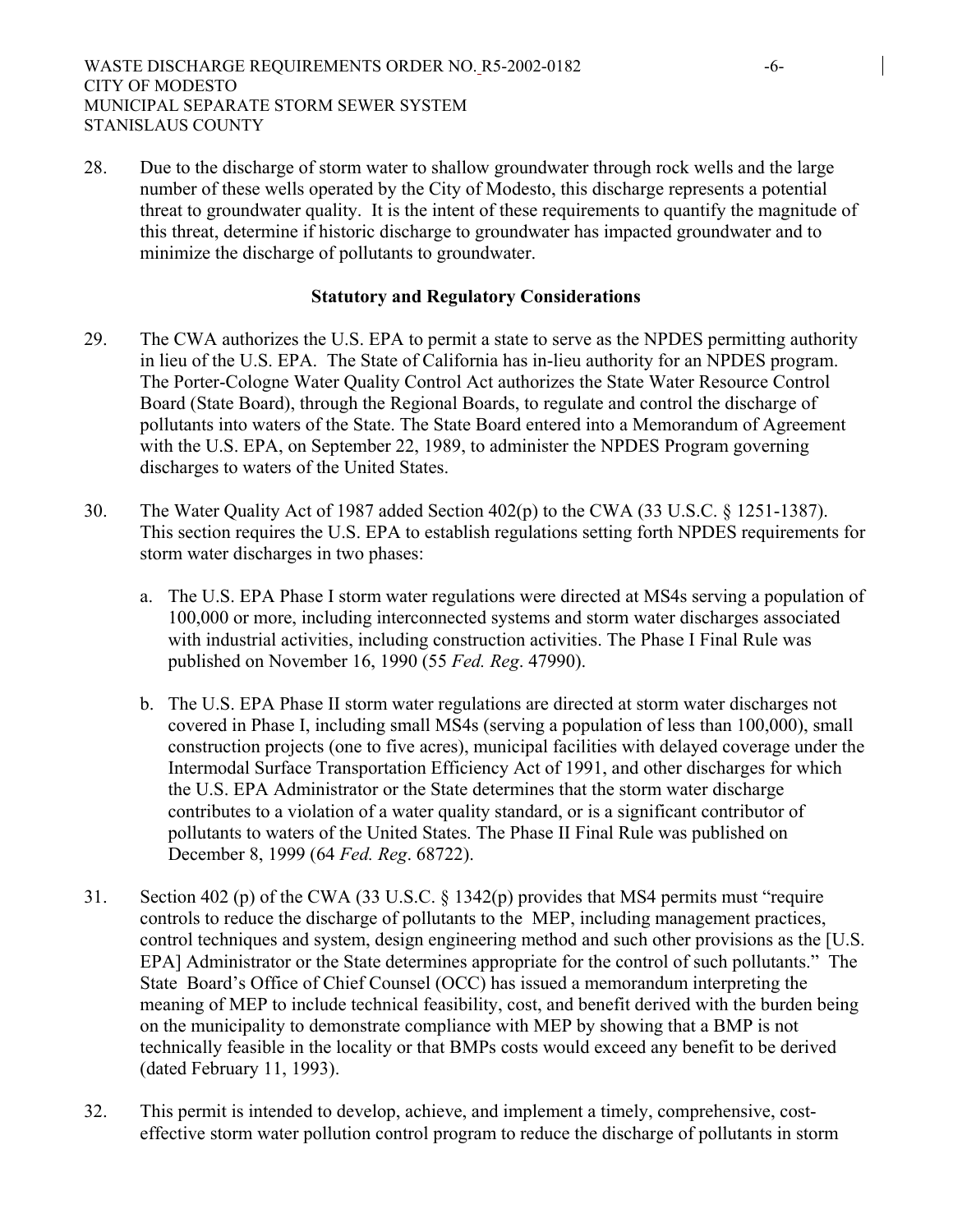water to the MEP from the permitted areas in the City of Modesto to the waters of the United States.

- 33. Section 402(p)(3)(B)(ii) of the CWA requires NPDES permits to effectively prohibit non-storm water discharges into MS4s. Federal Regulations [40 CFR 122.26(d)(2)(iv)(B)(1)] require control programs to prevent illicit discharges to the MS4s. Certain categories of non-storm water discharges or flows are allowed to enter the MS4s provided that the Discharger has not identified such categories as significant sources of pollutants to waters of the United States.
- 34. The State Board has issued two statewide general NPDES permits for storm water discharges: one for storm water from industrial sites [NPDES No. CAS000001, General Industrial Activity Storm Water Permit (GIASP)] and the other for storm water from construction sites [NPDES No. CAS000002, General Construction Activity Storm Water Permit (GCASP)]. The GIASP was reissued on April 17, 1997. The GCASP was reissued on August 19, 1999. In addition, the Regional Board has issued General Permit Order No. 5-00-175 for dewatering and other low threat discharges, which authorizes such discharges to the MS4s owned and operated by the Discharger. The Discharger propose to conduct local compliance inspections at industries or construction sites which discharge to its MS4 and which are currently covered under the State NPDES General Permits. The Discharger, through inspections of these facilities, can bring problems to the attention of Regional Board staff who can work cooperatively with the Discharger's to implement an effective storm water regulatory program.
- 35. Federal regulations at 40 CFR 122.26(d)(2)(iv)(A) and 40 CFR 122.26(d)(2)(iv)(C) require that MS4 Discharger's implement a program to monitor and control pollutants in discharges to the municipal system from industrial and commercial facilities that contribute a substantial pollutant load to the MS4. These regulations require that the Discharger establish priorities and procedures for inspection of industrial facilities and priority commercial establishments. This permit, consistent with the U.S. EPA policy, incorporates a cooperative partnership, including the specifications of minimum expectations, between the Regional Board and the Discharger for the inspection of industrial facilities and priority commercial establishments to control pollutants in storm water discharges (58 *Fed. Reg.* 61157).
- 36. When industrial or construction site discharges occur in violation of local permits and ordinances, the Regional Board refers first to the municipality where the discharge occurs for appropriate actions. If the municipality has demonstrated a good faith effort to educate and enforce but remains unsuccessful, the Regional Board may then step in to enforce the applicable statewide General Permit. If the municipality has been negligent in its enforcement efforts in compliance with this order , the Regional Board may initiate enforcement action against both the industrial or construction discharger (under the statewide General Permits), as well as against the Discharger for violations of this Order. The Discharger must also provide the first level of enforcement against illegal discharges from other land uses it has authorized, such as commercial and residential developments.
- 37. It is the Regional Board's intent that this Order shall protect the beneficial uses of receiving waters and ensure compliance with water quality standards. This Order, therefore, includes requirements to the effect that discharges shall not cause or contribute to violations of water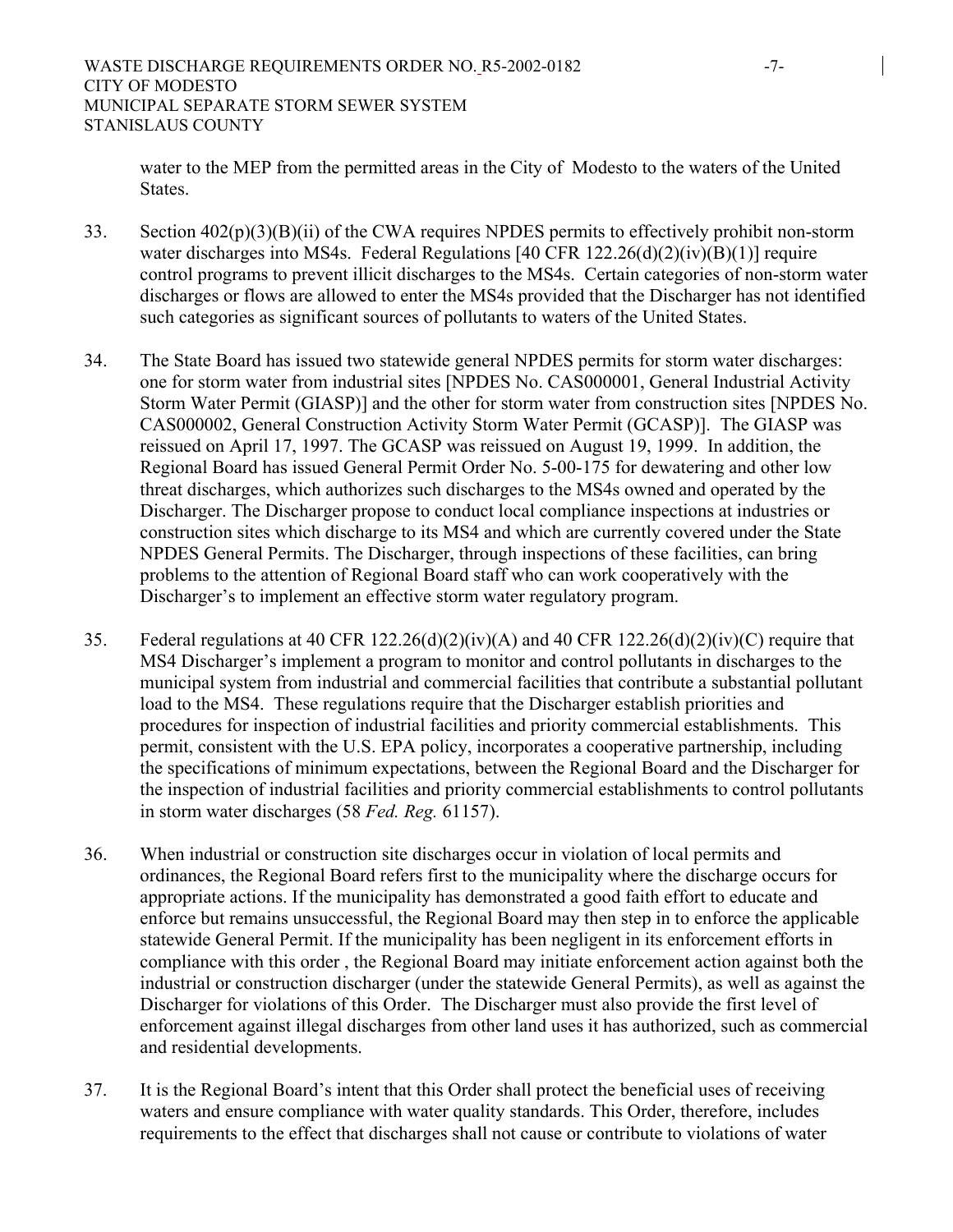quality standards that would cause or create a condition of nuisance, pollution, or water quality impairment in receiving waters. Accordingly, the Regional Board is requiring that these requirements must be addressed through the effective implementation of BMPs to reduce pollutants in storm water. Regulations in 40 CFR 122.26(d)(2)(iv) require that the Storm Water Management Plan (SWMP) be implemented during the entire duration of the permit, which is five years. The Discharger shall demonstrate substantial compliance with the SWMP and this Order through the information and data supplied in the Annual Report.

- 38. Federal, State, regional or local entities within the Discharger's boundaries, not currently named in this Order, operate storm drain facilities and/or discharge storm water to the storm drains and watercourses covered by this Order. The Discharger may lack legal jurisdiction over these entities under the state and federal authorities. Consequently, the Regional Board recognizes that the Discharger should not be held responsible for such facilities and/or discharges. Caltrans is a state agency that is currently designated as one of these entities. On 15 July 1999, the State Board issued a separate NPDES storm water permit to Caltrans, NPDES No. CAS000003 (Order No. 99-06-DWQ). The State Board may consider issuing separate NPDES storm water permits to other federal, state or regional entities operating within the Discharger's jurisdictional boundries that may not be subject to direct regulation by the Discharger. Federal agencies are not subject to municipal storm water requirements although they may be permitted as industrial dischargers.
- 39. The Regional Board adopted a *Water Quality Control Plan, Fourth Edition, for the Sacramento and San Joaquin River Basins* (hereafter Basin Plan). The Basin Plan designates beneficial uses, establishes water quality objectives, and contains implementation plans and policies to achieve water quality objectives for all waters of the Basin. This Order implements the Basin Plan.
- 40. The beneficial uses of the Tuolumne River downstream of storm water discharges as identified in Table II-1 of the Basin Plan are municipal, domestic, and agricultural supply; water contact and non-contact recreation; aesthetic enjoyment; and preservation and enhancement of fish, wildlife and other aquatic resources.
- 41. The beneficial uses of the underlying ground water beneath the City of Modesto, as identified in the Basin Plan, are municipal and domestic water supply, industrial service, industrial process, and agricultural supply.
- 42. It is not feasible at this time to establish numeric effluent limits for pollutants in storm water discharges from MS4s. Therefore, the effluent limitations in this Order are narrative, and include the requirement to reduce pollutants in storm water discharges to the MEP. This Order requires the implementation of performance standards and BMPs (in lieu of numeric effluent limitations) identified in the Discharger's SWMP to control and abate the discharge of pollutants in storm water discharges. Implementation of performance standards and BMPs in accordance with the Discharger's SWMP and their schedules constitutes compliance with MEP requirements, and with requirements to achieve water quality objectives. Implementation of BMPs and compliance with performance standards in accordance with the Discharger's SWMPs and its schedule constitutes compliance with the MEP standard.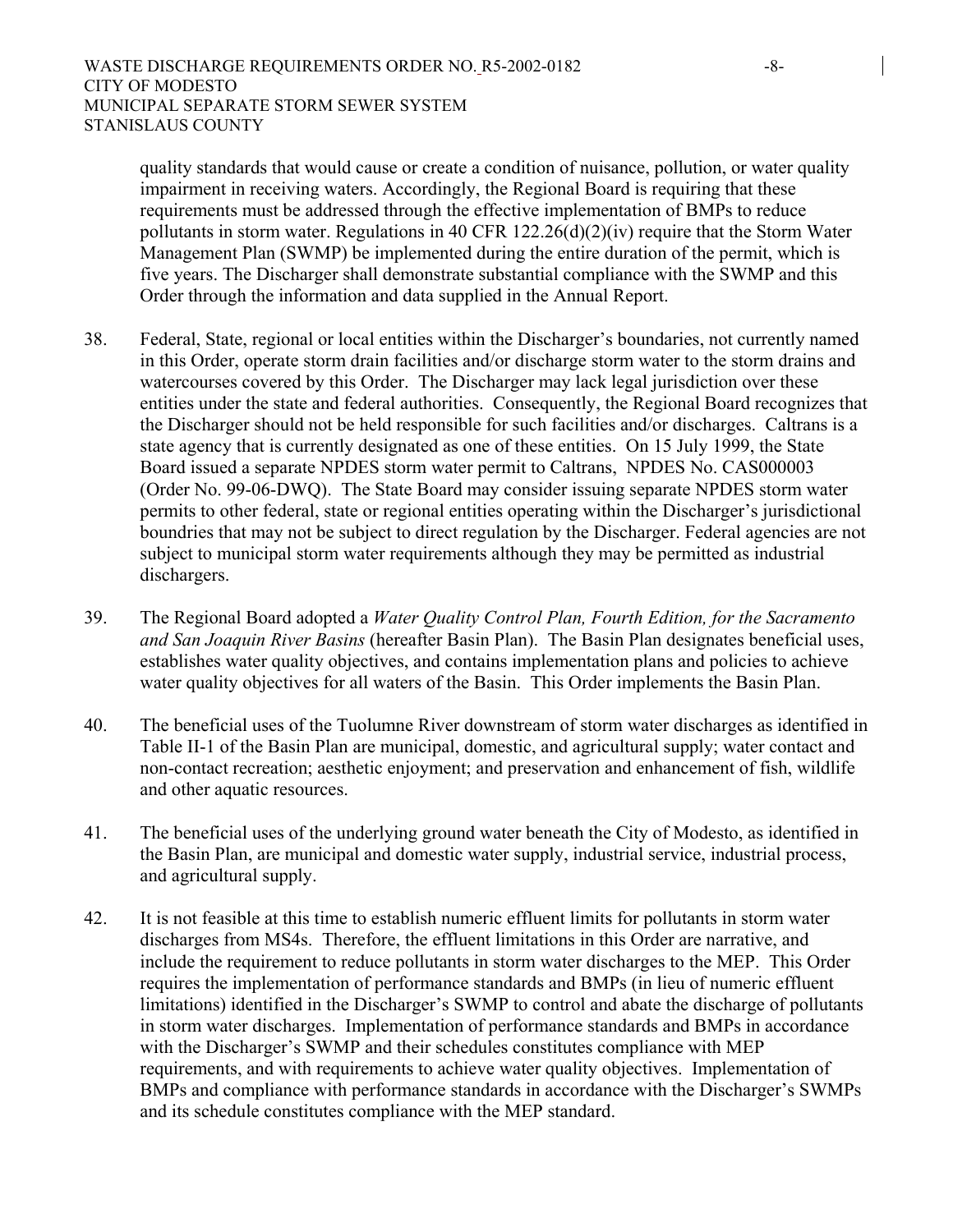- 43. It is not feasible at this time to establish numeric effluent limits for pollutants in non-storm water discharges from facilities owned or operated by the Dicharger. Therefore, the effluent limitations in this Order are narrative, and include the requirement to reduce pollutants in nonstorm water discharges through implementation of Best Available Technology Economically Achievable (BAT) and Best Conventional Pollutant Control Technologies (BCT). Until such time that effluent limits are developed, implementation of both structural and non-structural BMPs constitutes compliance with the CWA Section 301 for BAT/BCT effluent limitation standards.
- 44. The U.S. EPA published an 'Interim Permitting Approach for Water Quality-Based Effluent Limitations in Storm Water Permits' on August 26, 1996 (61 *Fed. Reg.* 43761). This policy discusses the appropriate kinds of water quality-based effluent limitations to be included in NPDES storm water permits to provide for the attainment of water quality standards.
- 45. On March 12, 2001, the U.S. Court of Appeals ruled that it is necessary to obtain a NPDES permit for application of aquatic pesticides to waterways. (*Headwaters, Inc. vs. Talent Irrigation District,* 243 F.3d. 526 (Ninth Cir., 2001)) This decision is controlling in California for nonagricultural applications of pesticides to waterways. The State Board adopted a general NPDES permit (Order No. 2001-12-DWQ) on July 19, 2001, for public entities that discharge pollutants to waters of the U.S. associated with the application of aquatic pesticides for resource or pest management. Public entities that conduct such activities must seek coverage under the general permit.
- 46. On 17 June 1999, the State Board adopted Order No. WQ 99-05, a precedent setting-decision, which identifies acceptable receiving water limitations language to be included in municipal storm water permits issued by the State and Regional Boards. The receiving water limitations included herein are consistent with the State Board Order, U.S. EPA policy, and the U.S. Court of Appeals decision in, *Defenders of Wildlife v. Browner* (Ninth Cir, 1999). The State Board OCC has determined that the federal court decision did not conflict with State Board Order No. WQ 99-05 (memorandum dated October 14, 1999).
- 47. Federal regulations in 40 CFR 122.42(c)(7) require the Discharger to submit an annual report that identifies water quality improvements or degradation.
- 48. The action to adopt an NPDES permit is exempt from the provisions of Chapter 3 of the California Environmental Quality Act (Public Resources Code Section 21000 et seq.) in accordance with Section 13389 of the California Water Code.
- 49. This Order serve as an NPDES permit pursuant to Section 402 of the CWA, and amendments thereto, and shall take effect fifty days from the date of hearing, provided U.S. EPA has no objections.

# **Storm Water Management Plan**

50. Federal regulations (40 CFR 122.26(d)(2)(iv)), require that the SWMP be implemented to reduce the discharge of pollutants to the MEP during the entire 5-year duration of the Permit. Within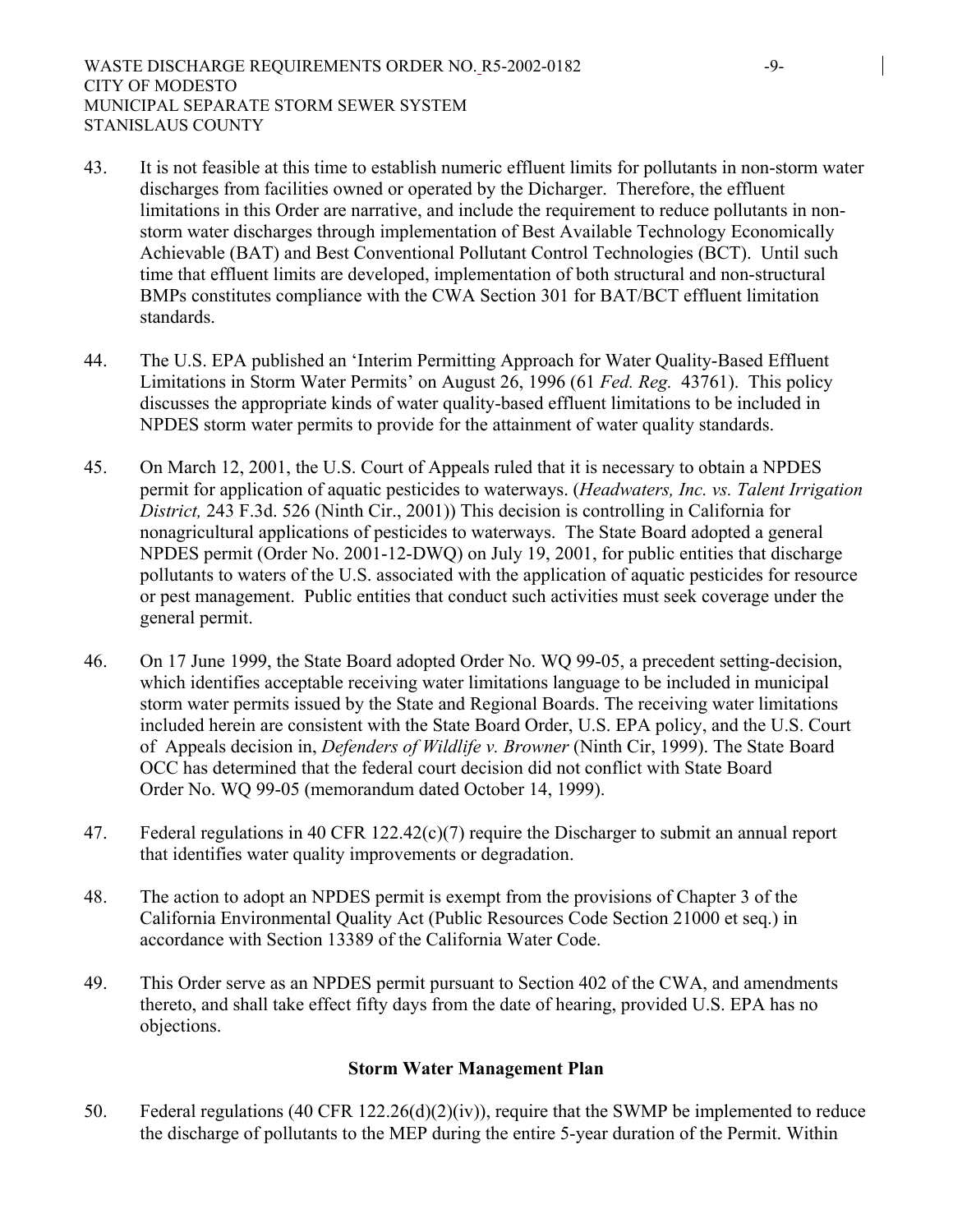this permit period, the Discharger shall demonstrate compliance with the SWMP and this Order through the information and data supplied in annual Reports.

- 51. This Order requires evaluation of existing water quality impacts from urban storm water discharges, and the implementation and evaluation of the SWMP to reduce the discharge of pollutants into storm water runoff to the MEP and to improve water quality and protect beneficial uses. This Order requires implementation of the SWMP and its components to reduce pollutant loads from industrial and construction sites, new developments and existing urbanized areas. Additionally, this Order requires evaluation of the effectiveness of the SWMP in reducing the discharge of pollutants, improving water quality and protecting beneficial uses.
- 52. The Discharger submitted a SWMP dated December 1998. The ROWD included a description of the proposed SWMP to be implemented by the Discharger to reduce the discharge of pollutants in storm water to the MEP, and to effectively prohibit non-storm water discharges.
- 53. The SWMP describes the framework for management of storm water discharges during the term of this permit. The SWMP describes the goals and objectives, legal authorities, source identification process, funding sources, fiscal analysis, assessment controls, BMPs evaluation and improvement process, and monitoring plan of the Discharger's storm water management program.
- 54. The SWMP emphasizes pollution prevention through the following elements:
	- (a) Program Management
	- (b) Legal Authority
	- (c) Construction Program
	- (d) Industrial and commercial Program
	- (e) Municipal Operations and Maintenance Program
	- (f) Public Education Program
	- (g) Illicit Discharge Program
	- (h) Performance and Effectiveness Evaluation
	- (i) Fiscal Analysis
	- (j) Monitoring Plan
	- (k) Planning and New Development Program
	- (l) Pesticides Control Strategy

The SWMP defines the scope of each element, identifies responsible City of Modesto staff and estimates costs for the five-year period from 2002 to 2006.

- 55. The goal of the SWMP is to effectively eliminate illicit discharges and reduce pollutants in storm water to the MEP level. Criteria considered by the Discharger in selecting a program to reduce storm water pollutants to MEP include:
	- a. Mitigation of pollutants, which exceed water quality objectives, or known significant problem;
	- b. Technical feasibility and effectiveness;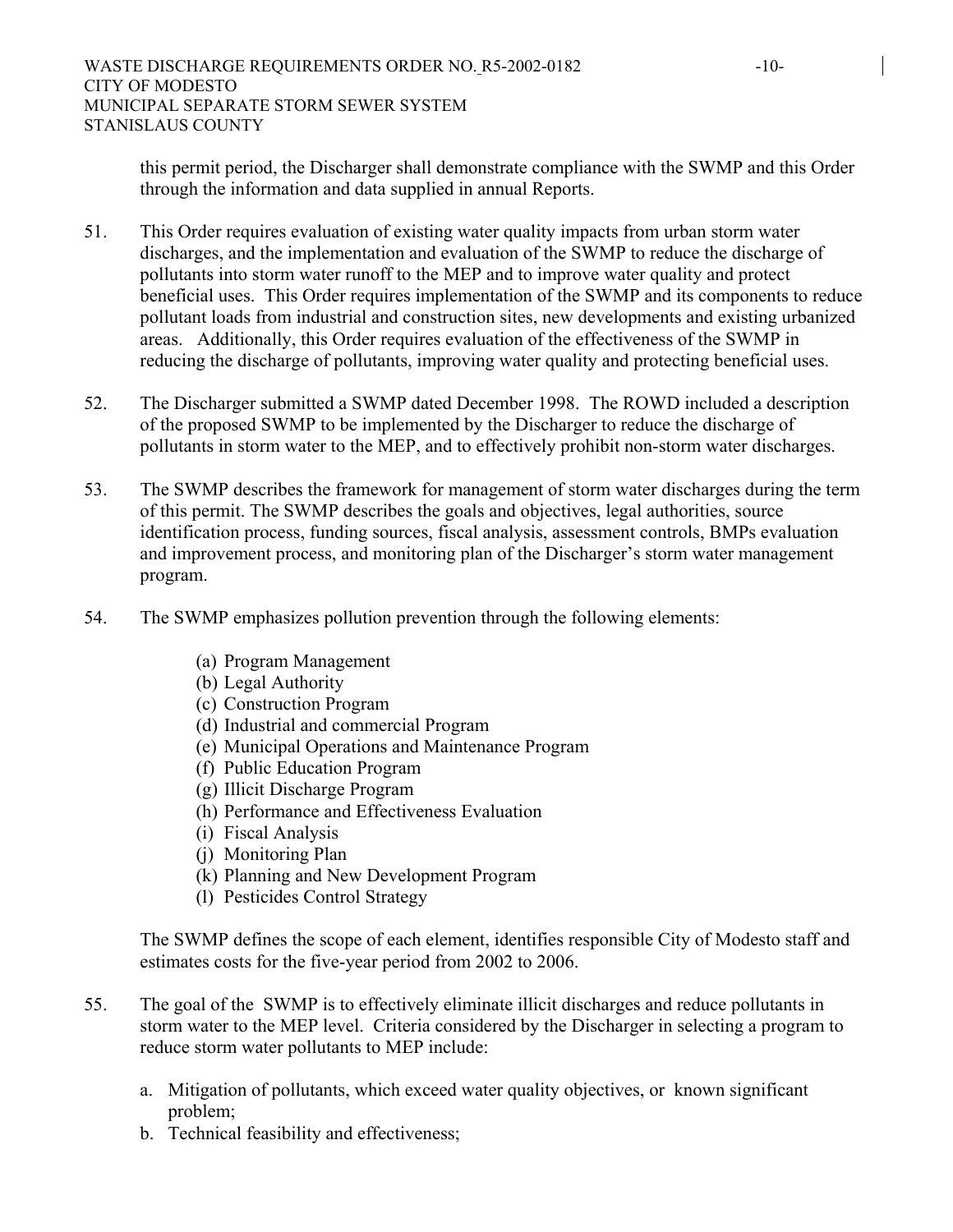- c. Cost effectiveness;
- d. Public priorities and public acceptance; and
- e. Consistency with the national and state storm water program objectives, as those objectives continue to be modified.

As part of the initial storm water application, the City of Modesto had conducted field screening to identify illicit connections. In addition, the Discharger has an ongoing program to identify possible illicit connections.

- 56. This Order includes a Monitoring Program that incorporates analytical Minimum Levels (MLs) established under the State Board's *Policy for Implementation of Toxics Standards for Inland Surface Waters, Enclosed Bays, and Estuaries of California (SIP)*. The SIP's MLs represent the lowest quantifiable concentration for priority toxic pollutants that is measurable with the use of proper method-based analytical procedures and factoring out matrix interference. The SIP's MLs therefore represent the best available science for determining MLs and are appropriate for a storm water monitoring program. The use of MLs allows the detection of toxic priority pollutants at concentrations of concern using recent advances in chemical analytical methods.
- 57. The SWMP contains performance standards and BMPs that the Discharger will perform to reduce the discharge of pollutants from its MS4. Performance standards represent the level of effort required of the Discharger in the implementation of BMPs and its SWMP. The specification of performance standards also simplifies the task of determining if the Discharger is putting forth a level of effort that will control pollutants in storm water discharges to the MEP.
- 58. Performance standards include implementation of recommended BMPs (source and treatment controls) for new development and redevelopment projects as required by local development standards and included in applicable standard specifications, design and procedures, and guidance documents (hereafter collectively referred to as Development Standards). The Discharger's Development Standards will be revised in accordance with the requirements of this Order.
- 59. The SWMP and modifications or revisions to the SWMP that are approved pursuant to this Order, are an integral and enforceable component of this Order.
- 60. This Order provides for an increase in storm water discharge due to continuing development within the Discharger's jurisdiction. Therefore, it is possible that future degradation of receiving water quality could occur. The continued implementation of the Discharger's SWMP that comply with the requirements of this Order will reduce the potential for discharges from MS4s to cause or contribute to the degradation of the receiving water quality. The continued implementation of the Permitte's SWMP that comply with the requirements of this Order will reduce the potential for discharges from MS4s to cause or contribute to the degradation of the receiving water quality. Therefore, this Order is consistent with the anti-degradation provisions of 40 CFR 131.12 and the State Board Resolution 68-16.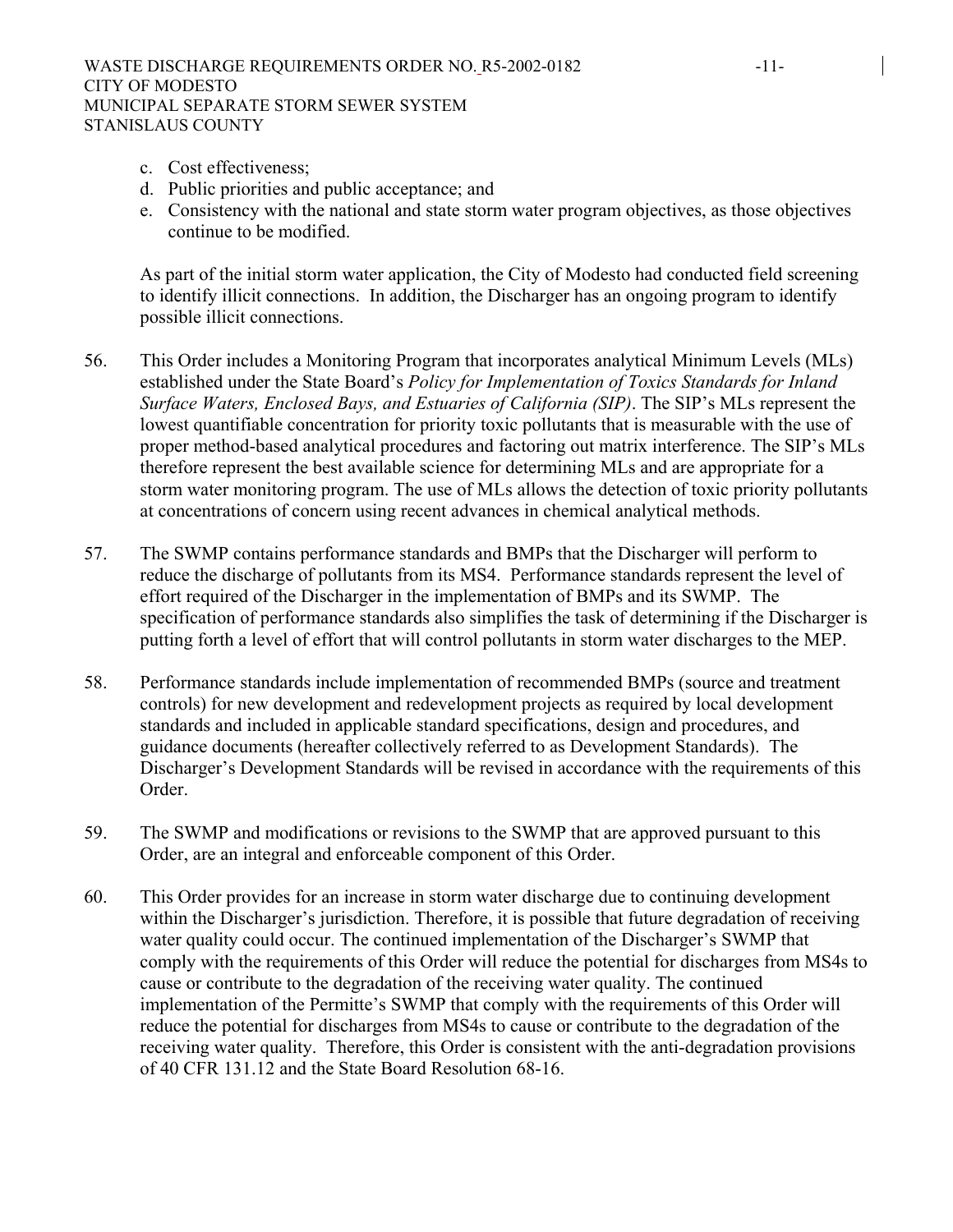#### **Development Standards**

- 61. On 5 October 2000 the State Board adopted Order WQ 2000-11, a precedent setting decision concerning the use of Standard Urban Storm Water Mitigation Plans, hereafter Development Standards, in municipal storm water permits for new developments and redevelopments by the private sector. The State Board recognized that the decision includes significant legal or policy determinations that are likely to recur. (Gov. Code § 11425.60.) The State Board's Order requires that the Regional Board's MS4 permits must be consistent with applicable portions of the State Board's decision and include Development Standards.
- 62. Regulations 40 CFR 131.10(a) prohibits states from designating waste transport or waste assimilation as a use for any water of the United States. Authorizing the construction of a storm water/ urban runoff treatment facility in a jurisdictional water body would be tantamount to accepting waste assimilation as an appropriate use for that water body. Furthermore, the construction and operation of a pollution control facility in a water body can impact the physical, chemical, and biological integrity as well as the beneficial uses of the water body. Therefore, storm water treatment and/or mitigation in accordance with Development Standards and any other requirements of this Order must occur prior to the discharge of storm water into a water of the United.States.
- 63. Studies indicate that facilities with paved surfaces subject to frequent motor vehicle traffic (such as parking lots and fast food restaurants), or facilities that perform vehicle repair, maintenance, or fueling (automotive service facilities) are potential sources of pollutants of concern in storm water [References: Pitt *et* al., *Urban Storm Water Toxic Pollutants: Assessment, Sources, and Treatabilit*y, Water Environment Res., 67, 260 (1995*); Results of Retail Gas Outlet and Commercial Parking Lot Storm Water Runoff Stud*y, Western States Petroleum Association and American Petroleum Institute, (1994); *Action Plan Demonstration Project, Demonstration of Gasoline Fueling Station Best Management Practice*s, Final Report, County of Sacramento (1993); *Source Characterizatio*n, R. Pitt, In Innovative Urban Wet-Weather Flow Management Systems (2000) Technomic Press, Field, R *et a*l. editors; *Characteristics of Parking Lot Runoff Produced by Simulated Rainfall*, L.L. Tiefenthaler *et a*l. Technical Report 343, Southern California Coastal Water Research Project (2001)].
- 64. Retail gasoline outlets (RGOs) are points of convergence for vehicular traffic and are similar to parking lots and urban roads. Studies in other areas indicate that storm water discharges from RGOs have high concentrations of hydrocarbons and heavy metals. (*Schueler and Shepp* (1992)).
- 65. The Los Angeles and San Diego Regional Water Quality Control Boards have jointly prepared a Technical Report on the applicability of new development BMP design criteria for RGOs, [*Retail Gasoline Outlets: New Development Design Standards for Mitigation of Storm Water Impact*s, (June 2001)]. RGOs in Washington, Oregon, and other parts of the United States are already subject to numerical BMP design criteria under the MS4 program. Currently the SWRCB is examining RGOs and deciding whether and to what extent RGOs should be regulated under the storm water NPDES program*.*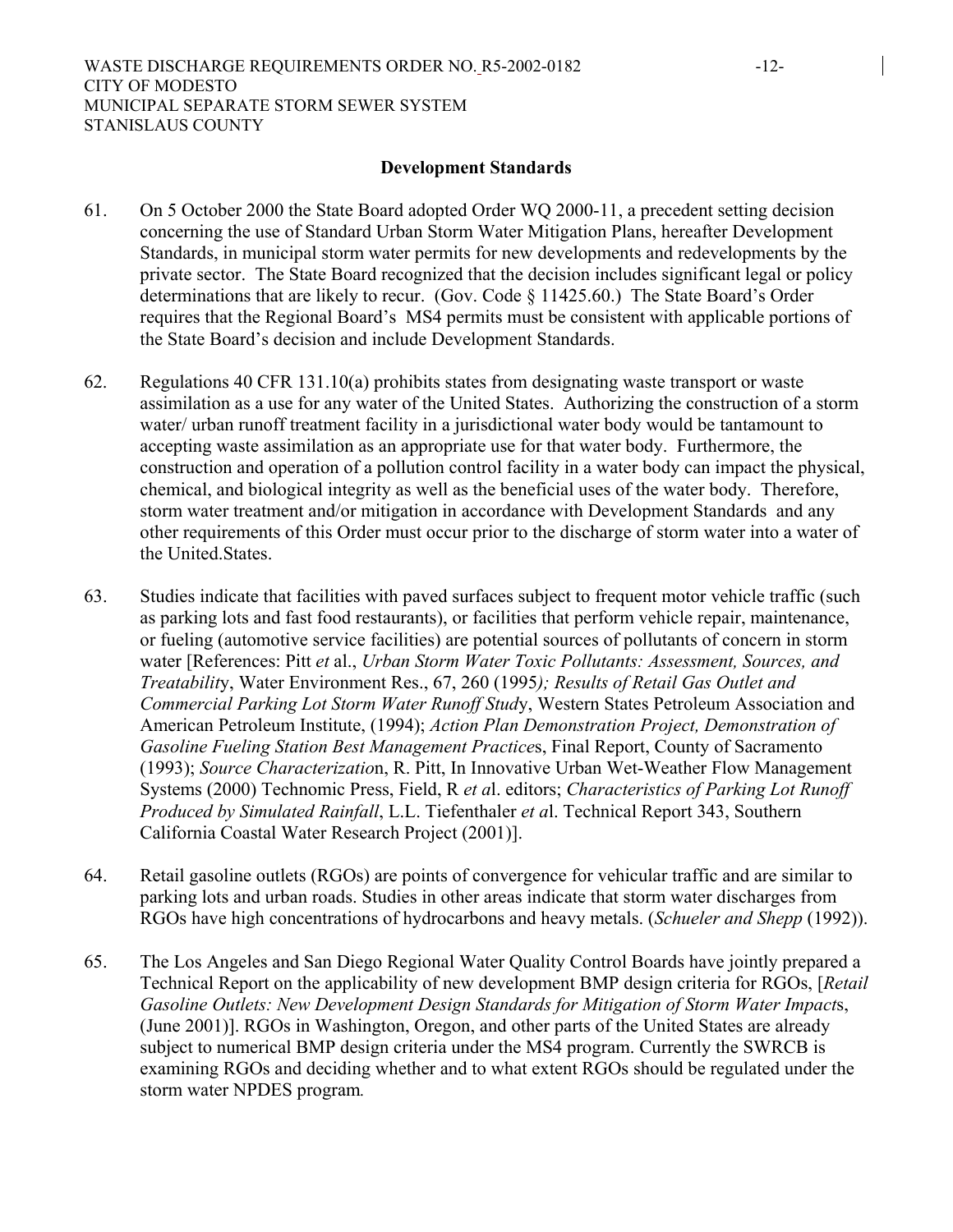- 66. In March 1997, the California Storm Water Quality Task Force (SWQTF) published *Best Management Practice Guide – Retail Gasoline* O*utlets*.
- 67. Order WQ 2000-11 directed the Los Angeles Regional Water Quality Control Board to mandate that RGOs employ the BMPs listed in SWQTF's March 1997 RGO BMP publication. Due to the potential threat to storm water quality from RGOs, Development Standards for RGOs are included in this Order
- 68. The Discharger is responsible for adopting and enforcing local ordinances necessary to implement effective BMPs to prevent or reduce pollutants in storm water, and for providing funds for capital, operation, and maintenance expenditures necessary to implement such BMPs for the storm drain system that it owns and/or operates.

### **Impaired Water Bodies**

- 69. CWA Section 303(d) and 40 CFR 130.7 addresses waters that have not attained the CWA national goal of "fishable, swimmable" by requiring states to identify these impaired water bodies and develop total maximum daily loads (TMDLs) for them, with oversight from the U.S. EPA. A TMDL is a quantitative assessment of water quality problems, contributing sources, and load reduction or control actions needed to restore and protect bodies of water. Once the Regional Board and U.S. EPA approve TMDLs, discharge of storm water into an impaired water body will be subject to load allocations and implementation plans established under the TMDLs. Certain early actions and/or assessments by the Discharger to address 303(d) listed water bodies and constituents are warranted and required by this Order.
- 70. Both the San Joaquin River and the Lower Tuolumne River are listed as impaired water bodies pursuant to Section 303(d) of the CWA. Downstream of the San Joaquin and the Lower Tuolumne River, the Delta Waterways are listed as a water quality impaired water body. Regional Board staff are currently developing TMDLs for the San Joaquin River. The San Joaquin River is listed as impaired due to boron, chlorpyrifos, DDT, diazinon, electrical conductivity, Group A pesticides, selenium, and unknown toxicity. The Lower Tuolumne River is listed as impaired due to diazinon, Group A pesticides, and unknown toxicity. Once the Regional Board and U.S. EPA approve TMDLs, and if applicable, the Discharger's storm water NPDES permit may be modified to reflect the load allocation established by TMDLs.

### **Public Process**

- 71. The Regional Board has notified the Discharger and interested parties of its intent to prescribe waste discharge requirements for this discharge. These parties have been given an opportunity to address the Regional Board at a public hearing and an opportunity to submit their written views and recommendations to the Regional Board.
- 72. The Regional Board has considered the information in the attached Information Sheet in developing the Findings of this Order. The attached Information Sheet is part of this Order.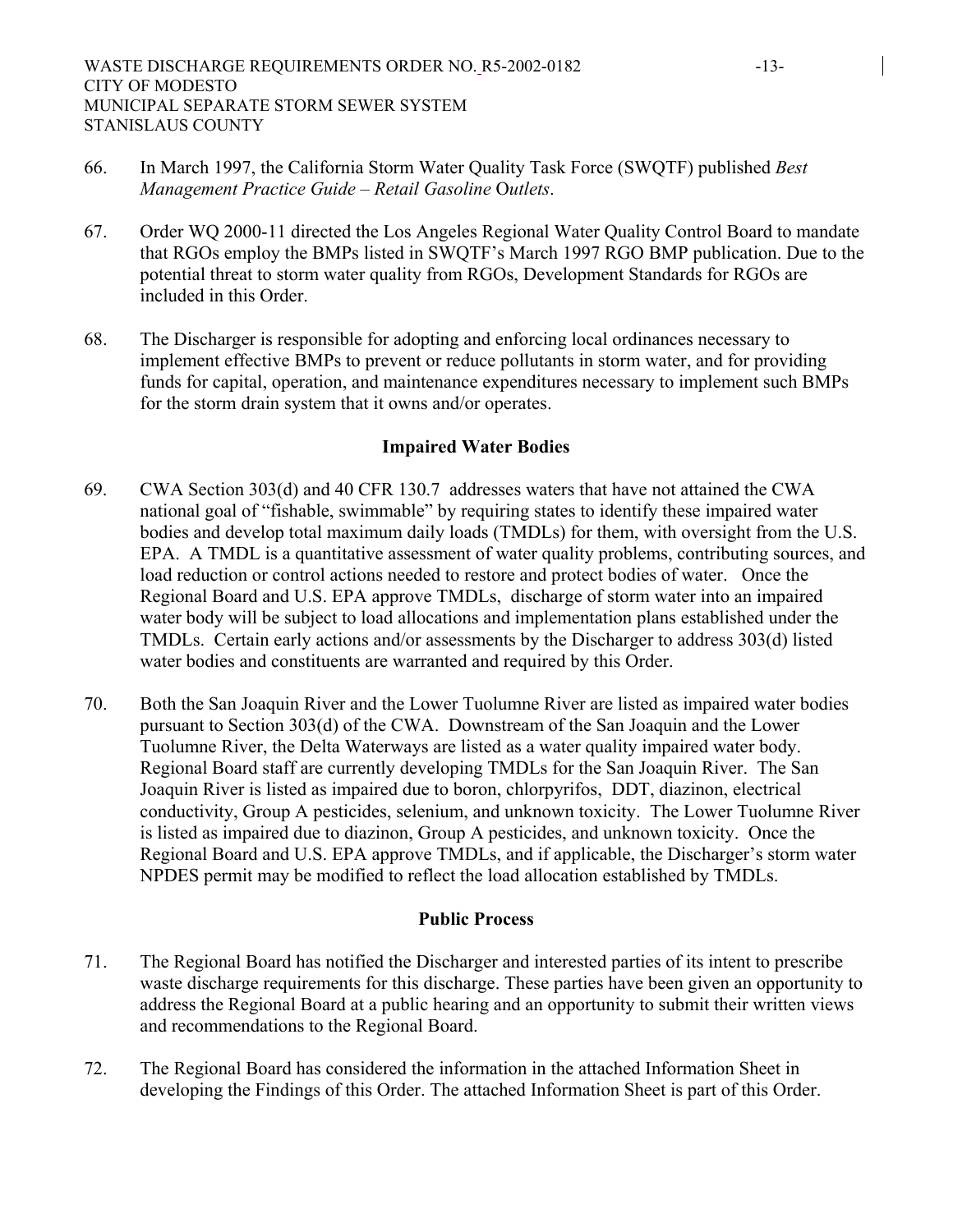73. The Regional Board, in a public meeting, heard and considered all comments pertaining to the discharge.

**IT IS HEREBY ORDERED** that Order No. 94-163 is rescinded, and that the Discharger, its agents, successors and assigns, in order to meet the provisions contained in Division 7 of the California Water Code and regulations adopted there under, and the provisions of the Clean Water Act and regulations and guidelines adopted thereunder, shall comply with the following:

# **A. Discharge Prohibitions – Storm Water Discharges**

- 1. Discharges from MS4s in a manner causing, or threatening to cause, a condition of pollution, contamination, or nuisance (as defined in California Water Code § 13050), in waters of the state are prohibited.
- 2. Discharges from MS4s that cause or contribute to exceedances of receiving water quality standards for waters of the State are prohibited.
- 3. Discharges from the MS4s containing pollutants that have not been reduced to the MEP are prohibited.

## **B. Prohibition – Non-Storm Water Discharges**

- 1. The Discharger shall, within its jurisdiction, effectively prohibit non-storm water discharges into its MS4 unless such discharges are either authorized by a separate NPDES permit; or not prohibited in accordance with this Order.
- 2. Pursuant to 40 CFR 122.26(d)(2)(iv)(B)(1), the following categories of non-storm water discharges need only be prohibited from entering an MS4 if such categories of discharges are identified by the Discharger or Regional Board as a significant source of pollutants to waters of the United States:
	- a. Diverted stream flows;
	- b. Rising ground waters;
	- c. Uncontaminated ground water infiltration [as defined at 40 CFR 35.2005(20)];
	- d. Uncontaminated pumped ground water;
	- e. Foundation drains;
	- f. Springs;
	- g. Water from crawl space pumps;
	- h. Footing drains;
	- i. Air conditioning condensation;
	- j. Flows from riparian habitats and wetlands;
	- k. Water line and hydrant flushing;
	- l. Landscape irrigation;
	- m. Planned and unplanned discharges from potable water sources;
	- n. Irrigation water;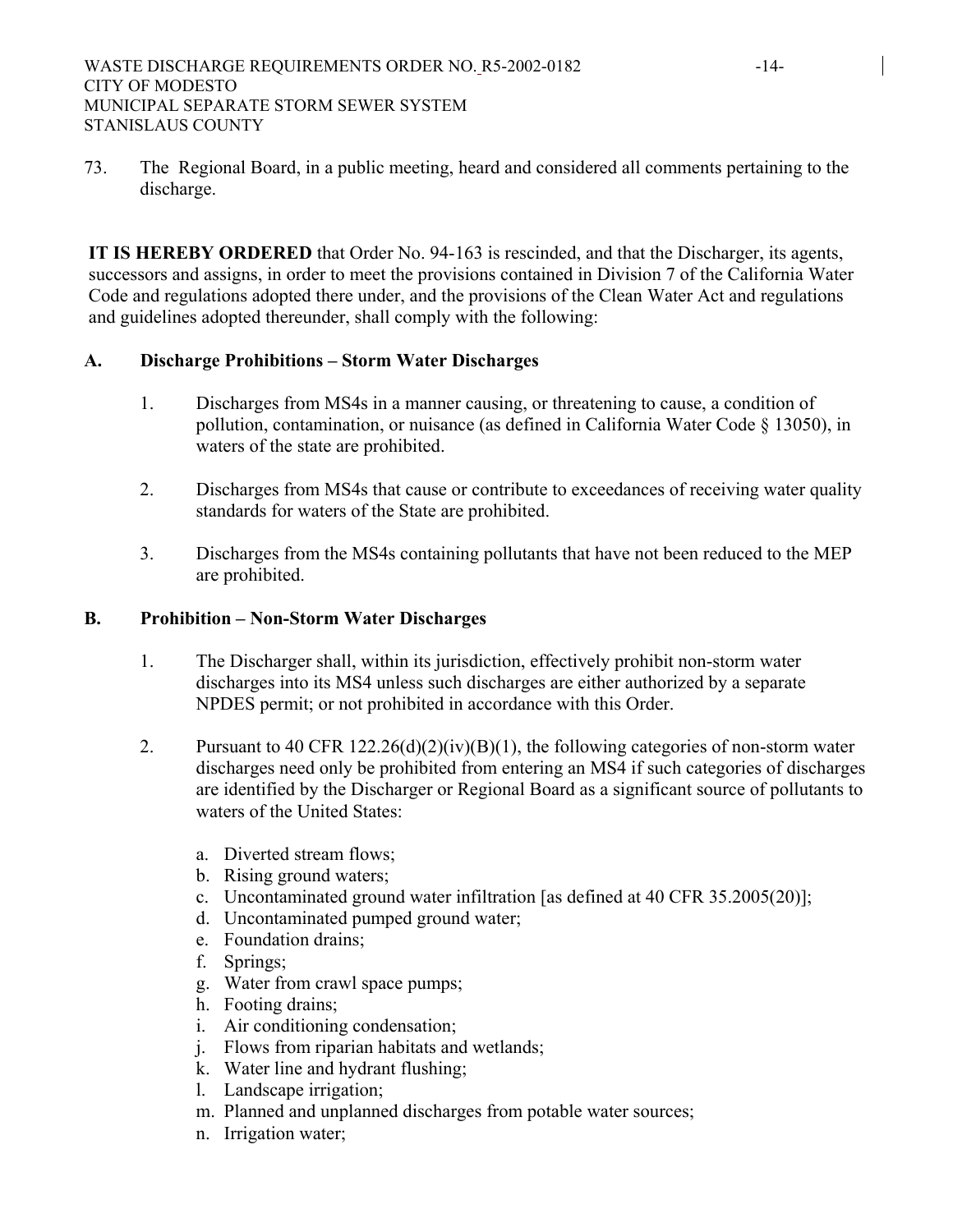- o. Individual residential car washing; and
- p. Lawn watering;
- 3. When a discharge category above is identified as a significant source of pollutants to waters of the United States, the Discharger shall either:
	- a. Prohibit the discharge category from entering its MS4; or
	- b. Not prohibit the discharge category and implement, or require the responsible party (ies) to implement BMPs which will reduce pollutants to the MEP; and
	- c. Submit the following information to the Regional Board for approval of the Executive Officer within 90 days upon identification of such discharge category:
		- i The non-storm water discharge category listed above which the Discharger elects not to prohibit; and
		- ii The BMP(s) for each discharge category listed above which the Discharger will implement, or require the responsible party (ies) to implement, to prevent or reduce pollutants to the MEP.
- 4. Emergency fire fighting flows (i.e., flows necessary for the protection of life or property) do not require immediate implementation of BMPs and are not prohibited. However, the Discharger should coordinate with other agencies and develop a response plan to minimize impacts of non-emergency fire fighting flows to the environment. BMPs must be implemented to reduce pollutants from non-emergency fire fighting flows (i.e., flows from controlled or practice blazes) identified by the Discharger to be significant sources of pollutants to waters of the United States. The response plan shall be updated as needed and submitted with the Annual Report.
- 5. The Discharger shall examine all dry weather analytical monitoring results collected in accordance with the Monitoring Program of this Order to identify water quality problems that may be the result of any non-storm water discharge, including any non-prohibited discharge category (ies). Follow-up investigations shall be conducted as necessary to identify and control any non-storm water discharges that are the source of pollutants. Non-prohibited discharges listed above containing significant quantities of pollutants that cannot be reduced to the MEP by the implementation of BMPs shall be prohibited on a categorical or case-by-case.

### **C. Receiving Water Limitations**

1. Receiving water limitations are site-specific interpretations of water quality standards from applicable water quality control plans. As such they are required as part of the permit. However, a receiving water condition not in conformance with these limitations is not necessarily a violation of this Order. The Regional Board may require an investigation to determine cause and culpability prior to asserting a violation has occurred. The discharge shall not cause the following in the receiving water: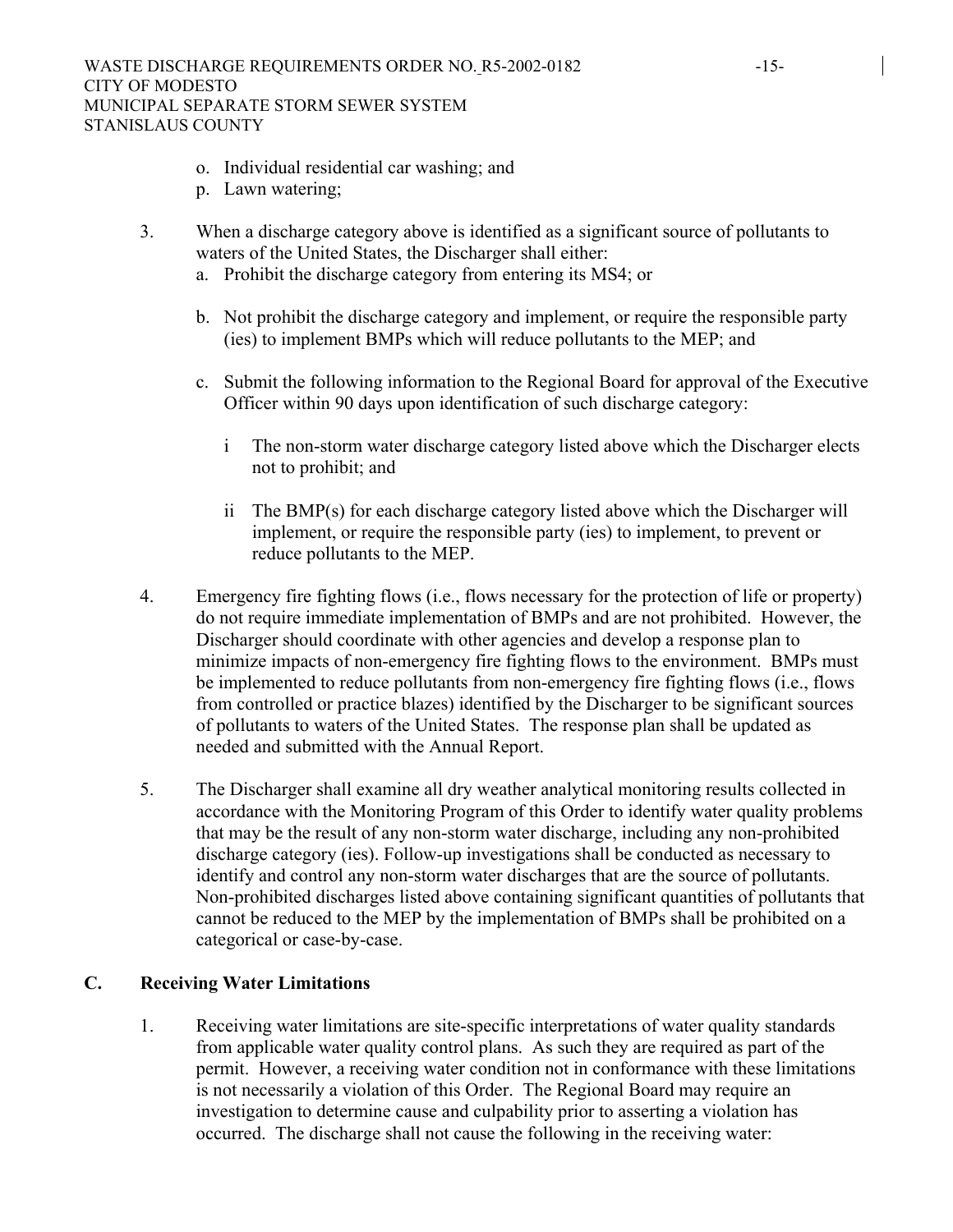- a. Concentrations of dissolved oxygen to fall below 7.0 mg/l.
- b. Oils, greases, waxes, or other materials to form a visible film or coating on the water surface or on the stream bottom.
- c. Oils, greases, wax, floating material (liquids, solids, foams, and scums) or suspended material to create a nuisance or adversely affect beneficial uses.
- d. Chlorine to be detected in the receiving water in concentrations equal or greater than 0.01 mg/l.
- e. Aesthetically undesirable discoloration.
- f. Fungi, slimes, or other objectionable growths.
- g. The 30-day average for turbidity to increase as follows:
	- i More than 1 Nephelometric Turbidity Units (NTUs) where natural turbidity is between 0 and 5 NTUs.
	- ii More than 20 percent where natural turbidity is between 5 and 50 NTUs.
	- iii More than 10 NTUs where natural turbidity is between 50 and 100 NTUs.
	- iv More than 10 percent where natural turbidity is greater than 100 NTUs.
- h. The normal ambient pH to fall below 6.5, exceed 8.5, or change by more than 0.5 units.
- i. Deposition of material that causes nuisance or adversely affects beneficial uses.
- j. Taste or odor-producing substances to impart undesirable tastes or odors to fish flesh or other edible products of aquatic origin or to cause nuisance or adversely affect beneficial uses.
- k. Radionuclides to be present in concentrations that exceed maximum contaminant levels specified in the California Code of Regulations, Title 22; that harm human, plant, animal or aquatic life; or that result in the accumulation of radionuclides in the food web to an extent that presents a hazard to human, plant, animal, or aquatic life.
- l. Aquatic communities and populations, including vertebrate, invertebrate, and plant species, to be degraded.
- m. Toxic pollutants to be present in the water column, sediments, or biota in concentrations that adversely affect beneficial uses; that produce detrimental responses in human, plant, animal, or aquatic life; or that bioaccumulate in aquatic resources at levels which are harmful to human health.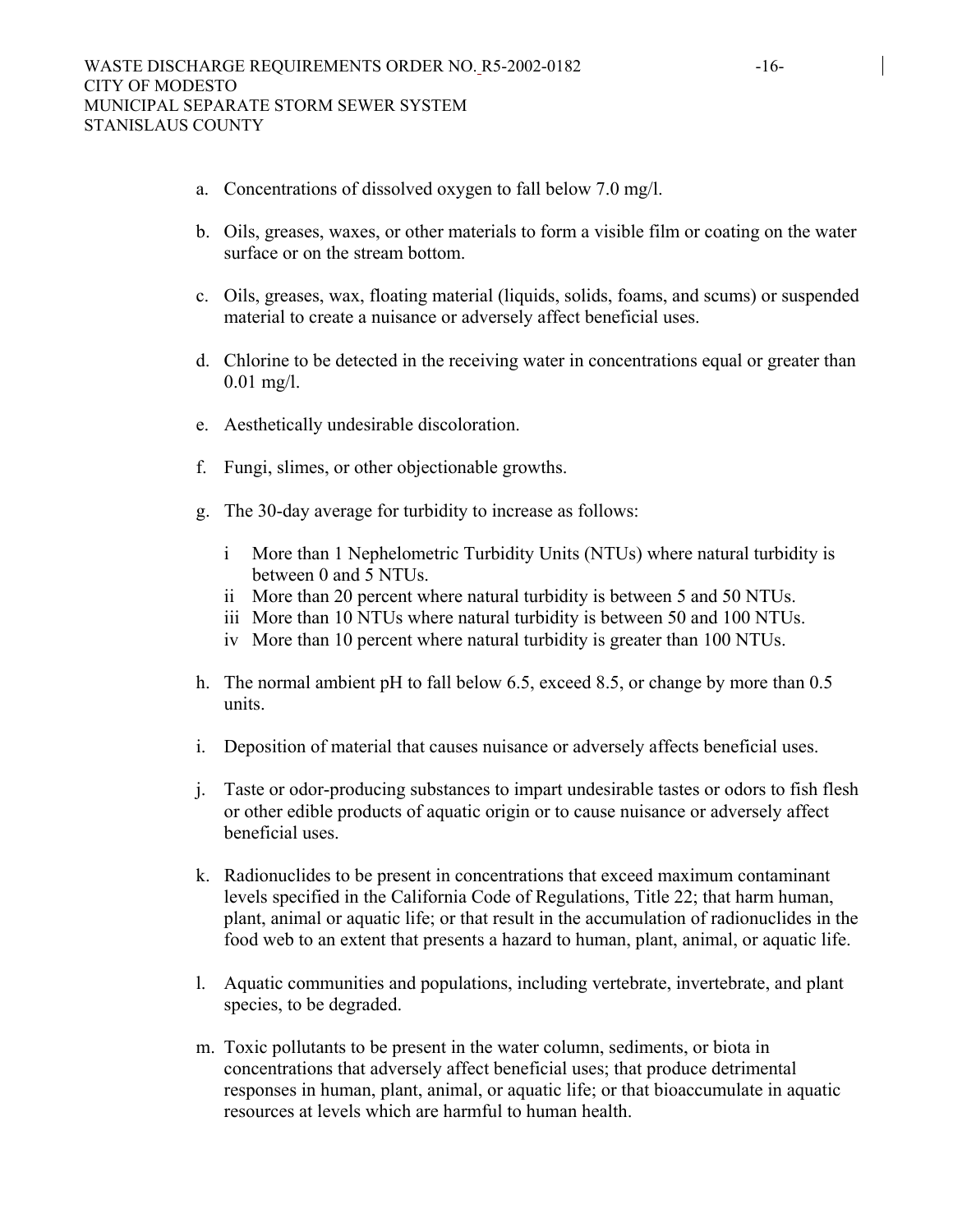- n. Violation of any applicable water quality standard for receiving waters adopted by the Regional Board or the State Board pursuant to the CWA and regulations adopted there under.
- 2. The discharge shall not cause or contribute to a violation of any applicable water quality standard for receiving waters contained in the Basin Plan. If different applicable water quality standards are adopted after the date of adoption of this Order, the Regional Board may revise and modify this Order as appropriate.

# **D. Provisions**

- 1. The Discharger shall comply with this Order through the timely implementation of control measures and other actions to reduce pollutants in the discharge in accordance with the SWMP and other requirements of this Order including any modifications or amendments developed pursuant to this Order. The SWMP shall be designed to achieve compliance with this Order. If exceedance(s) of water quality standards persist, notwithstanding implementation of the SWMP, the Discharger shall comply with this Order by implementing the following procedure:
	- a. Upon determination by the Discharger that storm water discharges have caused or are causing an exceedance of an applicable water quality standard, the Discharger shall submit a report to the Regional Board that describes BMPs that are currently being implemented and additional BMPs that will be implemented to prevent or reduce any pollutants that are causing or contributing to the exceedance of WQSs. This report of water quality exceedance (RWQE) shall be incorporated in the Annual Report unless the Regional Board directs an earlier submittal. The RWQE shall include proposed revisions to the SWMP and an implementation schedule for new or improved BMPs, if applicable. The Regional Board may require modification to the RWQE.
	- b. The Discharger shall submit any modification to the RWQE required by the Regional Board within 30 days of notification.
	- c. Within 30 days following approval of RWQE by the Regional Board, the Discharger shall revise the SWMP and its monitoring program to incorporate the approved modified BMPs that have been implemented, implementation schedule, and any additional monitoring required.
	- d. The Discharger shall implement the revised SWMP and monitoring program in accordance with the approved schedule.
- 2. As long as the Discharger has complied with the procedures set forth in Provision D.1 and is implementing the revised SWMP, it does not have to repeat the same procedure for continuing or recurring exceedances of the same receiving WQS unless directed by the Regional Board to develop additional BMPs.
- 3. Within its jurisdiction, the Discharger shall: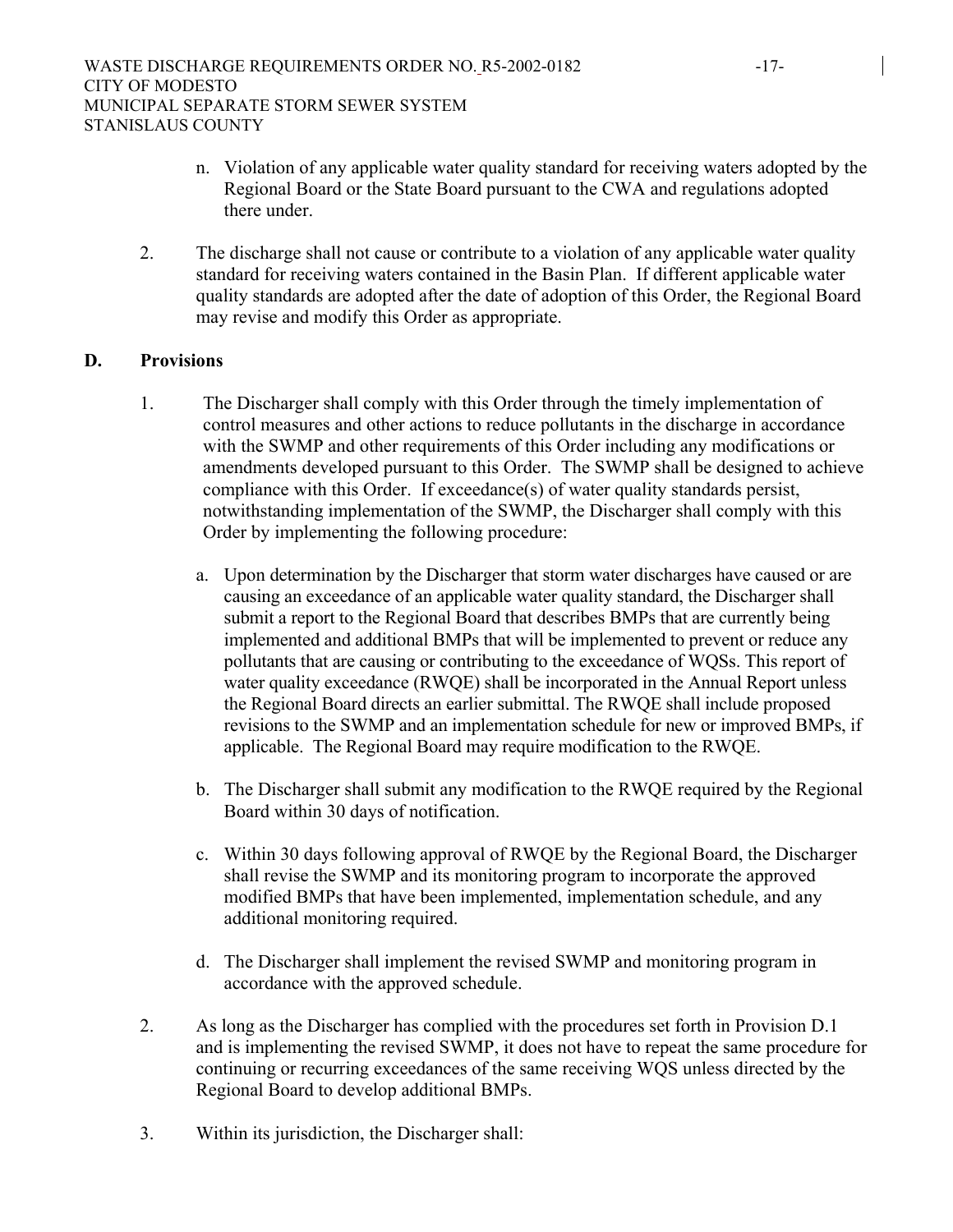- a. Comply with the requirements of this Order, the SWMP, and any modifications to the SWMP;
- b. Coordinate among its internal departments and agencies, as appropriate, to facilitate the implementation of the requirements of the SWMP applicable to such Permittee in an efficient and cost-effective manner;
- c. Participate in intra-agency coordination (e.g. Fire Department, Building and Safety, Code Enforcement, Public Health, etc.) necessary to successfully implement the provisions of this Order and the SWMP.
- d. Prepare an annual Budget Summary of expenditures applied to the storm water management program. This summary shall identify the storm water budget for the following year, using estimated percentages and written explanations where necessary, for the specific categories noted below:
	- i Program Management
		- a) Administrative Costs
	- ii Program Implementation Where information is available, provide an estimated percent breakdown of expenditure for the following categories:
		- a) Illicit Connection/illicit discharge
		- b) Development planning
		- c) Development construction
		- d) Construction inspection activities
		- e) Industrial/Commercial inspection activities
		- f) Public Agency Activities
		- g) Maintenance of Structural BMPs and Treatment Control BMPs
		- h) Municipal Street sweeping
		- i) Catch basin cleanup
		- j) Trash collection
		- k) Capital costs
	- iii Public Information and Public Participation;
	- iv Monitoring program
	- v Miscellaneous Expenditures
	- vi In addition to the Budget Summary, the Discharger shall report any supplemental dedicated budgets for the same categories.

### **Storm Water Management Plan**

4. Upon adoption of this Order, the discharger shall modify its SWMP to address the requirements of this Order and submit the SWMP by **1 April 2003** for public review, comment and Regional Board's approval. The Discharger shall address these comments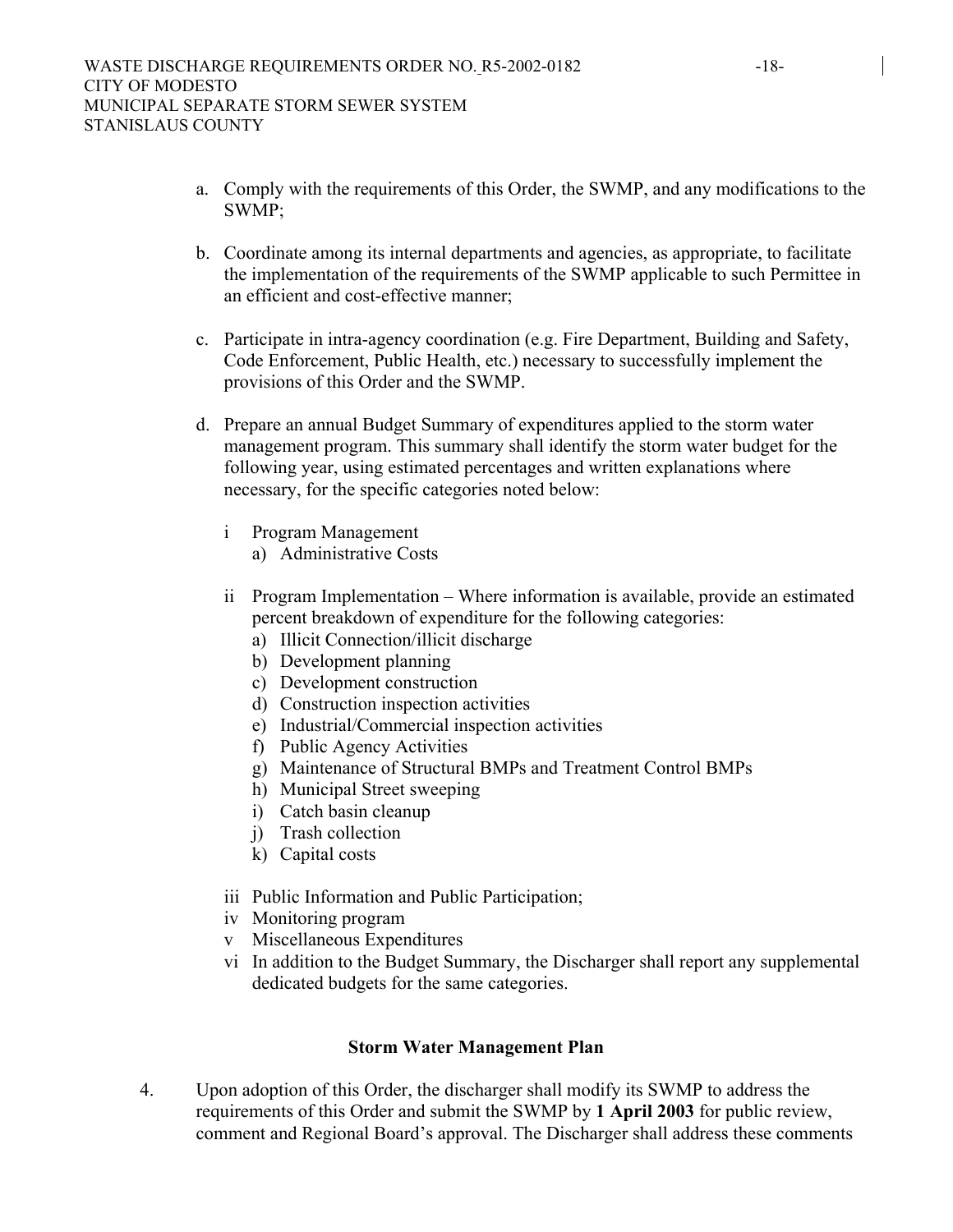and modify, if necessary, the SWMP for submittal to the Regional Board for final approval. The SWMP shall include a description of new or revised BMPs that address the requirements of this Order. The SWMP shall also include performance standards or other assessment tools for verifying that the BMP has been achieved. The discharger shall incorporate newly developed or updated BMPs and assessment tools/Performance Standards acceptable to the Executive Officer, into revisions to the SWMP and adhere to implementation of the new/revised BMPs. The approved SWMP shall serve as the framework for identification, assignment, and implementation of BMPs. The Discharger shall develop and implement a SWMP that contains the following elements:

- a. Program Management
- b. Legal Authority
- c. Program Elements
	- i Construction Program
	- ii Industrial and Commercial Program
	- iii Municipal Operations
	- iv New Development and Planning (Development Standards)
	- v Illicit Discharge Program
	- vi Public Education Outreach Program
	- vii Fiscal Analysis
- d. Monitoring Plan
	- i Performance and Effectiveness Evaluation
- e. Water Quality Based Programs

The SWMP shall include a section that identifies all departments within the jurisdiction that conduct urban runoff related activities, and their roles and responsibilities under this Order. The annual report shall include an up-to-date organizational chart specifying these departments and key personnel responsible for issuance of enforcement actions.

#### **Program Management**

- 5. **Program Management**: Program management involves ensuring that all elements of the SWMP are implemented on schedule and all requirements of this order are complied with
	- a. **Work Plan:** The Discharger shall submit a Work Plan by **1 April** of each year. The Work Plan Report shall provide the SWMP and the Discharger's activities for the upcoming year beginning 1 July of that year and ending 30 June the following year.
	- b. **Annual Report:** The Discharger shall submit an Annual Report consistent with **Attachment B** by **1 September** of each year. The Annual Report shall document the status of the SWMP and the activities during the previous fiscal year, including the results of a qualitative and quantitative field level assessment of activities implemented by the Discharger, and the performance of tasks contained in the SWMP. The Annual Report shall include a compilation of deliverables and milestones completed during the previous 12-month period, as described in the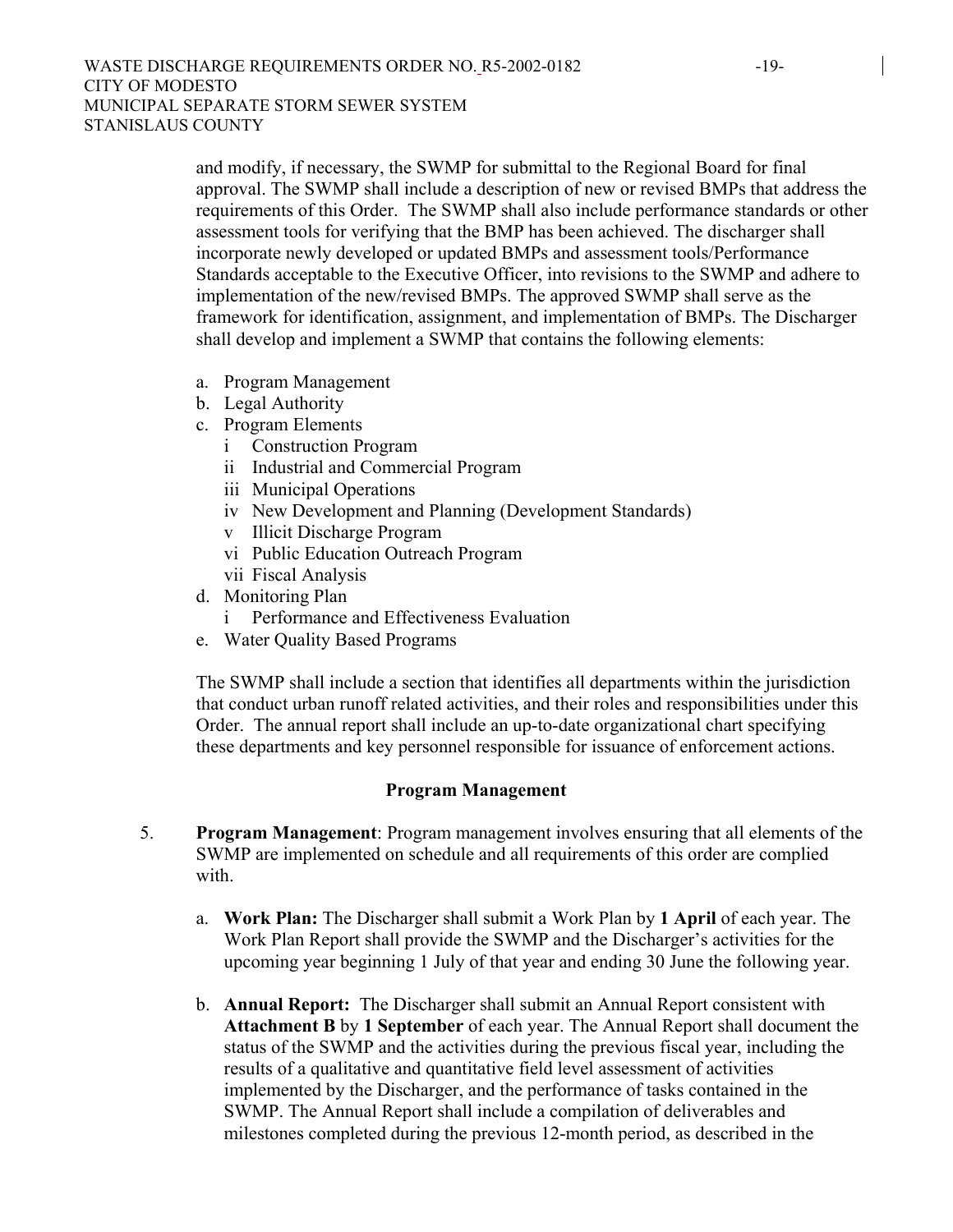SWMP and Work Plan. In each Annual Report, the Discharger may propose pertinent updates, improvements, or revisions to the SWMP, which shall be complied with under this Order unless disapproved by the Executive Officer or acted upon in accordance with this Order. Annual Reports, including appendices and monitoring results, shall be made available to the public upon request.

- c. **SWMP Implementation:** The Discharger shall have commenced full implementation of all requirements of the SWMP Section of this Order by **1 September 2003**, with the exception of the requirements included in New Development or Significant Redevelopment Standards provisions of this Order. The SWMP is an enforceable part of this Order.
- d. **SWMP Modification:** The Discharger's SWMP may need to be modified, revised, or amended from time to time to respond to a change in conditions and to incorporate more effective approaches to pollutant control. Provisions of this Order require review and revision of the certain components of the Discharger's SWMP. Proposed SWMP revisions will be part of the annual review process and incorporated in the Annual Report. In addition, the Discharger shall revise its SWMP to comply with regional or watershed specific requirements, and/or waste load allocations developed and approved pursuant to the process for the degradation and implementation of TMDLs for impaired water bodies. Significant SWMP revisions shall be brought before the Regional Board for approval. Minor SWMP revisions may be approved by the Executive Officer, following a 30-day public comment period.

### **Legal Authority**

- 6. **Legal Authority:** Discharger shall establish, maintain, and enforce adequate legal authority to control pollutant discharges from its MS4 through ordinance, statute, permit, contract or similar means. This legal authority must, at a minimum, authorize the discharger to:
	- a. Control the contribution of pollutants in discharges of runoff associated with industrial and construction activity to its MS4. This requirement applies both to industrial and construction sites, which have coverage under the statewide general industrial or construction storm water permits, as well as to those sites that do not require permit coverage. .
	- b. Effectively prohibit identified illicit discharges for which pollutants have not been reduced to the maximum extent practicable including but not limited to the following:
		- i Sewage overflows;
		- ii Discharges of wash water resulting from the hosing or cleaning of gas stations, vehicle repair services, or other types of automotive service facilities;
		- iii Discharges resulting from storage, cleaning, repair, or maintenance of any type of equipment, machinery, or facility including motor vehicles, cementrelated equipment, and port-a-potty servicing, etc.;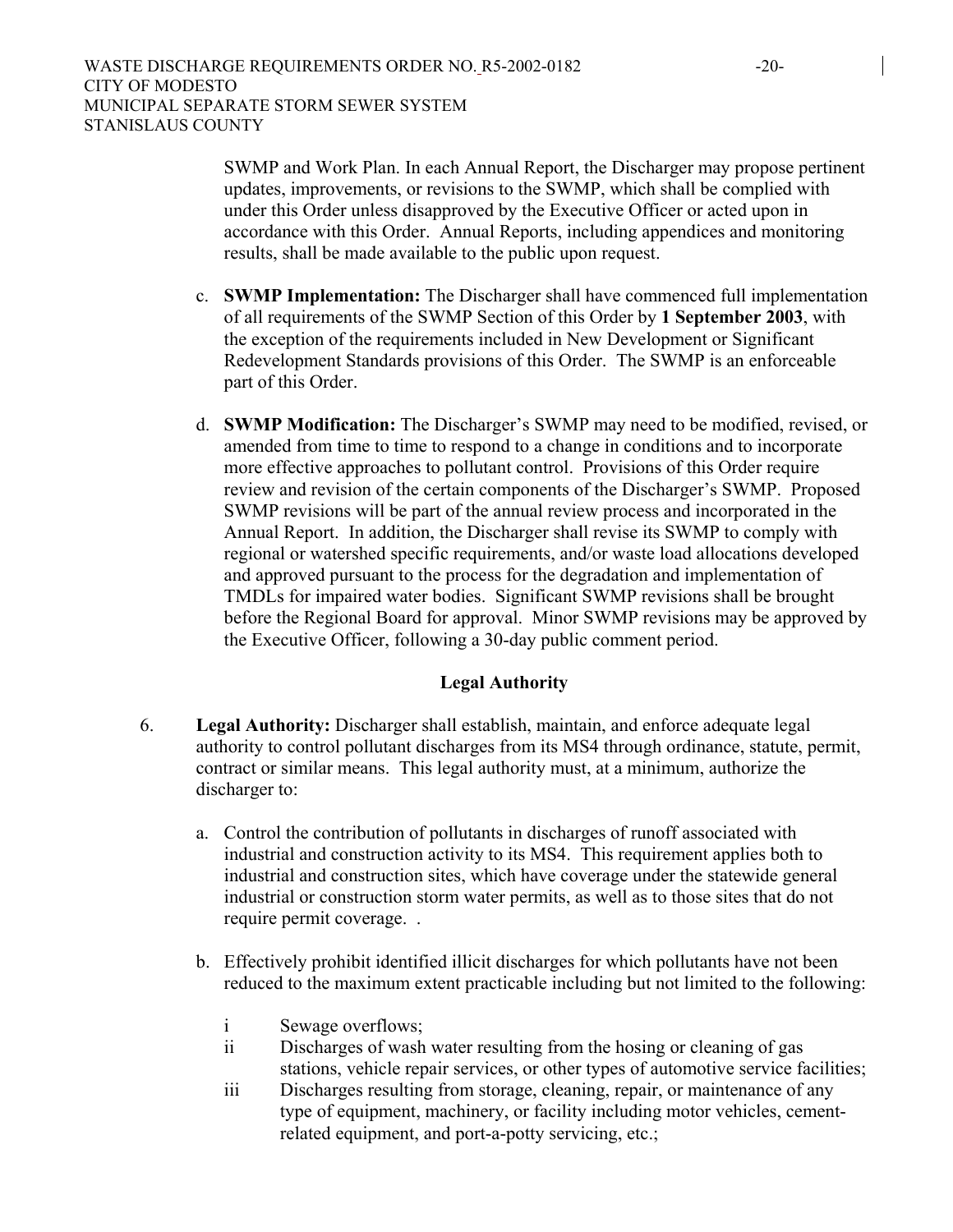- iv Discharges of wash water from mobile operations such as mobile vehicle washing, steam cleaning, power washing, and carpet cleaning, etc.;
- v Discharges of wash water from the cleaning or hosing of impervious surfaces in municipal, industrial, and commercial, areas including parking lots, streets, sidewalks, driveways, patios, plazas, work yards and outdoor eating or drinking areas, etc.;
- vi Discharges of runoff from material storage areas containing equipment, chemicals, fuels, grease, oil, or other hazardous materials;
- vii Discharges of pool or fountain water containing chlorine, biocides, or other chemicals; discharges of pool or fountain filter backwash water;
- viii Discharges of sediment, pet waste, vegetation clippings, or other landscape or construction-related wastes;
- ix Discharges of food-related wastes (e.g., grease, fish processing, and restaurant kitchen mat and trash bin wash water, etc.);
- x Discharge of runoff from the washing of toxic materials from paved or unpaved areas; and
- xi Discharge of material such as litter, landscape debris, construction debris, or any state or federally banned pesticides.
- c. Prohibit and eliminate illicit connections to the MS4;
- d. Control the discharge of spills, dumping, or disposal of materials other than storm water to its MS4;
- e. Use enforcement mechanisms to require compliance with storm water ordinances, permits, contracts, or orders;
- f. Control the contribution of pollutants from one portion of the MS4 to another portion of the MS4 through interagency agreements among the Discharger and other public entities discharging to the MS4 such as Caltrans;
- g. Carry out all inspections, surveillance, and monitoring necessary to determine compliance and noncompliance with local ordinances and permits, including the prohibition of illicit discharges to the MS4;
- h. Require the use of BMPs to prevent or reduce the discharge of pollutants to MS4; and
- i. Require that Treatment Control BMPs be properly operated and maintained to prevent the breeding of vectors.
- 7. The Discharger shall amend and adopt (if necessary), no later than **1 April 2003**, a specific storm water and urban runoff ordinance to enforce all requirements of this Order.
- 8. The Discharger shall provide to the Regional Board a statement certified by its chief legal counsel that the discharger has adequate legal authority to implement and enforce each of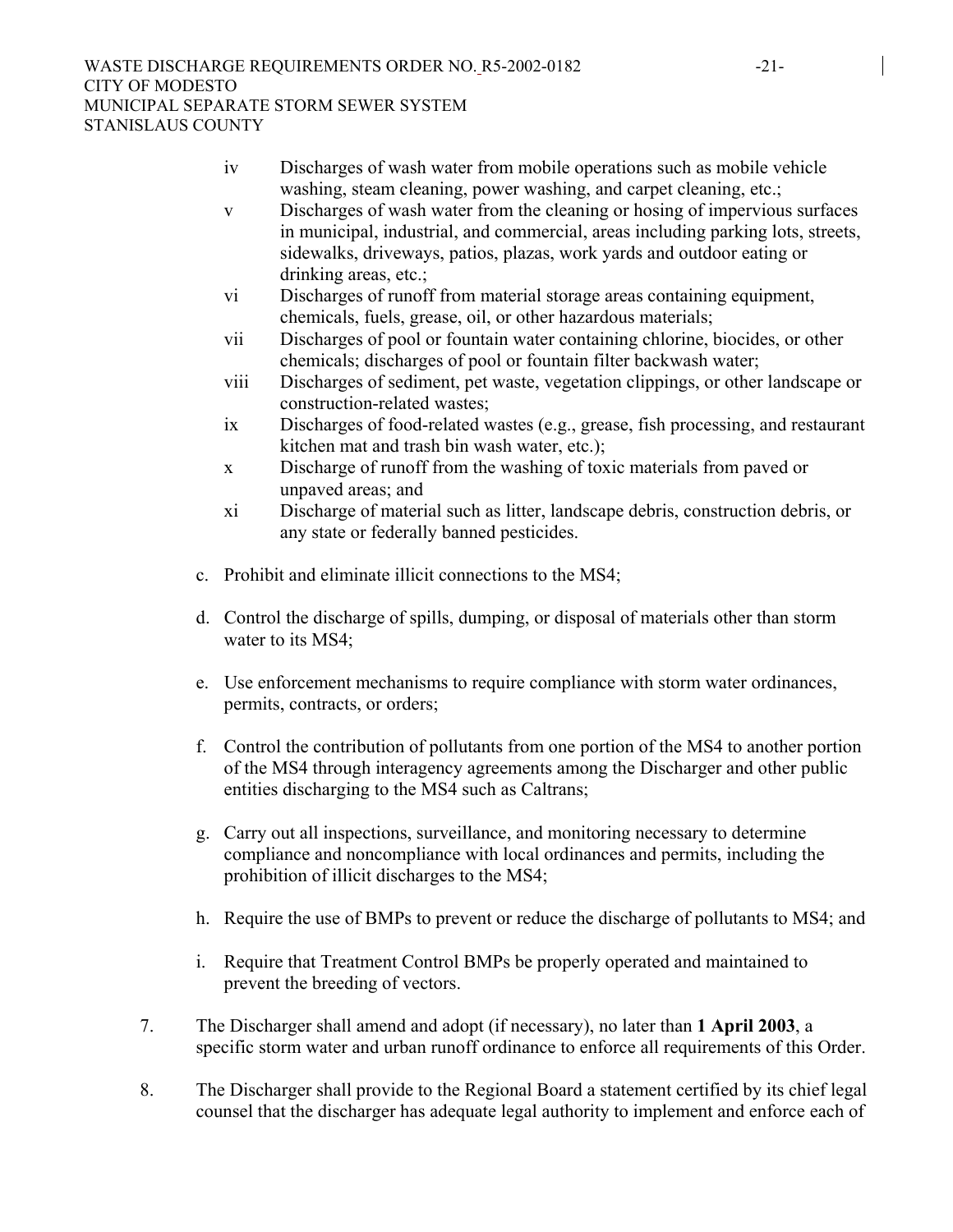the requirements contained in 40 CFR 122.26(d)(2)(i)(A-F) and this Order. This statement shall be included in the annual report that describes the following:

- a. Citation of urban-runoff-related ordinances and the reasons they are enforceable;
- b. Identification of the local administrative and legal procedures available to mandate compliance with urban runoff related ordinances;
- c. Description of how these ordinances are implemented and appealed; and
- d. Description of whether the municipality can issue administrative orders and injunctions or if it must go through the court system for enforcement actions.

### **Additional Program Elements**

### 9. **Construction Program**

- a. The Discharger shall update and continue to implement the Construction Component of its SWMP to reduce pollutants in runoff from construction sites during all construction phases. At a minimum the Construction Program shall address:
	- i Pollution Prevention
	- ii Grading Ordinance Modification
	- iii Construction and Grading Approval Process
	- iv Source Identification
	- v Threat to Water Quality Prioritization
	- vi BMP Implementation
	- vii Construction Site Inspections
	- viii Enforcement Measures for Construction Sites
	- ix Reporting of Non-compliant Sites
	- x Education Focused on Construction Activities
- b. The Discharger ensure the following minimum requirements are effectively implemented at all of these construction sites:
	- i Sediments generated on the project site shall be retained using adequate Source Control or Structural BMPs;
	- ii Construction related materials, wastes, spills, or residues shall be retained at the project site to avoid discharge to streets, drainage facilities, receiving waters, or adjacent properties by wind or runoff;
	- iii Non-storm water runoff from equipment and vehicle washing and any other activity shall be contained at the project site;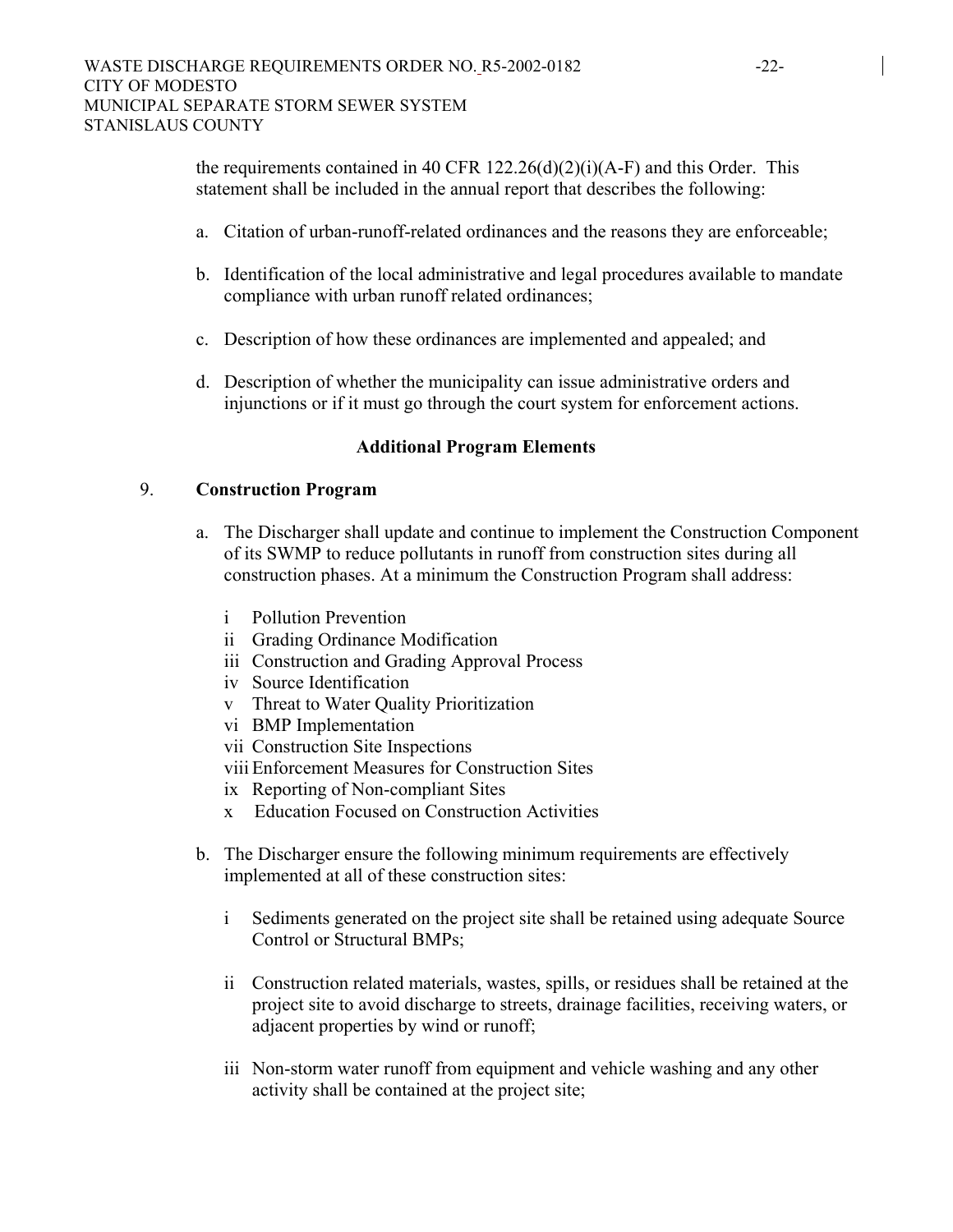- iv Erosion from slopes and channels shall be controlled by implementing an effective combination of BMPs such as limiting grading during the wet season; inspecting graded areas during rain events; planting and maintenance of vegetation on slopes; and covering erosion susceptible slopes.
- v Prior to issuing a grading permit for all projects, require proof of a Waste Discharger Identification (WDID) Number for filing a Notice of Intent (NOI) for permit coverage and a local Storm Water Pollution Prevention Plan (SWPPP) to the permitting agency that contains, at a minimum, the following:
	- a) A vicinity map showing nearby roadways, the construction site perimeter, and the geographic features and general topography surrounding the site;
	- b) A The project architect, engineer of record, or authorized qualified designee, must sign the following statement on the SWPPP stating that appropriate BMPs have been selected and that the project owner and contractor are aware that the selected BMPs must be installed, monitored, and maintained to ensure their effectiveness site map showing the construction project in detail, including the existing and planned paved areas and buildings; general topography both before and after construction; drainage patterns across the project area; and anticipated storm water discharge locations (i.e., the receiving water, a conduit to receiving water, and/or drain inlets);
	- c) A detailed, site-specific listing of the potential sources of storm water pollution;
	- d) A description of the type and location of erosion and sediment control BMPs and source and/or treatment control BMPs to be employed at the site; and
	- e) The name and telephone number of the qualified person responsible for implementing the SWPPP.
- vi Establish priorities for inspection of all construction sites subject to the General Construction Permit. Priorities shall be explained in detail in the SWMP and be based on at least the following factors:
	- a) Project size;
	- b) Soil erosion potential;
	- c) Proximity to water of the State;
	- d) Tributary to Clean Water Act section 303(d) listed waters; and
	- e) Previous violations of the General Construction Permit or local storm water ordinances.

The Discharger shall rate construction sites as high or moderate threat to water quality. Upon request by the Executive Officer, the Discharger shall submit prioritized lists of applicable sites within the Discharger jurisdiction for the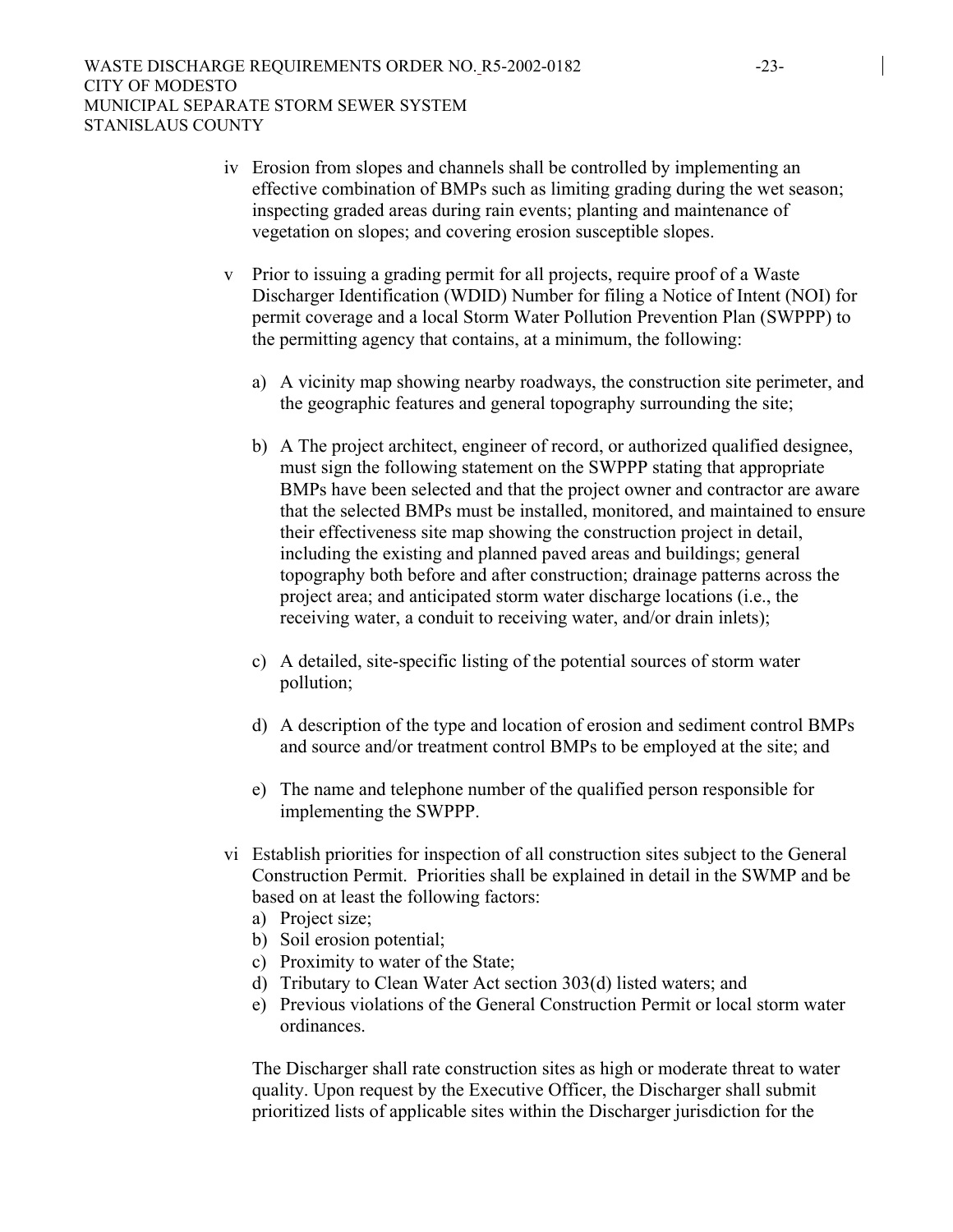Executive Officer review and approval. At a minimum, all sites discharging to a tributary to a 303(d) listed surface water shall be considered high priority sites/

- vii Inspect construction sites for compliance with local ordinances as follows:
	- a) High Priority Sites, **a minimum of once every two weeks during wet weather period** (1 October to 30 April) and **once a month during the remainder of the year**.
	- b) Medium Priority Sites, **a minimum of once a month year round**.

The Discharger shall inspect these sites for compliance with a Local SWPPP and ordinances. In addition, if the Discharger discovers apparent violations of the General Construction Permit, the Discharger shall notify the Regional Board as described below. The Discharger shall use its legal authority to promptly and effectively enforce its storm water ordinance(s) to correct any noncompliance observed during inspections.

- c. General Construction Permit Violation Referrals
	- i Violations of the General Construction Permit The Discharger shall refer an apparent violation(s) to the Regional Board provided that the Discharger has made a good faith effort of progressive enforcement. At a minimum, the Discharger's good faith effort must include documentation of:
		- a) Two follow-up inspections, and
		- b) Two warning letters or notices of violation.
	- ii Violations of the General Permit Filing Requirements For those projects subject to the General Permit, the Dischargers shall refer nonfilers (i.e., those projects which cannot demonstrate that they have a WDID number) to the Regional Board, within seven days of making a determination. In making such referrals, the Dischargers shall include, at a minimum, the following documentation:
		- a) Project location;
		- b) Developer;
		- c) Estimated project size; and
		- d) Records of communication with the developer regarding filing requirements.
- d. The Discharger shall train employees in targeted positions (whose jobs or activities are engaged in construction activities including construction inspection staff) regarding the requirements of the storm water management program no later than **1 April 2003**, and annually thereafter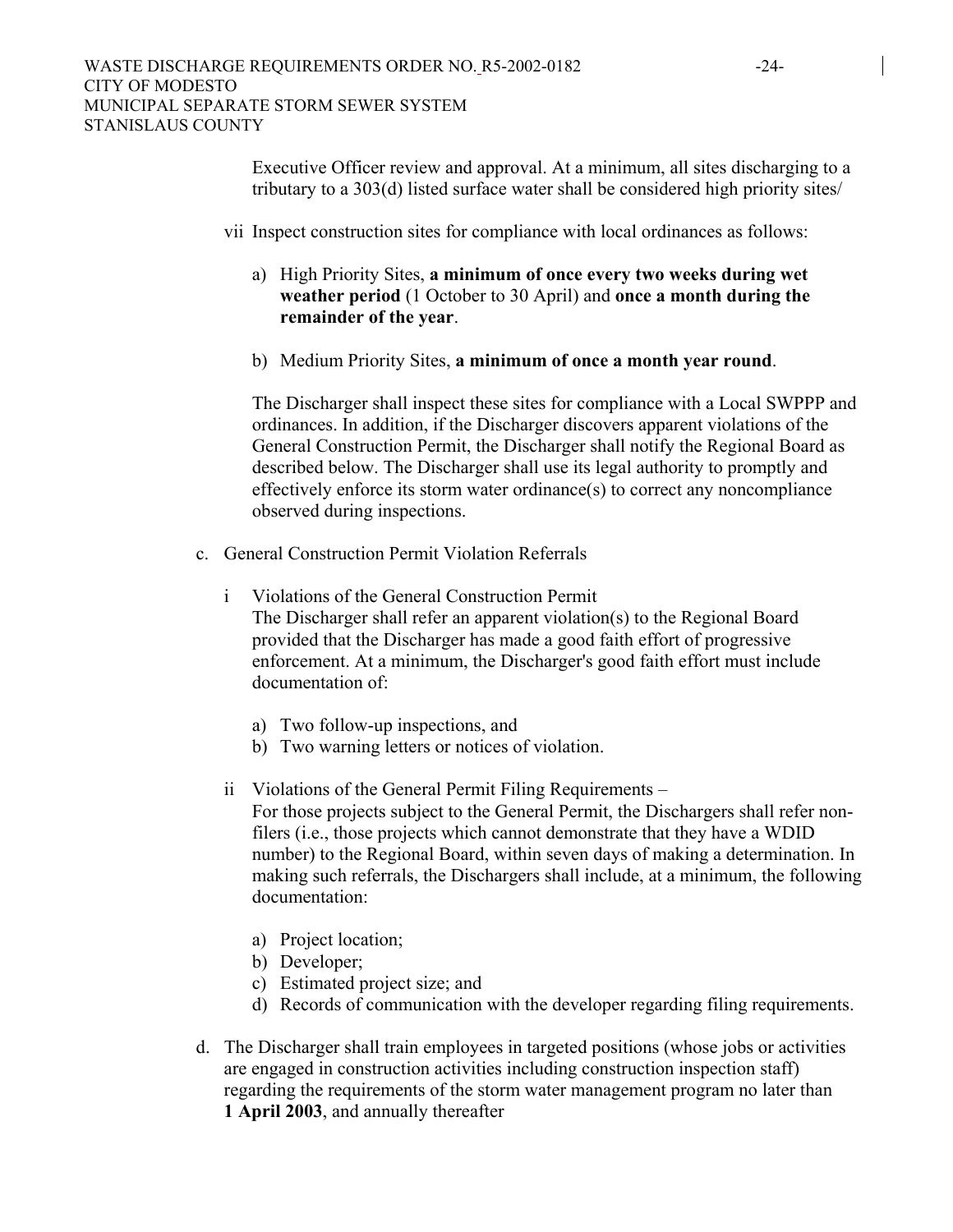10. **Industrial/Commercial Program:** The Discharger shall require implementation of pollutant reduction and control measures at industrial and commercial facilities, with the objective of effectively eliminating illegal non-storm water runoff and reducing pollutants in storm water runoff to the MEP. Except as specified in other sections of this Order, pollutant reduction and control measures can be used alone or in combination, and can include Structural and Source Control BMPs, and operation and maintenance procedures, which can be applied before, during, and/or after pollution generating activities. At a minimum, the Industrial/Commercial Program shall include requirements to: (1) track, (2) inspect, and (3) ensure compliance at industrial and commercial facilities that are significant sources of pollutants in storm water to the MEP.

# a. **Track Pollutant Sources**

- i The Discharger shall submit, as part of its modified SWMP, a list of top priority industries and businesses in its jurisdiction that will be subject to a program of routine inspections during the permit term. The SWMP shall include a description of the factors considered in prioritizing the industries and businesses, such as:
	- a) Significance as potential target pollutant source;
	- b) Potential for or known history of non-storm water discharges;
	- c) The facility is already inspected for compliance with HazMat, pretreatment or other regulations by agency inspectors;
	- d) Coverage under the State's General Industrial Permit;
	- e) Use or sale of hazardous materials; and/or
	- f) Generation of hazardous wastes
- ii The Discharger shall maintain an inventory or database of all significant sources of unauthorized non-storm water discharges and the following industries and businesses:
	- a) Industrial and commercial facilities as top priorities for the Discharger as described above;
	- b) The inventory or database shall include the following industrial or commercial facilities: auto body shops, auto dealers, auto repair shops, dry cleaners, equipment rentals, nurseries, pet kennels, restaurants and caterers, and RGOs; and
	- c) The inventory or database shall include the following businesses that create temporary or intermittent sources of unauthorized non-storm water discharges and/or storm water pollution in varied locations: automotive washing and detailing, carpet cleaners, commercial pesticide applicators, concrete pouring contractors, concrete cutting contractors, general building contractors, handyman service providers, janitorial service providers, landscape installation and/or maintenance contractors, paint contractors, portable toilet rental and maintenance, pressure washers, roofing contractors, street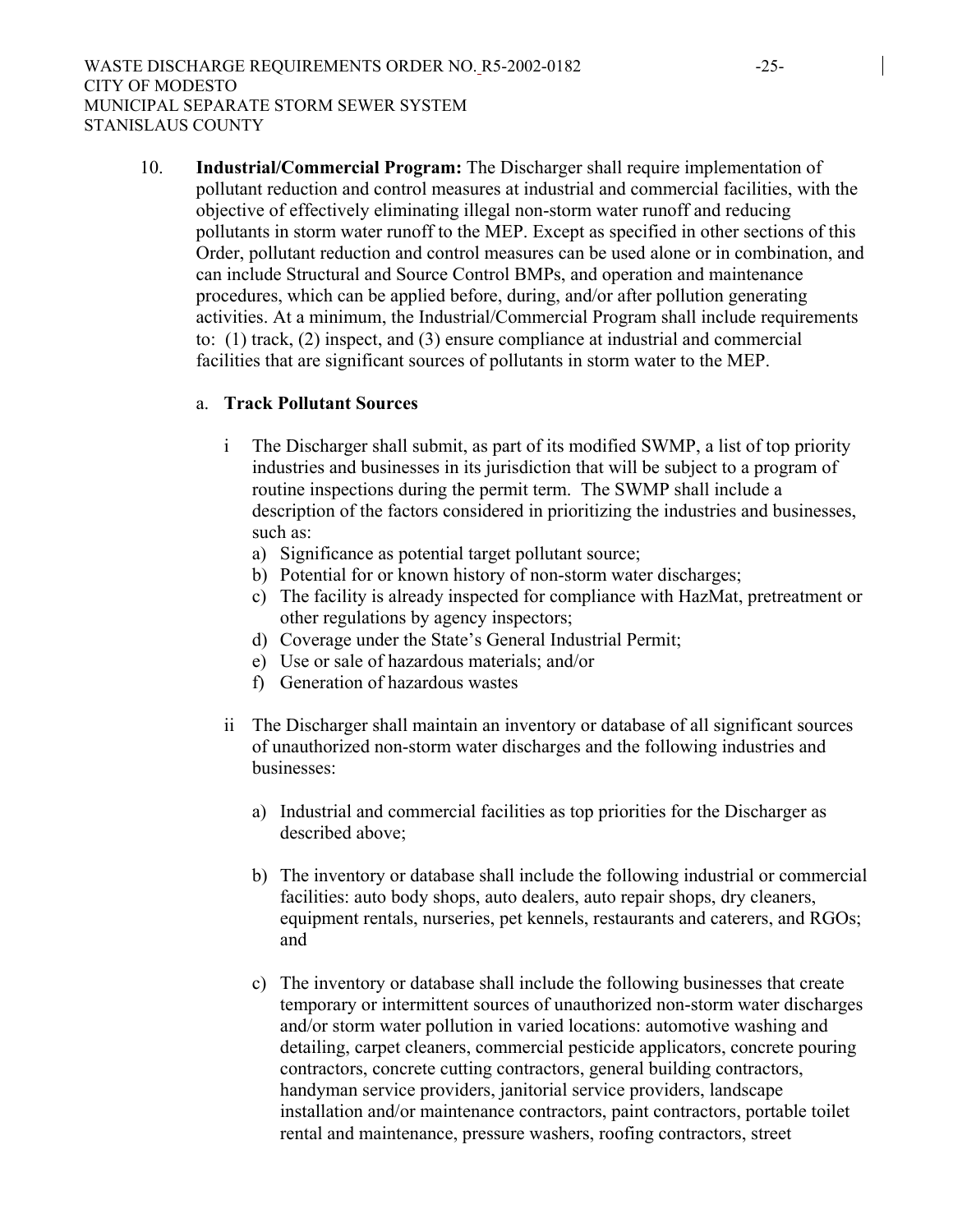sweepers, swimming pool contractors, and swimming pool maintenance providers.

- d) Facilities that require coverage under the NPDES General Permit for Storm Water Discharges Associated with Industrial Activity (hereafter General Industrial Permit).
- iii The Discharger shall include the following minimum fields of information for each industrial and commercial facility:
	- a) Name and address of owner and operator;
	- b) Coverage under the General Industrial Permit or other individual or general NPDES permits; and
	- c) Narrative description and SIC code that best reflects the industrial or commercial activities at and principal products of each facility or business.

The Discharger may add other fields of information, such as material usage and/or industrial output, or discrepancies between SIC Code designations (as reported by facility operators) and the actual type of industrial activity having potential to pollute storm water. In addition, the Discharger may use an automated database system such as a GIS or Internet-based system.

- iv The Discharger shall update its inventory of pollutant sources at least twice during the permit term. The update may be accomplished through collection of new information obtained through field activities or through other readily available intra-agency informational databases (e.g. business licenses, pretreatment permits, sanitary sewer hook-up permits, etc.).
- v The Discharger shall submit, as part of its modified SWMP, a list of top priority industries and businesses in its jurisdiction that will be subject to a program of routine inspections during the permit term. The SWMP shall include a description of the factors considered in prioritizing the industries and businesses, such as:
	- Significance as a potential target pollutant source;
	- Potential for or known history of non-storm water discharges;
	- The facility is already inspected for compliance with HazMat, pretreatment or other regulations by agency inspectors;
	- Coverage under the State's General Industrial Permit;
	- Use or sale of hazardous materials; and/or
	- Generation of hazardous wastes

### b. **Inspect Pollutant Sources**

The Discharger shall inspect all facilities at a level and frequency as specified below.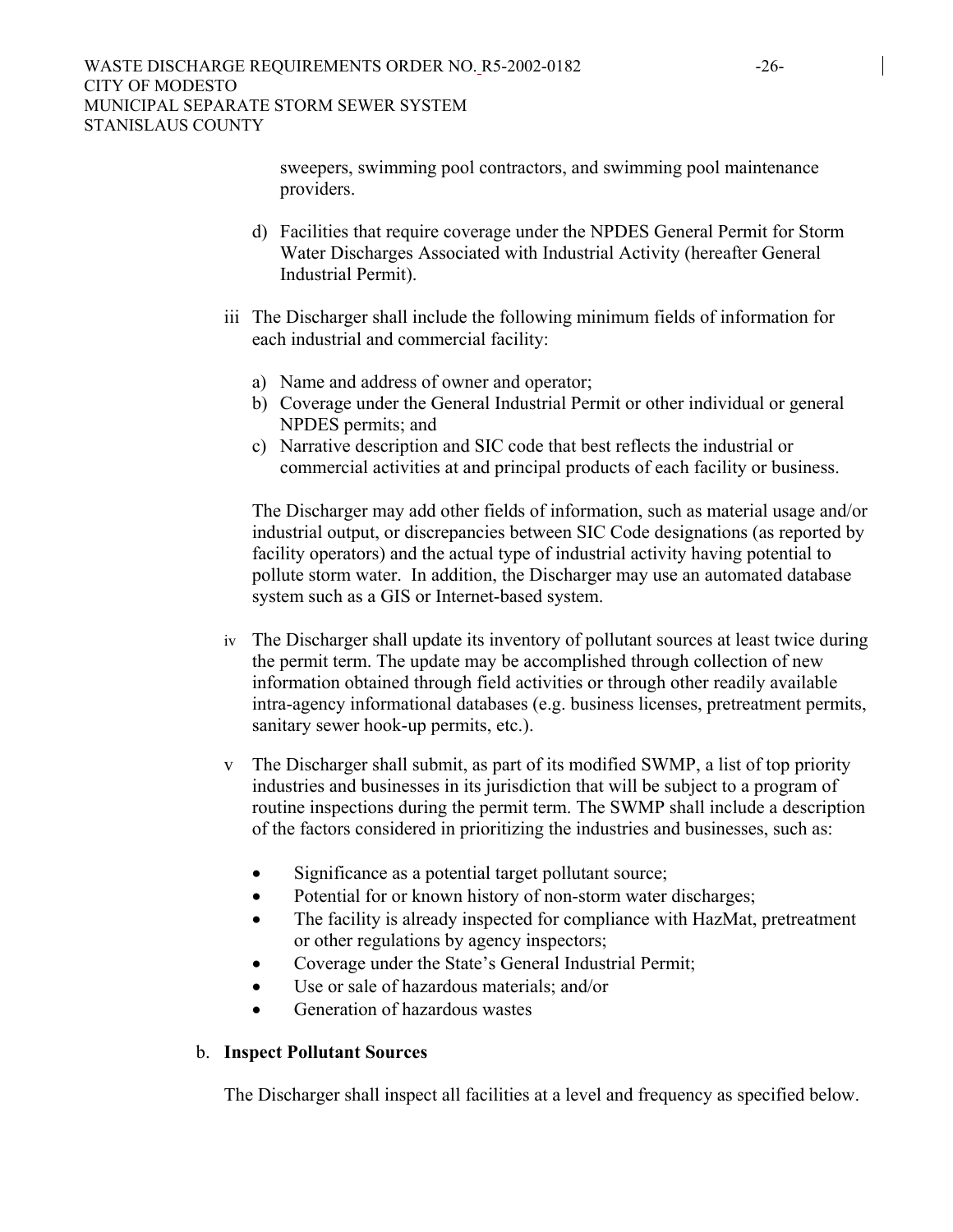- **i** Industrial and commercial facilities identified by the Discharger as potentially significant sources of storm water pollution; these facilities shall include, but not be limited to, auto body shops, auto dealers, dry cleaners, equipment rentals, nurseries, pet kennels, restaurants and caterers, and RGOs.
	- a) **Frequency of Inspections:** Twice during the 5-year term of the Order, provided that the first inspection occurs no later than **1 December 2004**, and that there is a minimum interval of one year in between the first compliance inspection and the second compliance inspection. After the initial inspection the Permittee needs not perform additional inspections at those facilities determined by Permittee inspection to have no significant risk of pollutant exposure storm water of industrial activity.

**Level of inspections:** Inspections of industrial and commercial facilities shall be designed and conducted to verify the following:

- i) The facility operator has received educational materials on storm water pollution prevention practices and regulations;
- ii) The facility operator is in compliance with local storm water ordinances;
- iii) The potential for discharge of pollutants in storm water is reduced to the MEP; possible sources to be inspected include industrial processes; equipment and vehicle maintenance and storage; equipment, vehicle, and surface washing; raw material and product handling and storage; solid waste handling and storage; and hazardous waste handling and storage;
- iv) Unauthorized non-storm water discharges do not occur at the facility; and
- v) Illicit connections are not evident

#### ii **Facilities requiring coverage under General Industrial Permit**

At sites owned or operated by the Discharger, self-monitoring inspections conducted in compliance with the General Industrial Permit shall be deemed to satisfy the inspection requirements of this section. Also, The Discharger need not inspect facilities that have been inspected by the Regional Board within the past six months. For the remaining facilities, the Discharger shall conduct inspections as specified below.

- a) **Frequency of Inspection: Twice** during the five-year term of this Order, provided that the first inspection occurs no later than **1 December 2004**, and that there is a minimum interval of one year in between the first compliance inspection and the second compliance inspection. The Discharger need not perform additional inspections at those facilities determined by The Discharger inspection to have no risk of exposure of industrial activity to storm water.
- b) **Level of Inspection:** The Discharger shall confirm that each operator (1) has a current Waste Discharge Identification (WDID) number for facilities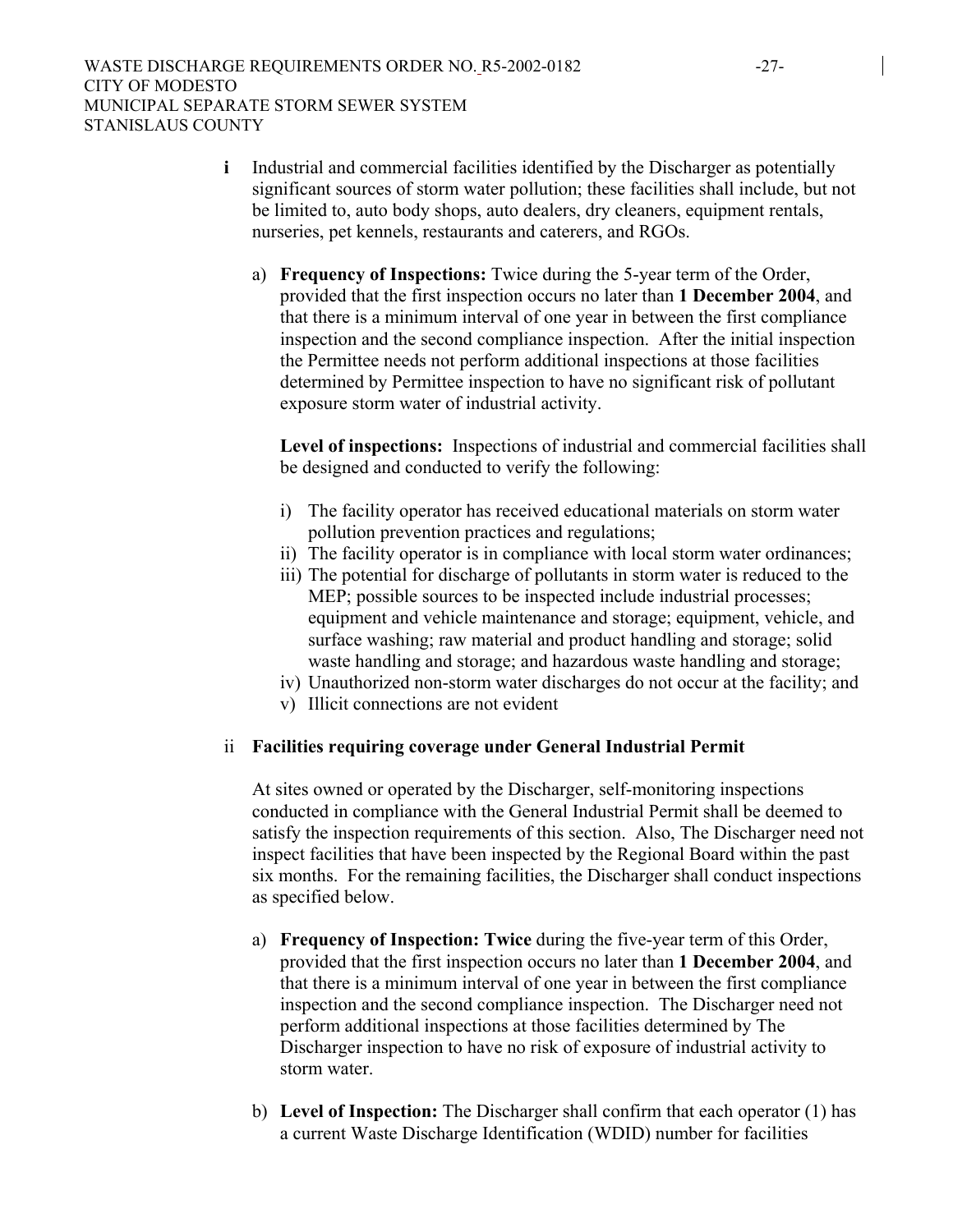discharging storm water associated with industrial activity, (2) that a Storm Water Pollution Prevention Plan is available on site, and (3) that the operator is effectively implementing BMPs in compliance with local ordinances.

#### c. **Ensure Compliance of Pollutant Sources**

- i **BMP Implementation:** The Discharger shall require through ordinance or other means, that industrial/commercial dischargers control pollutants in storm water discharges to the MEP, and effectively eliminate unauthorized non-storm water discharges to the MS4. The Discharger shall provide guidance on BMP selection; however, the Regional Board recognizes that the selection of specific BMPs to be implemented is the responsibility of the discharger.
- ii **Progressive Enforcement:** The Discharger shall implement a progressive enforcement policy to ensure that facilities are brought into compliance with local ordinances and requirements within a reasonable period as specified below.
	- a) In the event that the Discharger determines, based on an inspection conducted above, that an operator has failed to adequately implement all necessary BMPs, the Discharger shall take progressive enforcement action, which, at a minimum, shall include a follow-up inspection within a four weeks from the date of the initial inspection.
	- b) In the event that the Discharger determines that an operator has failed to adequately implement BMPs after a follow-up inspection, the Discharger shall take further enforcement action as established through authority in its municipal code and ordinances or through the judicial system.
	- c) The Discharger shall maintain records, including inspection reports, warning letters, notices of violations, and other enforcement records, demonstrating a good faith effort to bring facilities into compliance with local storm water ordinances or requirements.

#### iii **Interagency Coordination**

- a) **Referral of apparent Violations of the General Industrial Activity Storm Water Permit, including Requirements to File a Notice of Intent:** The Discharger shall notify the Regional Board of industrial dischargers in its jurisdiction that receive a violation notice for noncompliance with local storm water ordinances or requirements. This requirement is limited to those industrial dischargers that must be covered under the General Industrial Permit. The notification to the Regional Board shall include at least the following:
	- i) Name of the facility;
	- ii) Operator of the facility;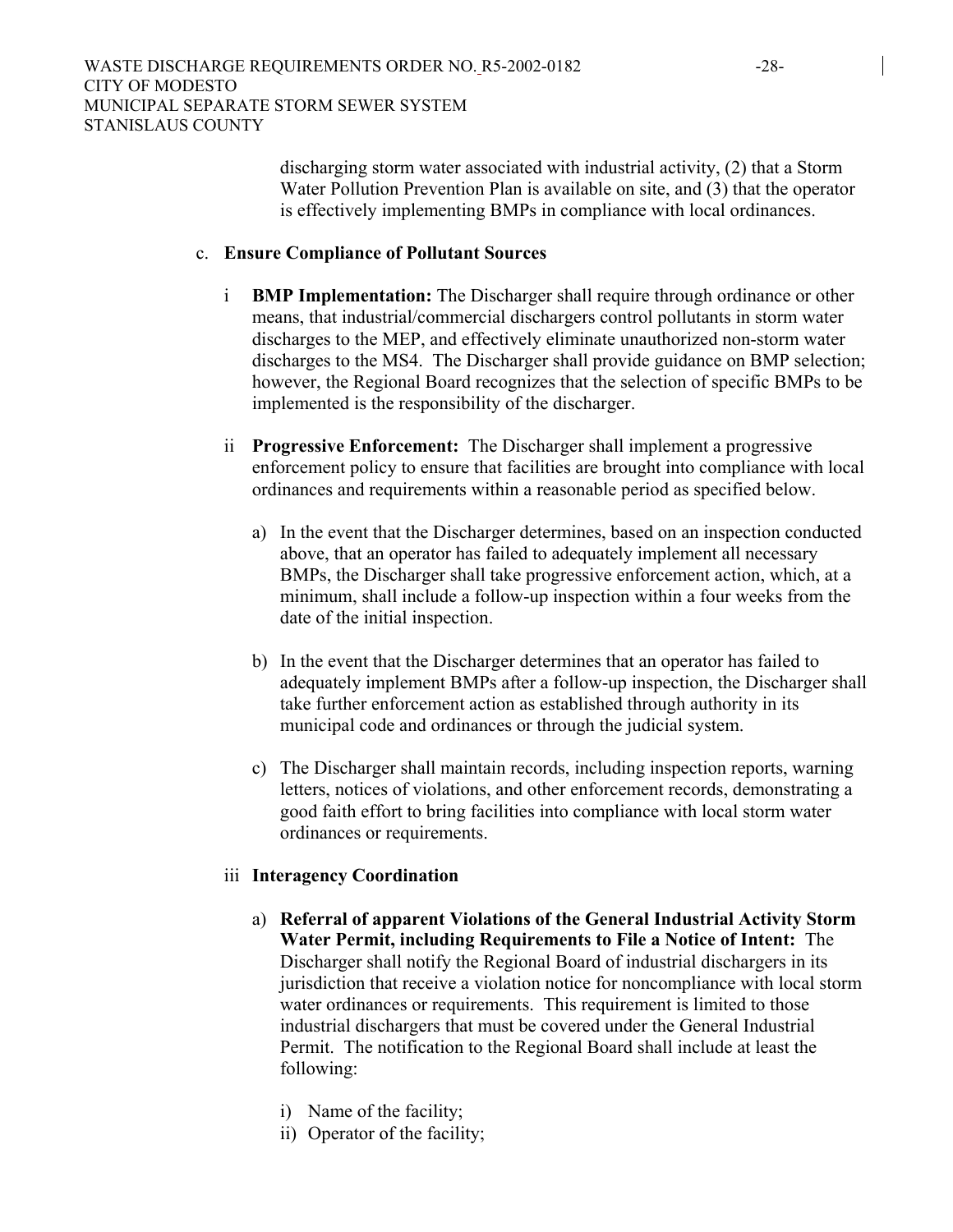- iii) Owner of the facility;
- iv) Industrial activity being conducted at the facility that is subject to the General Permit; and
- v) Records of communication with the facility operator regarding the violation, which shall include at least an inspection report and one written notice of the violation.

This notice shall be provided to the Regional Board within 60 days of the observed violation by the Discharger.

- b) **Investigation of Complaints Regarding Facilities Transmitted by the Regional Board Staff:** The Discharger shall initiate, within three business days, investigation of complaints (other than non-storm water discharges) regarding facilities within its jurisdiction. The initial investigation shall include, at a minimum, a limited inspection of the facility to confirm the complaint to determine if the facility is out of compliance with municipal storm water ordinances.
- c) **Support of Regional Board Enforcement Actions:** As directed by the Regional Board Executive Officer, the Dischargers shall support Regional Board enforcement actions by: assisting in identification of current owners, operators, and lessees of facilities; providing staff, when available, for joint inspections with Regional Board inspectors; appearing as witnesses in Regional Board enforcement hearings; and providing copies of inspection reports and other progressive enforcement documentation.

### 11. **Municipal Program**

- a. **Components:** The Discharger shall implement a Municipal Program to effectively prohibit non-stormwater discharges and prevent or reduce pollutants in runoff to the MEP from all municipal land use areas, facilities, and activities. At a minimum the Municipal Program shall consist of:
	- i Sewage System Maintenance, Overflow, and Spill Prevention
	- ii Public Construction Activities Management
	- iii Vehicle Maintenance/Material Storage Facilities/Corporation Yards Management
	- iv Landscape and Recreational Facilities Management
	- v Storm Drain Operation and Management
	- vi Streets and Roads Maintenance
	- vii Parking Facilities Management
	- viii Public Industrial Activities Management
	- ix Emergency Procedures
	- x Treatment Feasibility Study

### b. **Discussion of Components**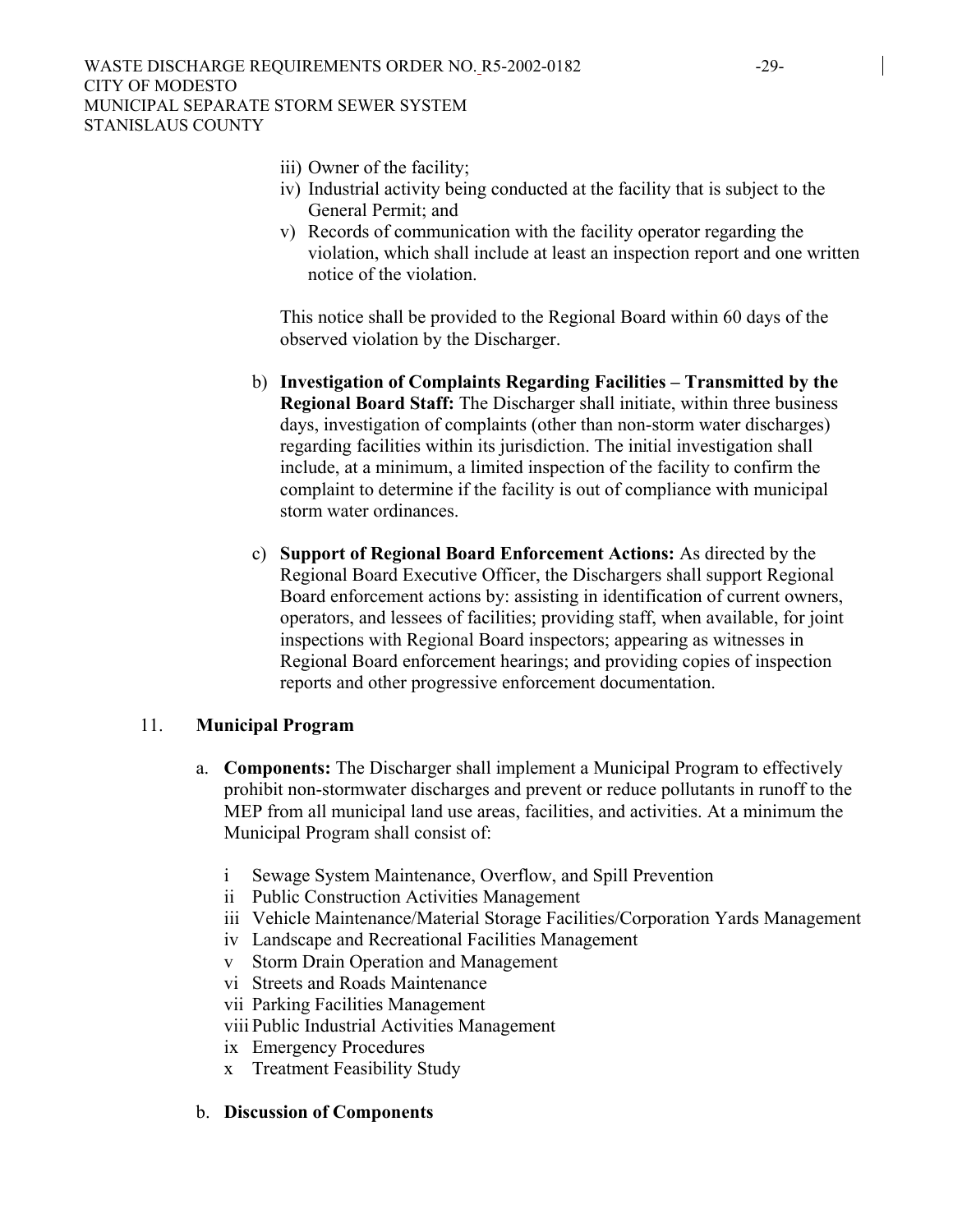#### i **Sewage System Maintenance, Overflow, and Spill Prevention**

- a) Within its jurisdiction, The Discharger shall implement a response plan for overflows of the sanitary sewer system which shall consist, at a minimum, of the following:
	- i) Investigation of any complaints received;
	- ii) Upon notification, immediate response to overflows for containment; and
	- iii) Notification to appropriate sewer and public health agencies when a sewer overflows to the MS4.
- b) The Discharger shall also implement the following requirements:
	- i) Procedures to prevent sewage spills or leaks from entering the MS4; and
	- ii) Repair, and remediate sanitary sewer blockages, overflow, and wet weather overflows from sanitary sewers to the MS4.

#### ii **Public Construction Activities Management**

- a) The Discharger shall implement the Development Standard requirements at public construction projects.
- b) The Discharger shall implement the Construction Program requirements at Discharger owned construction sites.
- c) The Discharger shall obtain coverage under the General Permit for construction activity for public construction sites five acres or greater (or part of a larger area of development).
- d) By **10 March 2003**, The Discharger shall obtain coverage under a statewide general construction storm water permit for public construction sites for projects between one and five acres.

### iii **Vehicle Maintenance/Material Storage Facilities/Corporation Yards Management**

- a) The Discharger shall develop and implement SWPPPs for public vehicle maintenance facilities, material storage facilities, and corporation yards which have the potential to discharge pollutants into storm water.
- b) The Discharger shall implement BMPs to minimize pollutant discharges in storm water including but not be limited to:
	- i) Good housekeeping practices;
	- ii) Material storage control;
	- iii) Vehicle leaks and spill control; and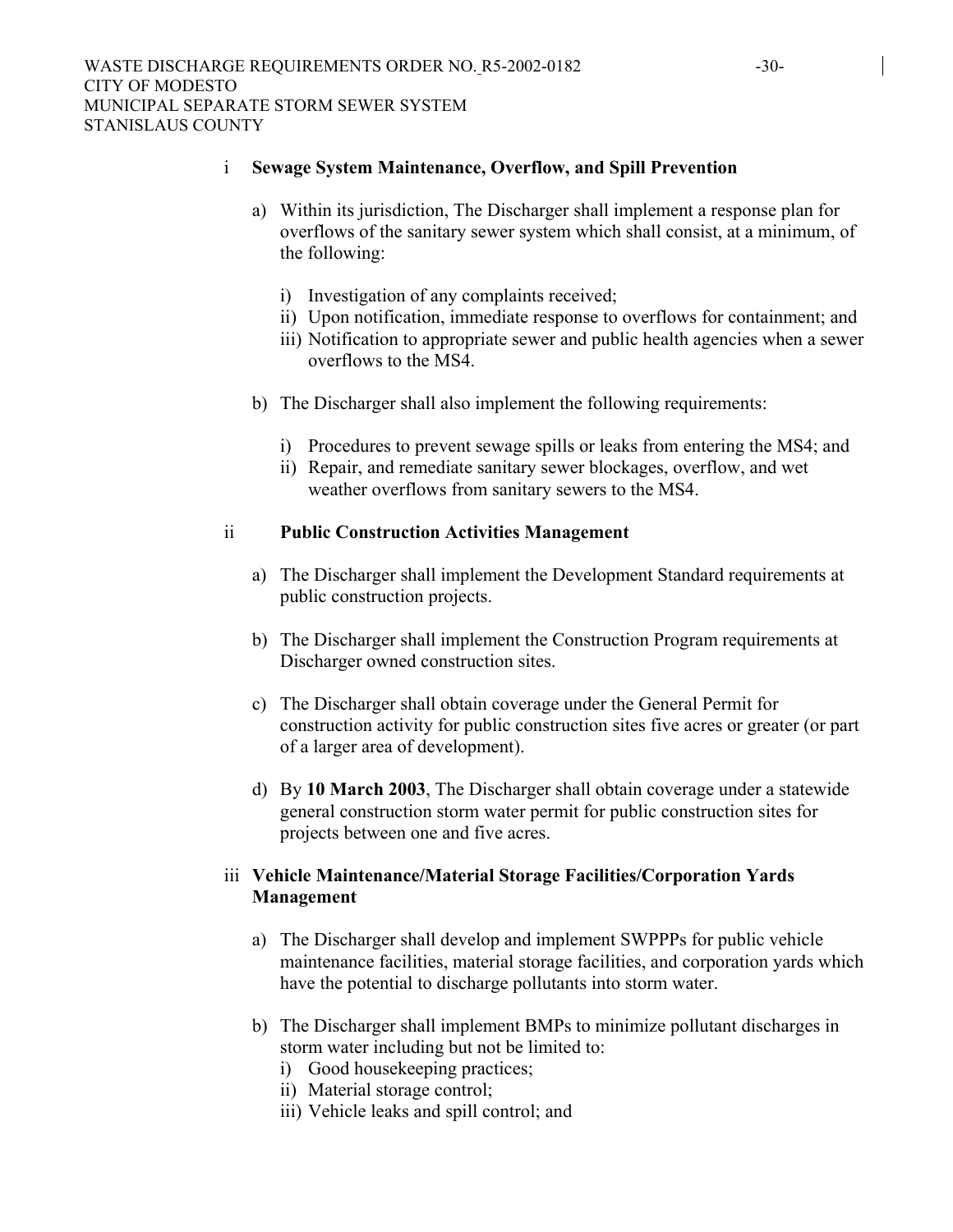- iv) Illicit discharge control.
- c) The Discharger shall implement the following measures to prevent the discharge of pollutants to the MS4:
	- i) For existing facilities that are not already plumbed to the sanitary sewer, all vehicle and equipment wash areas (except for fire stations) shall either be:
		- Self-contained;
		- Equipped with a clarifier;
		- Equipped with an alternative pre-treatment device; or
		- Plumbed to the sanitary sewer
	- ii) For new facilities, or during redevelopment of existing facilities (including fire stations), all vehicle and equipment wash areas shall be plumbed to the sanitary sewer and, if required, be equipped with a pre-treatment device in accordance with requirements of the sewer agency.

#### iv **Landscape and Recreational Facilities Management**

The Discharger shall implement the following requirements:

- a) A standardized protocol for routine and non-routine application of pesticides, herbicides (including pre-emergent), and fertilizers;
- b) Consistency with the State Board's guidelines and monitoring requirements for application of aquatic pesticides to surface waters (WQ Order No. 2001-12 DWQ);
- c) Ensure no application of pesticides or fertilizers immediately before, during, or immediately after a rain event or when water is flowing off the area to be applied or when fog is present (for spray application only);
- d) Ensure no application or storage of banned or unregistered pesticides;
- e) Ensure that staff applying pesticides are certified by the California Department of Food and Agriculture, or are under the direct supervision of a certified pesticide applicator;
- f) Implement an IPM program requiring the use of less toxic or non-toxic approaches to pest management;
- g) Implement procedures to 1) encourage retention and planting of native vegetation and 2) to reduce water, fertilizer, and pesticide needs;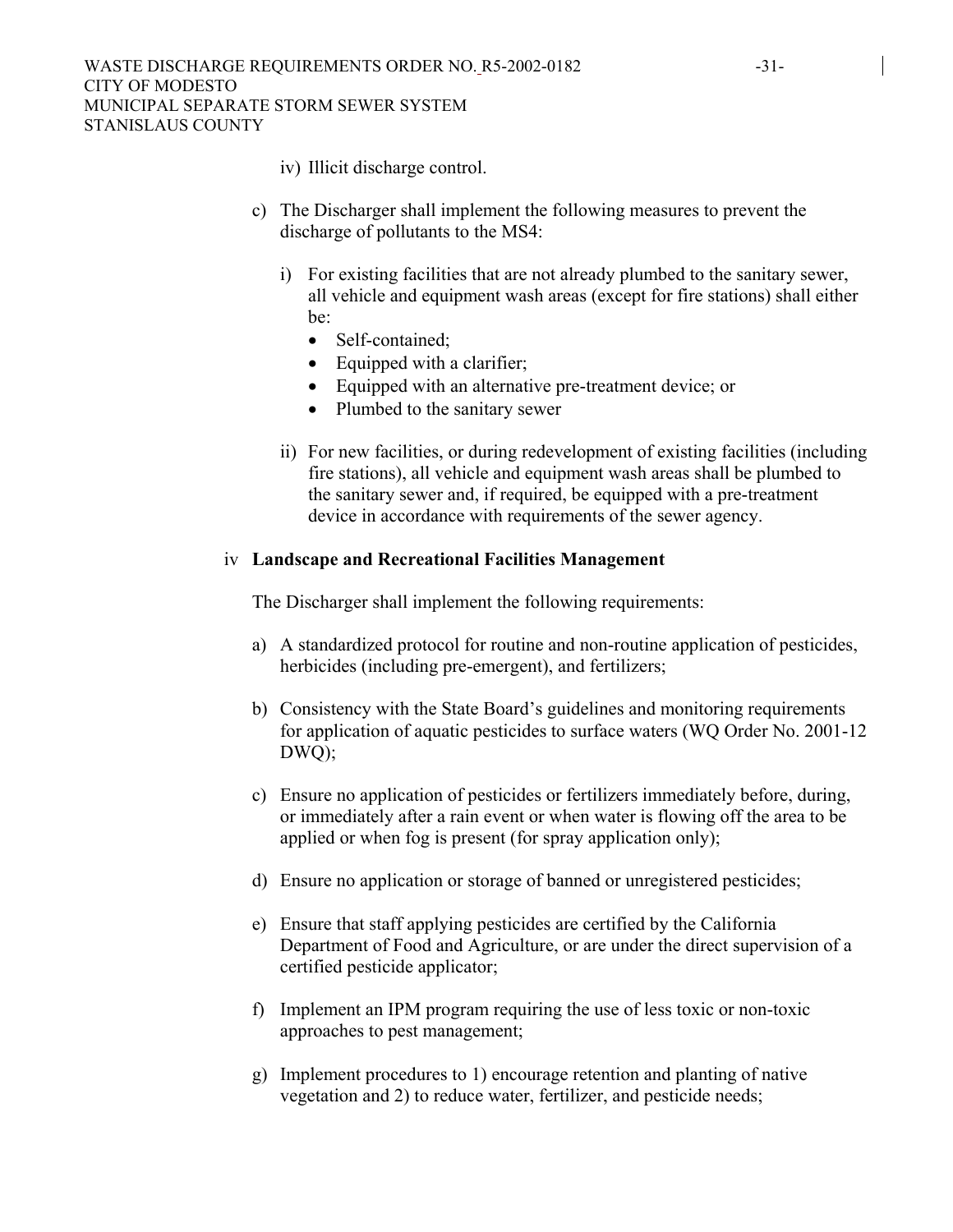- h) Store fertilizers and pesticides indoors or under cover on paved surfaces or use secondary containment;
- i) Encourage the reduction in the use, storage, and handling of hazardous materials to reduce the potential for spills; and
- j) Regularly inspect storage areas.

#### v **Storm Drain Operation and Management**

- a) The Discharger shall prioritize and designate catch basin inlets based on the degree of required maintenance. The Discharger shall also provide rationale for the above referenced designation.
- b) By **1 April 2003**, The Discharger shall prioritize and label all catch basins within its jurisdiction.
- c) The Dischargers shall clean their catch basins to ensure that the hydraulic properties are not jeopardized and to minimize the discharge of trash and debris. At a minimum the Discharger shall clean basins once a year prior to the wet season.
- d) For any special event that can be reasonably expected to generate substantial quantities of trash and litter, include provisions that require for the proper management of trash and litter generated, as a condition of the special use permit issued for that event. At a minimum, and in areas served by a positive drain system discharging to the Tuolumne River, the municipality shall arrange for either temporary screens to be placed on catch basins or for catch basins in that area to be cleaned out subsequent to the event and prior to any rain event.
- e) The Discharger shall inspect the legibility of the catch basin stencil or label nearest the inlet. Catch basins with illegible stencils shall be recorded and re-stenciled or re-labeled within one hundred eighty (180) days of inspection.
- f) The Discharger shall keep records of catch basins and storm sewer lines cleaned and maintained.
- g) The Discharger shall implement BMPs for Storm Drain Maintenance that include:
	- i) A program to visually monitor Discharger-owned drainage structures (i.e. detention basins, pump stations) for debris at least annually and identify and prioritize problem areas of illicit discharge for regular inspection;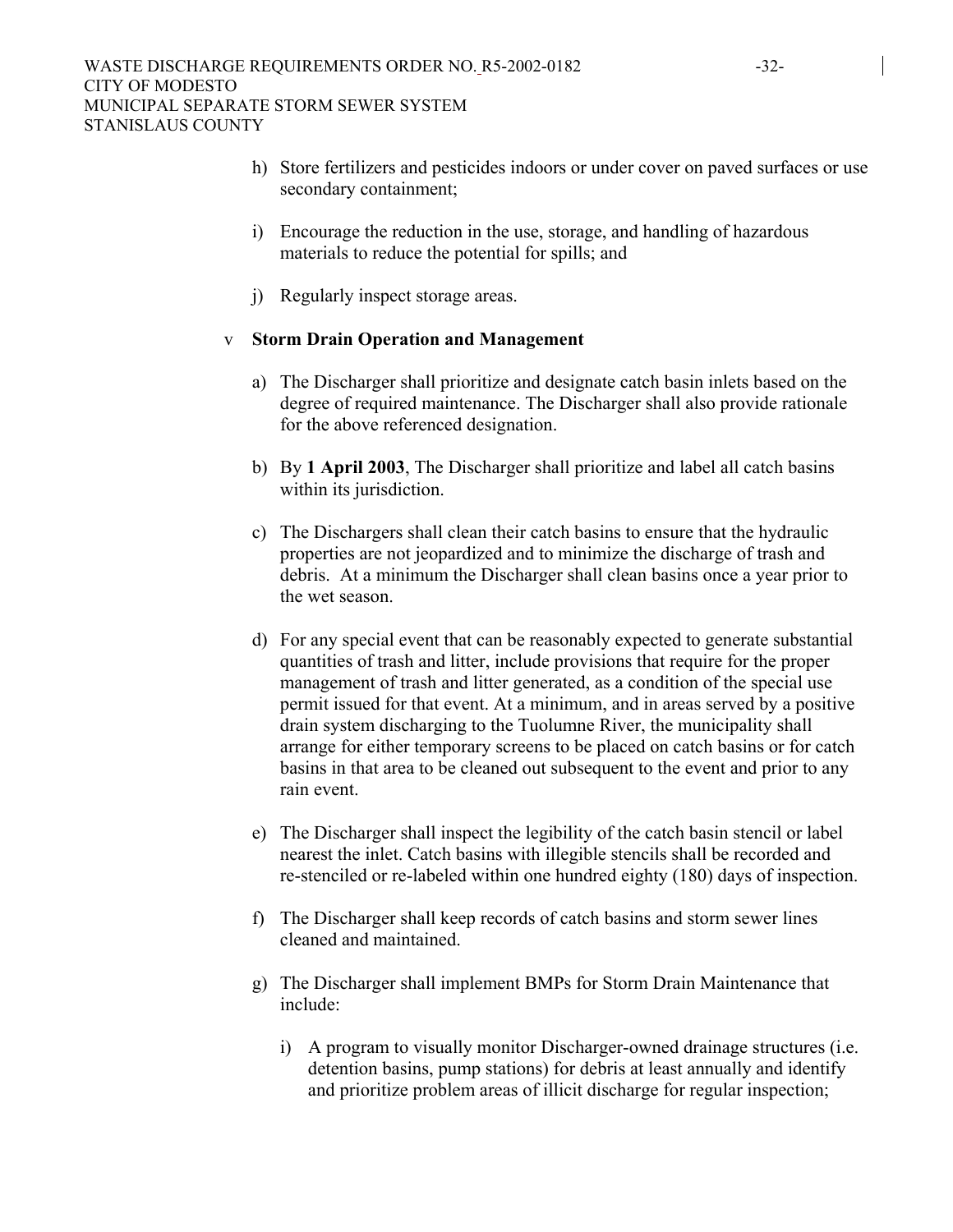- ii) A review of current maintenance activities to ensure that appropriate storm water BMPs are being utilized to protect water quality;
- iii) Minimize the discharge of contaminants during MS4 maintenance and clean outs;
- iv) Proper disposal of material removed; and
- v) Record keeping of drainage structures cleaned and maintained.

#### vi **Streets and Roads Maintenance**

.

- a) The Discharger shall designate, and provide rationale for such designation, streets and/or street segments within its jurisdiction based on the required level of maintenance.
- b) The Discharger shall perform street sweeping of curbed streets to ensure that pollutants are reduced to the MEP.
- c) The Discharger shall require that:
	- i) Sawcutting wastes be recovered and disposed of properly and that in no case shall waste be left on a roadway or allowed to enter the storm drain;
	- ii) Concrete and other street and road maintenance materials and wastes shall be managed to prevent discharge to the MS4; and
	- iii) The washout of concrete trucks and chutes shall only occur in designated areas and never discharged to storm drains, open ditches, streets, or catch basins.
- d) By **1 April 2003**, The Discharger shall train its employees in targeted positions (whose interactions, jobs, and activities affect storm water quality) regarding the requirements of the storm water management program as follows:
	- i) Promote a clear understanding of the potential for maintenance activities to pollute storm water; and
	- ii) Identify and select appropriate BMPs.

#### vii **Parking Facilities Management**

Discharger-owned parking lots exposed to storm water shall be kept clear of debris and excessive oil buildup. The Discharger shall establish a cleaning and inspection frequency to minimize the discharge of pollutants. The Discharger shall provide the proposed schedule as part of the 2002/03 Annual Report.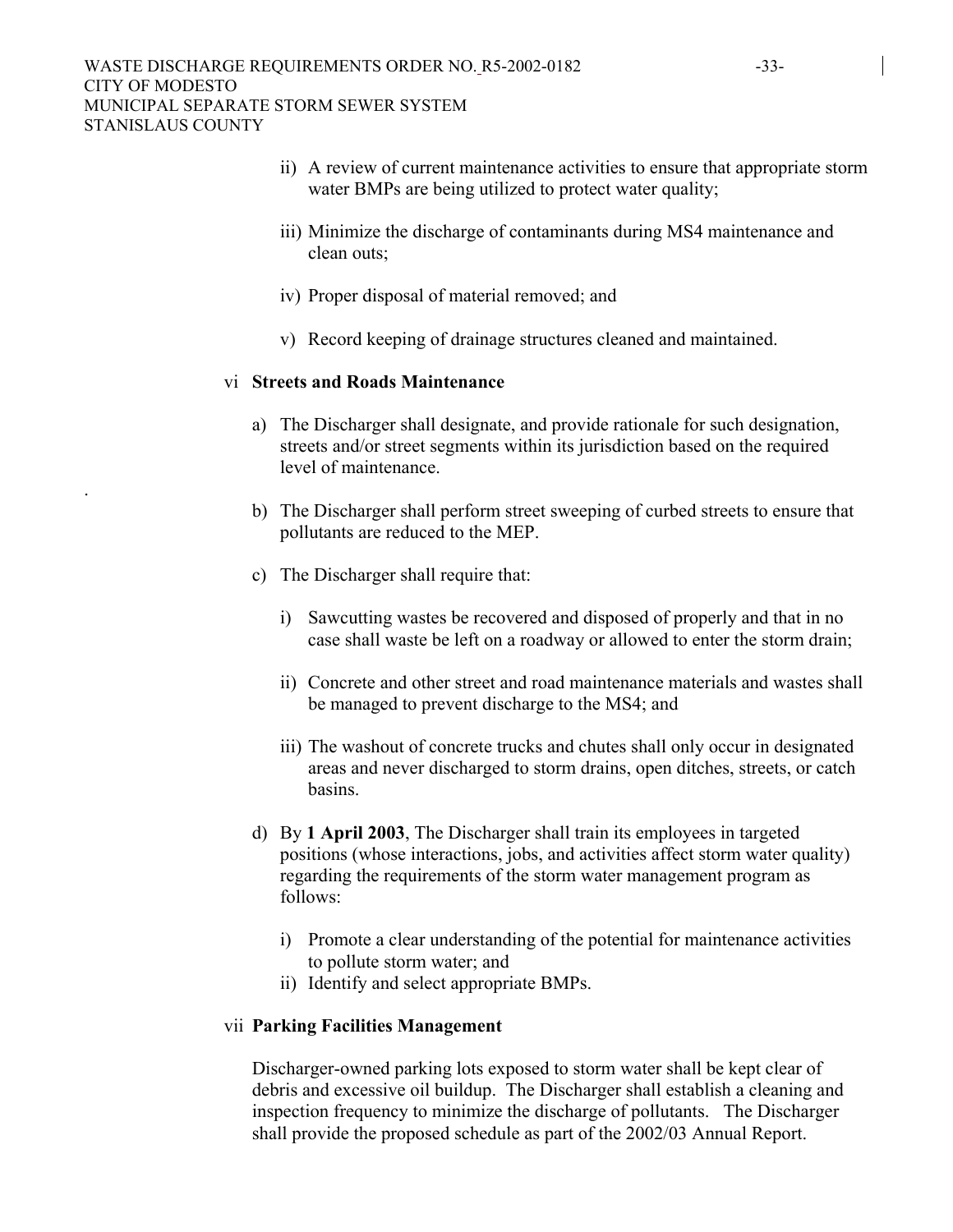#### viii **Emergency Procedures**

The Discharger shall repair essential public services and infrastructure in a manner to minimize environmental damage in emergency situations such as earthquakes, fires, floods, landslides, or windstorms. BMPs shall be implemented to the extent that measures do not compromise public health and safety. After initial emergency response or emergency repair activities have been completed, The Discharger shall implement BMPs and programs as required under this Order.

#### ix **Treatment Feasibility Study**

The Discharger shall conduct a study to investigate the possible diversion of dry weather discharges or the use of alternative Treatment Control BMPs to treat flows from the positive drainage system, which may impact public health and safety and/or the environment. The Discharger shall collectively review prioritized lists and create a watershed based priority list of drains for potential diversion or treatment and submit the priority listing to the Regional Board by **1 September 2003**. *(This study should be limited to areas where stormwater is discharged to surface receiving waters.)*

#### 12. **Illicit Discharge Detection and Elimination Program**

- a. **General:** The Discharger shall implement an Illicit Discharge Detection and Elimination Program containing measures to actively seek and eliminate illicit discharges and connections. At a minimum the Illicit Discharge Detection and Elimination Component shall address:
	- i Dry Weather Analytical Monitoring
	- ii Investigation/Inspection and Follow-up Procedures
	- iii Elimination of Illicit Discharges and Connections
	- iv Enforcement of Ordinance
	- v Prevention and Response Procedures to Sewage Spills (including from private laterals) and Other Spills
	- vi Public Reporting of Illicit Discharges and Connections Public Hotline
	- vii Appropriate Disposal of Used Oil and Toxic Materials

viii Prevention of Infiltration from Sanitary Sewer to MS4s.

**Tracking:** By **1 September 2003**, the discharger shall develop and maintain a listing of reported illicit connections and illegal discharges on a map using a convenient scale and in a format that is easily discernible. This information shall be provided in the Annual Report. The Discharger shall use this information to start an annual evaluation of patterns and trends of illicit connections and illicit discharges, with the objectives of identifying priority areas for elimination of illicit connections and illicit discharges.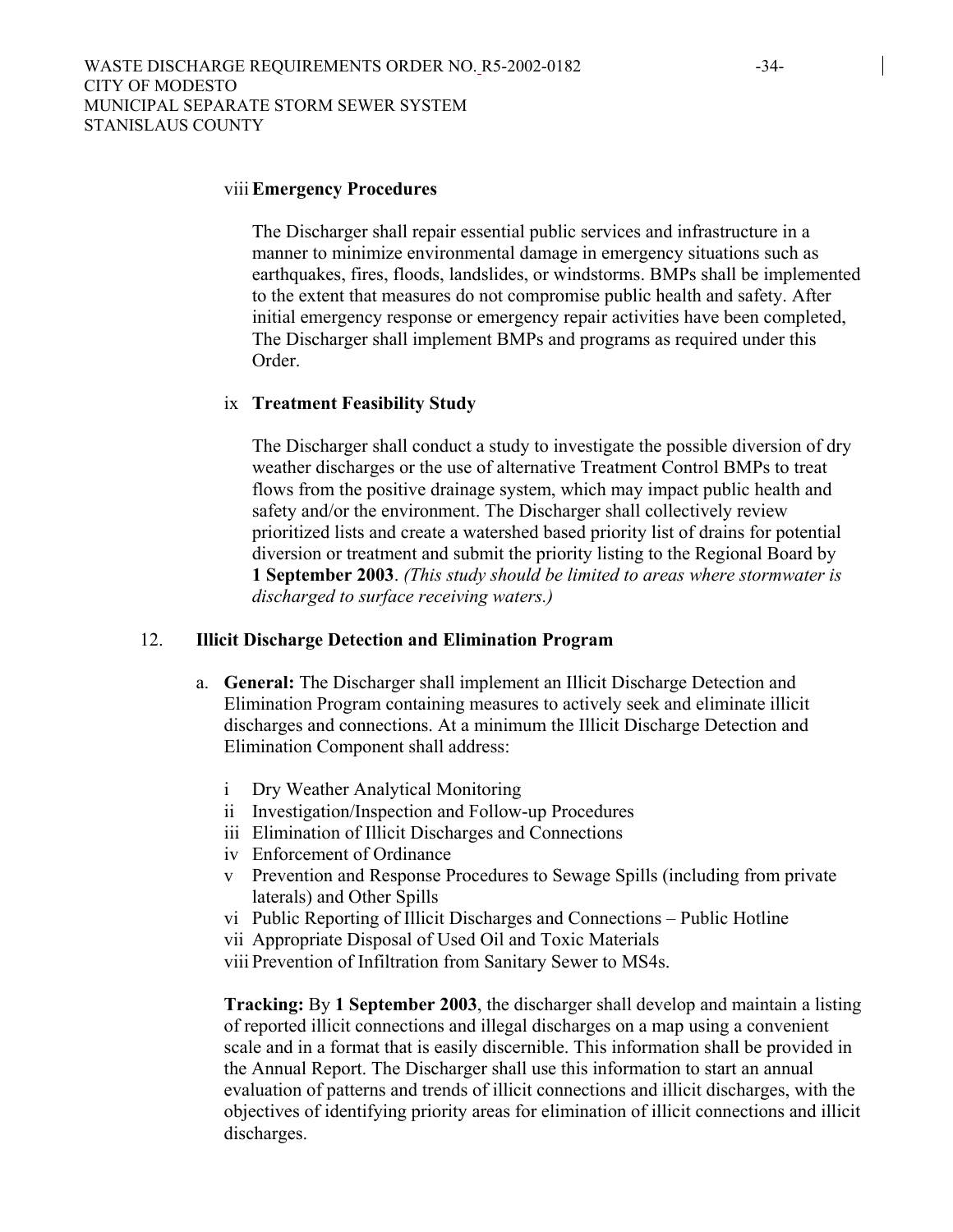b. **Training:** By **1 April 2003**, the Discharger shall train all their targeted employees who are responsible for identification, investigation, termination, cleanup, and reporting of illicit connections and discharges.

#### c. **Illicit Connections**

- i Screening for Illicit Connections: The Discharger shall conduct dry weather monitoring as noted in the MRP to identify possible illicit connections. The Discharger shall provide follow-up investigation to verify the presence of an illicit connection.
- ii Response to Illicit Connections
	- a) Investigation: Upon discovery or upon receiving a report of a suspected illicit connection, the Discharger shall initiate an investigation within twenty-one (21) days, to determine the source of the connection, the nature and volume of discharge through the connection, and the responsible party for the connection.
	- b) Termination: Upon confirmation of the illicit nature of a storm drain connection, the Discharger shall ensure termination of the connection within One hundred eighty (180) days, using enforcement authority as needed.

### d. **Illicit Discharges**

- i Abatement and Cleanup: The Discharger shall respond, within one business day of discovery or a report of a suspected illicit discharge, with activities to abate, contain, and clean up all illicit discharges, including hazardous substances. Records of illicit discharges shall be maintained and shall include at a minimum; pollutant discharged, date, location, responsible party, previous occurrences at the same location, corrective action taken or any enforcement action.
- ii Investigation: The Discharger shall investigate illicit discharges as soon as practicable (during or immediately following containment and cleanup activities), and shall take enforcement action as appropriate
- 13. **Public Outreach and Public Education Program:** The Discharger shall implement a Public Outreach and Public Education (POPEP) program using all media as appropriate to (1) measurably increase the knowledge of target communities regarding MS4s, impacts of urban runoff on receiving waters, and potential BMP solutions for the target audience; and (2) change the behavior of target communities and thereby reduce pollutant releases to MS4s and the environment. The Discharger shall incorporate a mechanism for **public participation** in the implementation of the SWMP (i.e., programs that engage the public in cleaning up creeks, removal of litter in river embankments, stenciling of storm drains, etc.). To meet the SWMP objectives and requirements of this Order, at a minimum, the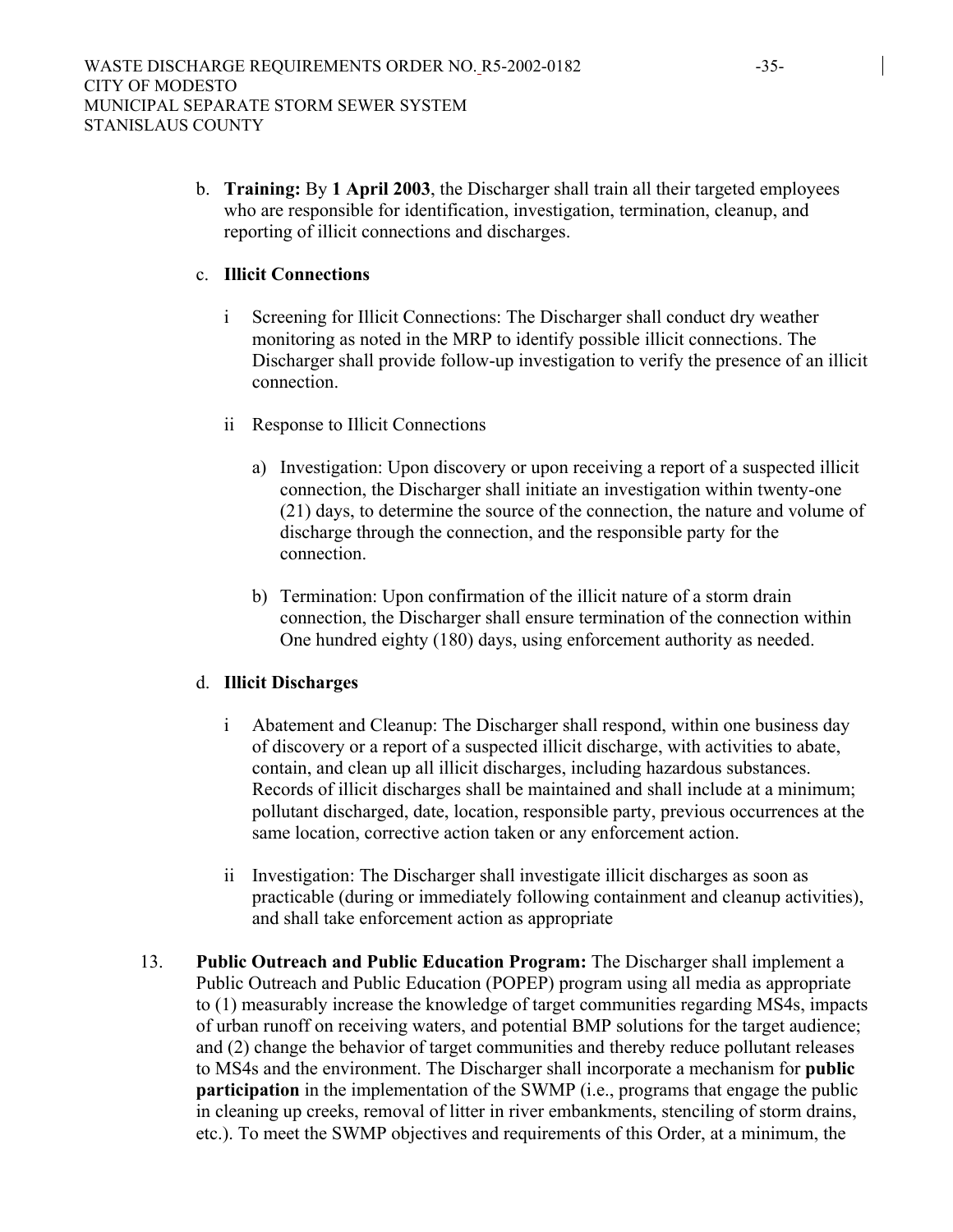POPEP shall do the following:

- a. By **1 April 2003**, The Discharger shall establish a **24-hour HOTLINE** that will serve as the general public reporting contact for reporting clogged catch basin inlets and illicit discharges/dumping, faded or lack of catch basin stencils, and general storm water management information. The Discharger shall include this information, updated when necessary, in public information, and the government pages of the telephone book, as they are developed/published.
- b. By **1 April 2003**, The Discharger shall implement a POPEP program which must have the following components:
	- i Advertising;
	- ii Media relations;
	- iii Public service announcements;
	- iv "How To" instructional material distributed in a targeted and activity-related manner;
	- v Business, community association, environmental organization; and
	- vi Events targeted to specific activities, specific pollutants and population subgroups.
- c. Address the following target communities:
	- i Municipal Departments and Personnel
	- ii Construction Site Owners and Developers
	- iii Industrial/Commercial Owners and Operators
	- iv General Public, and School Children;
	- v Quasi-Governmental Agencies/Districts (i.e., educational institutions, water districts, sanitation districts, etc.); and
	- vi Residential Community Activities that must be addressed include:
		- a) Automobile repair and maintenance;
		- b) Automobile washing;
		- c) Automobile parking;
		- d) Home and garden care activities and product use (pesticides, herbicides, and fertilizers);
		- e) Disposal of household hazardous waste (e.g., paints, cleaning products);
		- f) Disposal of pet waste;
		- g) Disposal of green waste; and
		- h) Any other residential source that the Discharger determine may contribute a significant pollutant load to the municipal separate storm sewer system;
- d. Based on approximately 190,000 residents in the Modesto Urbanized Area and 3-3.5 impressions per resident, the Discharger shall ensure that a minimum of 600,000 impressions per year are made on the general public about storm water quality via print, local TV access, local radio, or other appropriate media.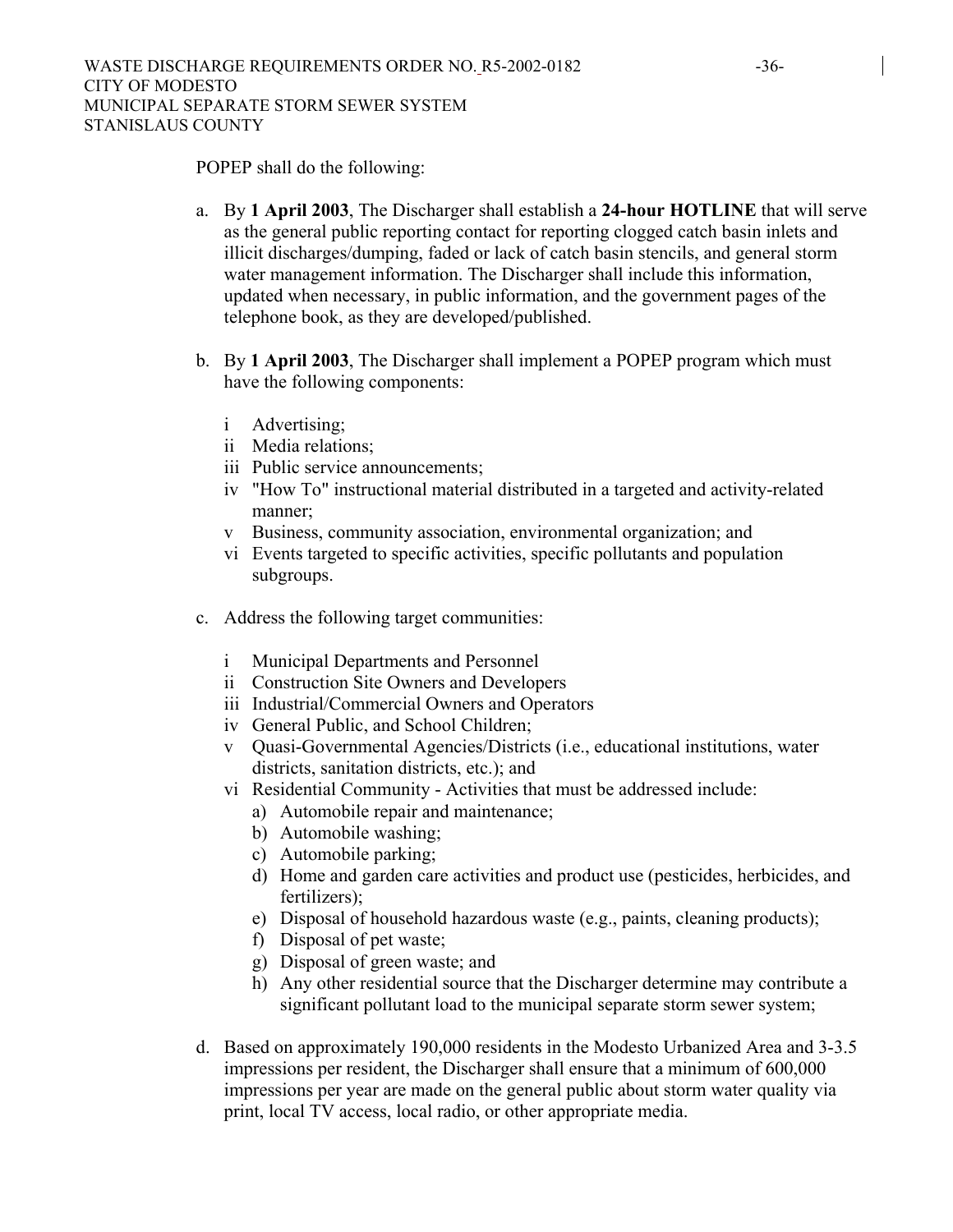- e. Provide schools within each public school district in the Modesto Area with materials, including, but not limited to, videos, live presentations, and other information necessary to educate a minimum of fifty (50) percent of all school children in grade 4 every two years on storm water pollution.
- f. Develop and implement a Business Outreach program to educate and inform business owners and operators about storm water regulations, with emphasis on RGOs and restaurant chains. At a minimum, this program shall include:
	- i Conferring with owners and operators to explain storm water regulations;
	- ii Distribution and discussion of educational material regarding storm water pollution and BMPs, and providing owners and operators with suggestions to facilitate employee compliance with storm water regulations.
	- iii Business Outreach for all RGOs and restaurant chains shall be conducted not less than twice during the permit term, with the first outreach contact to begin no later than **1 April 2003**.
- g. The Discharger shall conduct surveys during the first, third and fifth years of the permit to determine the effectiveness of the outreach program.
- 14. **Performance and Effectiveness Evaluation:** The discharger shall assess the effectiveness of its SWMP in the Annual Reports. The assessment shall address specific direct and indirect measurements that the discharger will use to track the long-term progress of the SWMP towards achieving improvements in receiving water quality. Direct and indirect measures of effectiveness assessment shall include, but are not limited to, conformance with established Performance Standards, quantitative monitoring to assess the effectiveness of control measures, measurements or estimates of pollutant load reductions or increases, detailed accounting of SWMP accomplishments, and funds expended or staff hours utilized. Methods to improve effectiveness in the implementation of tasks and activities including development of new, or modification of existing BMPs and Performance Standards, shall be identified through the SWMP effectiveness evaluation.
- 15. **Fiscal Analysis Element:** The Discharger shall secure the resources necessary to meet the requirements of this Order. As part of its SWMP, the Discharger shall prepare an annual fiscal analysis as part of the Annual Report. This analysis shall, for each fiscal year covered by this Order, evaluate the expenditures (such as capital, operation and maintenance, education, and administrative expenditures) necessary to accomplish the activities outlined in SWMP. Such analysis shall include a description of the source(s) of funds that are proposed to meet the necessary expenditures, including legal restrictions on the use of such funds.
- 16. **Monitoring Program:** The Discharger shall comply with Monitoring and Reporting Program No. R5-2002-0182, which is part of this Order, and any revisions or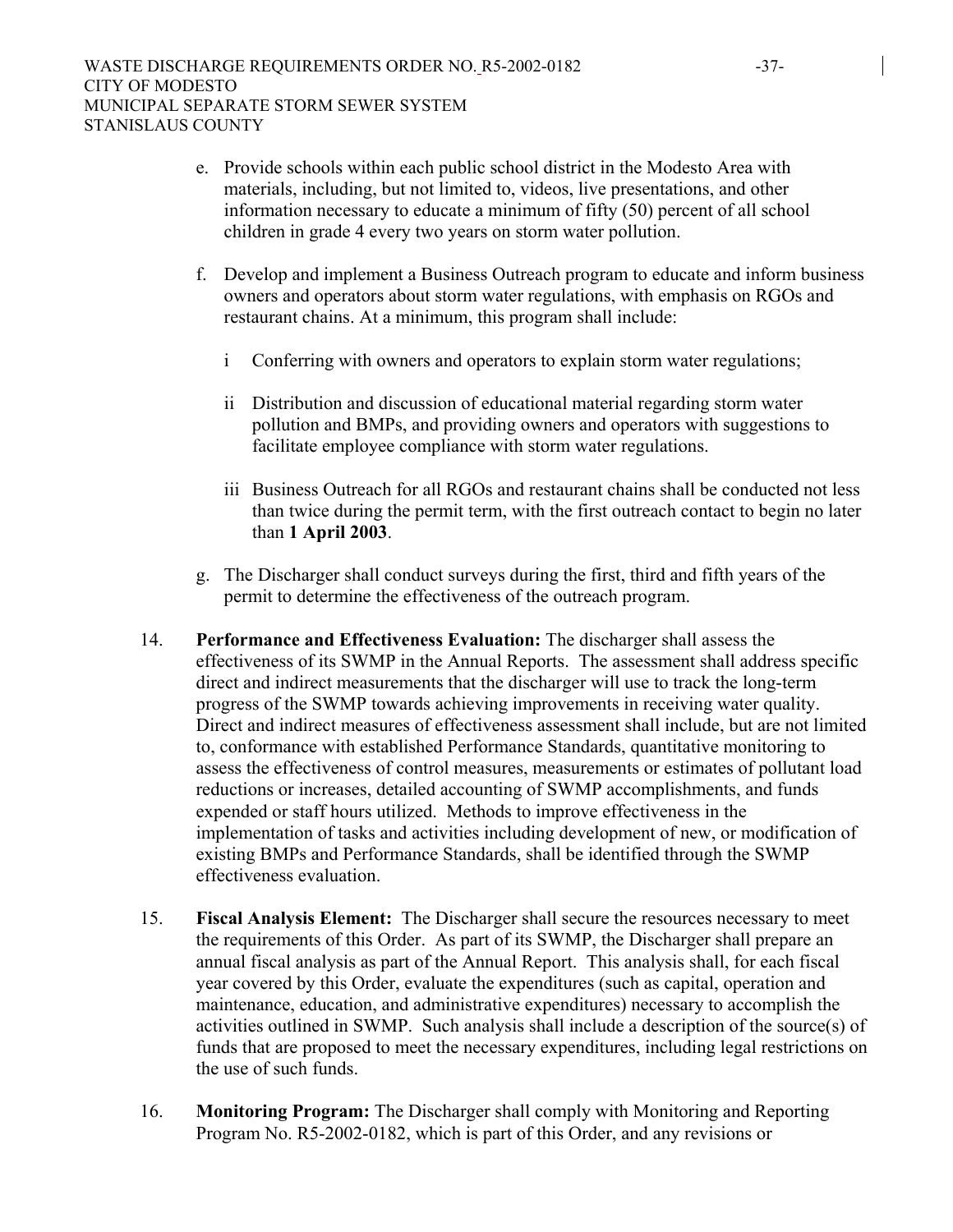modifications thereto as ordered by the Regional Board. Because the Discharger operate facilities which discharge waste subject to this Order, this Monitoring and Reporting Program is necessary to ensure compliance with these waste discharge requirements.

#### **New Development and Planning Program**

- 17. The Discharger shall minimize the short and long-term impacts on receiving water quality from new development and redevelopment. In order to reduce pollutants and runoff flows from new development and redevelopment to the MEP, Discharger shall at a minimum:
	- a. Incorporate water quality and watershed protection principles and policies into planning procedures and policies such as development standards or requirements to direct land-use decisions and require implementation of consistent water quality protection measures for all development projects. These principles and policies shall be designed to protect natural water bodies, reduce impervious land coverage, slow runoff, and where feasible, maximize opportunities for infiltration of rainwater into soil. Such water quality and watershed protection principles and policies shall consider the following:
		- i Minimize the amount of impervious surfaces and directly connected impervious surfaces in areas of new development and redevelopment and where feasible maximize on-site infiltration of runoff.
		- ii Implement pollution prevention methods supplemented by pollutant source controls and treatment; where practical use strategies that control the sources of pollutants or constituents (i.e., the point where water initially meets the ground) to minimize the transport of urban runoff and pollutants offsite and into an MS4.
		- iii Preserve, and where possible, create or restore areas that provide important water quality benefits, such as riparian corridors, wetlands, and buffer zones.
		- iv Limit disturbances of natural water bodies and natural drainage systems caused by development including roads, highways, and bridges.
		- v Use methods available to estimate increases in pollutant loads and flows resulting from projected future development. Require incorporation of structural and nonstructural BMPs to mitigate the projected increases in pollutant loads.
		- vi Identify and avoid areas that are particularly susceptible to erosion and sediment loss; or establish development guidance that identifies these areas and protects them from erosion and sediment loss.
		- vii Coordinate with local traffic management programs to reduce pollutants associated with vehicles and increasing traffic resulting from development.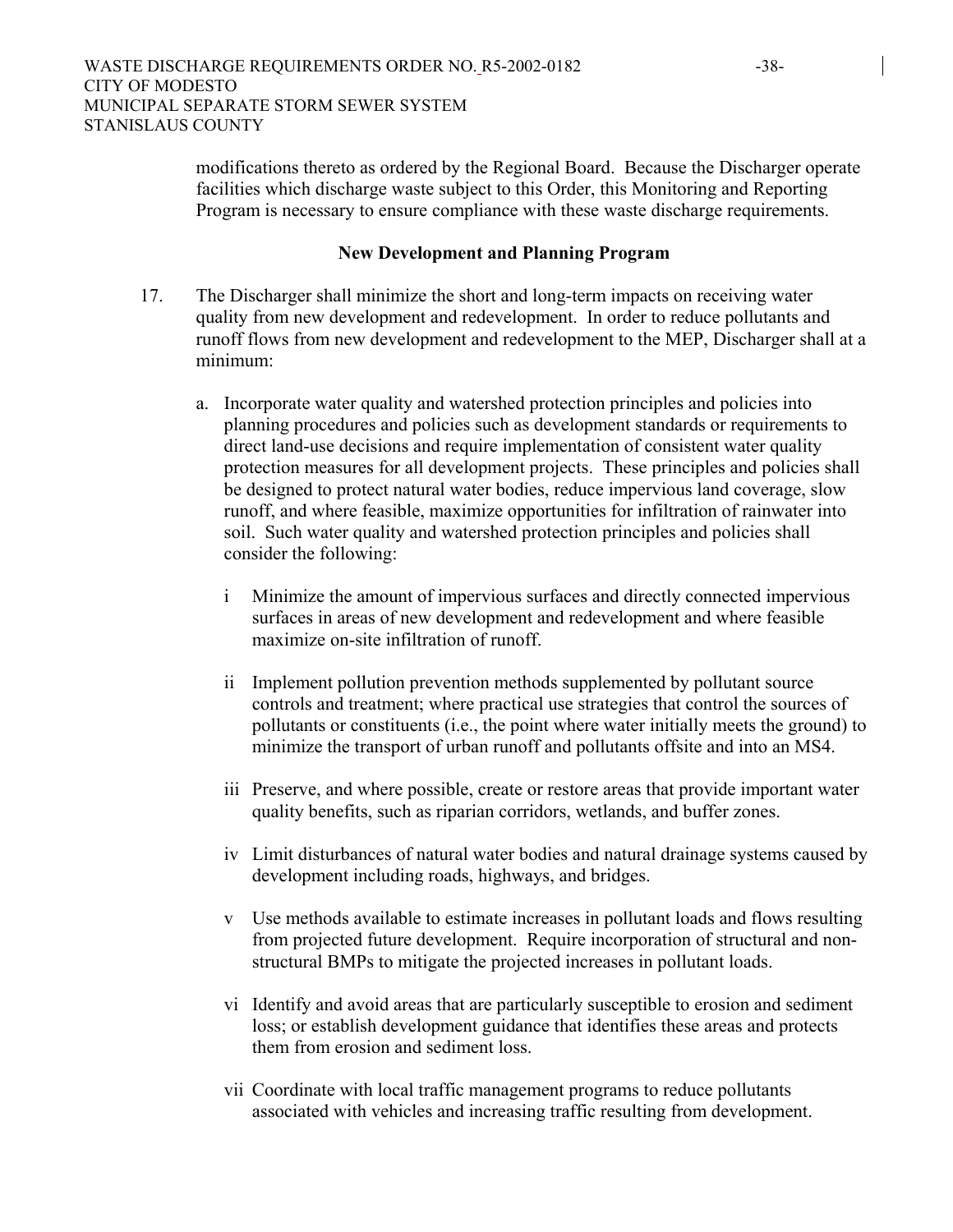- viii Implement source and structural controls as necessary to protect downstream receiving water quality from increased pollutant loads in runoff flows from new development and significant redevelopment.
- ix Control the post-development peak storm water run-off discharge rates and velocities to maintain or reduce pre-development downstream erosion, and to protect stream habitat.
- b. Prior to project approval and issuance of local permits, Discharger shall review each individual proposed project plan and require measures to ensure that pollutants and runoff from the development will be in compliance with storm water ordinances, local permits, all other applicable ordinances and requirements, and this Order.

### **Development Standards**

- 18. The Discharger has Development Standards requiring source and treatment control BMPs to reduce pollutants from new development and redevelopment areas. The Discharger shall continue to implement its Development Standards for new development and redevelopment projects. To ensure consistency with the applicable portions of State Regional Board Order WQ 2000-11, the Discharger will submit an **Assessment Report** to the Regional Board by **1 April 2003** for review and approval by the Regional Board. At a minimum, the Assessment Report shall provide the following information:
	- a. Description of existing Development Standards including project categories, BMP requirements and numeric sizing requirements**;**
	- b. Comparison of existing development standards to the requirements established under State Board Order WQ 2000-11;
	- c. Description of the proposed modifications to the Development Standards to ensure that, at a minimum, consistent with the requirements of State Board Order WQ 2000-11.
- 19. By **1 December 2003**, after approval of the Assessment Report by the Regional Board, the Discharger shall adopt its own local Development Standards and submit the local Development Standards to the Regional Board for review. By **1 December 2003**, the Discharger shall submit to the Regional Board a copy of the amended ordinance for the Regional Board to determine if the amended ordinance is consistent with the approved Assessment Report. If the amended ordinance is not consistent with the approved Assessment Report, the Regional Board shall inform the Discharger.
- 20. Immediately following adoption of its local Development Standards, the Discharger shall ensure that all new development and significant redevelopment projects falling under the priority project categories listed below meet Development Standards. The Development Standards shall apply to all priority projects or phases of priority projects, which do not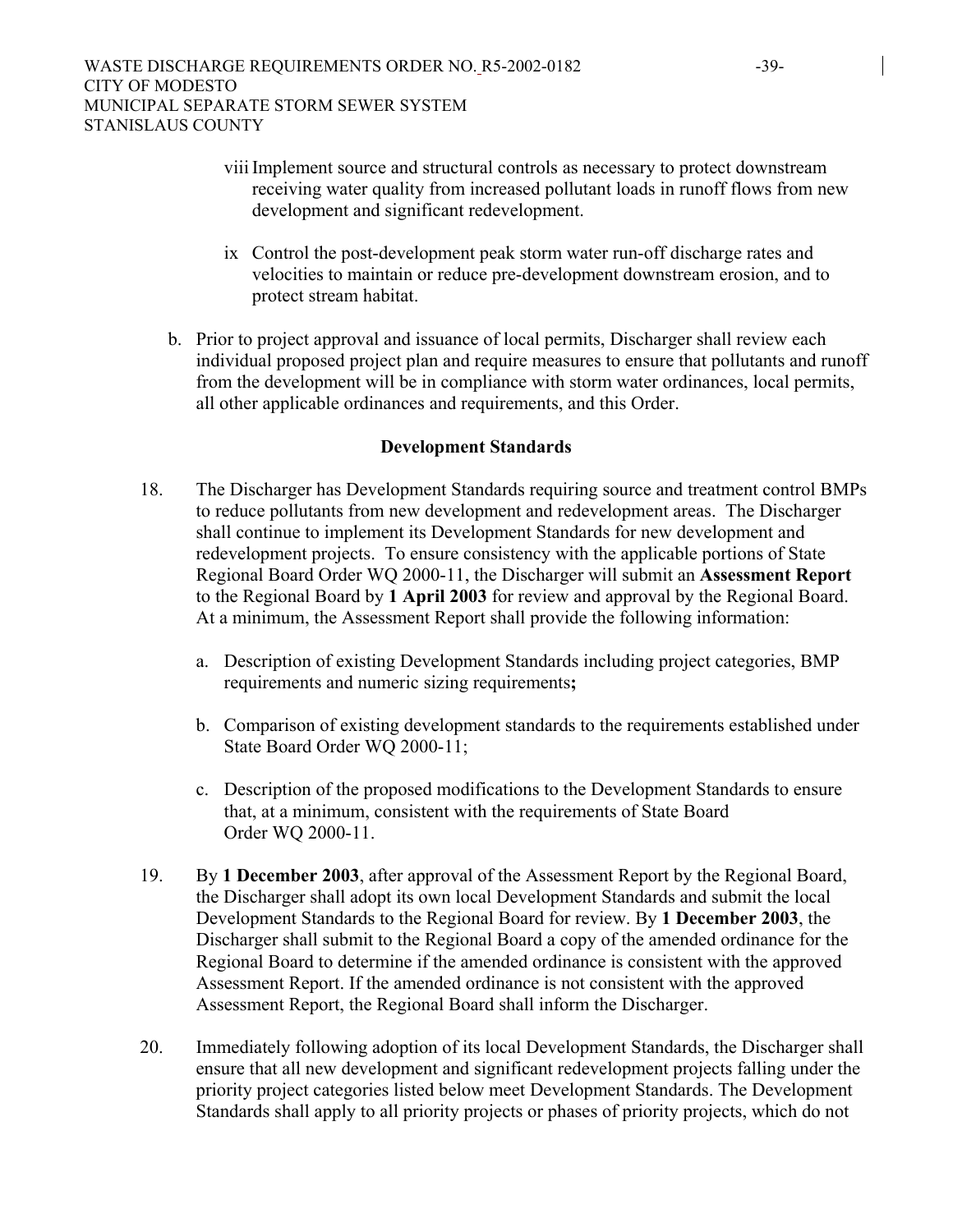have the following: approval by the City or County Engineer, permit for development or construction, or an approved tentative map.

- a. Priority Development Project Categories New Development standards shall apply to all new development and significant redevelopment projects falling under the priority project categories or locations listed below. Significant redevelopment is defined as the creation or addition of at least 5,000 square feet of impervious surfaces on an already developed site. Significant redevelopment includes, but is not limited to: the expansion of a building footprint or addition or replacement of a structure; structural development including an increase in gross floor area and/or exterior construction or remodeling; replacement of impervious surface that is not part of a routine maintenance activity; and land disturbing activities related with structural or impervious surfaces. Where significant redevelopment results in an increase of less than fifty percent of the impervious surfaces of a previously existing development, and the existing development was not subject to Development Standard requirements, the numeric sizing criteria discussed below applies only to the addition, and not to the entire development.
	- i Home subdivisions of 10 housing units or more. This category includes singlefamily homes, multi-family homes, condominiums, and apartments.
	- ii Commercial developments with greater than one-acre of impervious area. This category is defined as any development on private land that is not for heavy industrial or residential uses where the total impervious land area for development is greater than one acre. The category includes, but is not limited to: hospitals; laboratories and other medical facilities; educational institutions; recreational facilities; commercial nurseries; multi-apartment buildings; car wash facilities; mini-malls and other business complexes; shopping malls; hotels; office buildings; public warehouses; and other light industrial facilities.
	- iii Automotive repair shops- This category is defined as a facility that is categorized in any one of the following Standard Industrial Classification (SIC) codes: 5013, 5014, 5541, 7532-7534, or 7536-7539, where the total impervious area for development is greater than 5,000 square feet
	- iv Restaurants This category is defined as a facility that sells prepared foods and drinks for consumption, including stationary lunch counters and refreshment stands selling prepared foods and drinks for immediate consumption (SIC code 5812), where the total impervious area for development is greater than 5,000 square feet.
	- v Parking lots that are 5,000 square feet or greater, or with 25 or more parking spaces and potentially exposed to urban runoff. Parking lot is defined as a land area or facility for the temporary parking or storage of motor vehicles used personally, for business, or for commerce.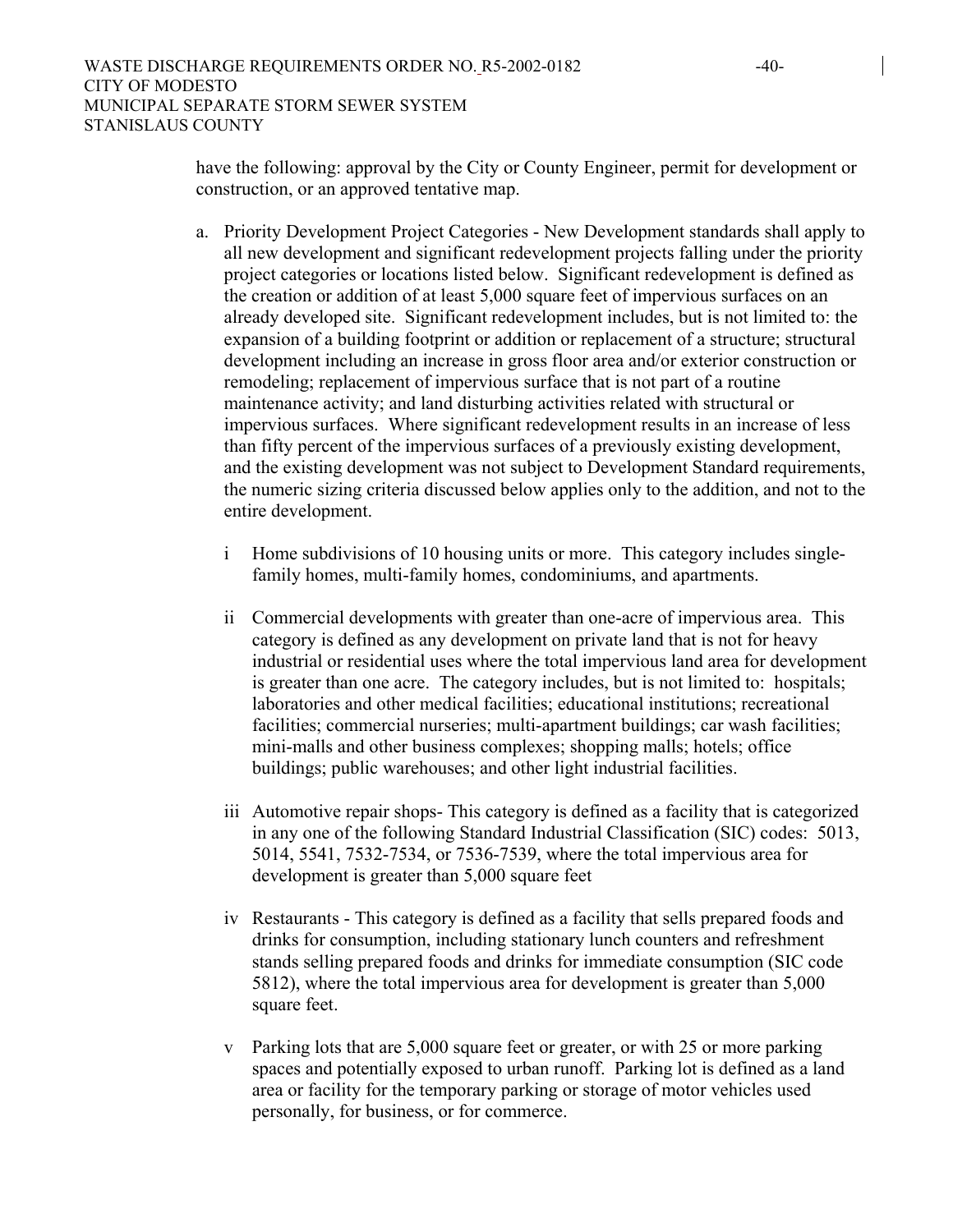- vi Streets and roads. This category includes any paved surface in excess of one acre of impervious area used for the transportation of automobiles, trucks, motorcycles, and other vehicles.
- vii Retail Gasoline Outlets. Retail Gasoline Outlet is defined as any facility engaged in selling gasoline with 5,000 square feet or more of impervious surface area. At a minimum, the Discharger shall require the use of BMPs such as dry cleaning methods (e.g., sweeping) and other BMPs listed in the California Storm Water Quality Task Force, March 1997 BMP Guide for Retail Gasoline Outlets.
- b. BMP Requirements The New Development standards shall include a list of recommended source control and structural treatment BMPs. The standards shall require all new development and significant redevelopment projects falling under the above priority project categories or locations to implement a combination of BMPs selected from the recommended BMP list, including at a minimum: (1) source control BMPs, and; (2) structural treatment BMPs.
- c. Numeric Sizing Criteria The New Development standards shall require structural treatment BMPs to be implemented for priority development projects. In addition to meeting the BMP requirements listed above, all structural treatment BMPs for a single priority development project shall collectively be sized to comply with the following numeric sizing criteria:
	- i Volume-based BMPs shall be designed to mitigate (infiltrate, filter, or treat) either:
		- a) The volume of runoff produced from a 24-hour 85th percentile storm event, as determined from the local historical rainfall record; or
		- b) The volume of runoff produced by the 85th percentile 24-hour rainfall event, determined as the maximized capture storm water volume for the area, from the formula recommended in Urban Runoff Quality Management, WEF Manual of Practice No. 23/ASCE Manual of Practice No. 87, (1998); or
		- c) The volume of annual runoff based on unit basin storage volume, to achieve 80% or more volume treatment by the method recommended in California Storm Water Best Management Practices Handbook – Industrial/Commercial, (1993); or
		- d) A Discharger justified design storm volume that is determined as part of the Development Standard development and approved by the Executive Officer. The treatment of this volume shall achieve approximately the same reduction in pollutant loads achieved by treatment of the  $85<sup>th</sup>$  percentile 24-hour runoff event.
	- ii Flow-based BMPs shall be designed to mitigate (infiltrate, filter, or treat) either: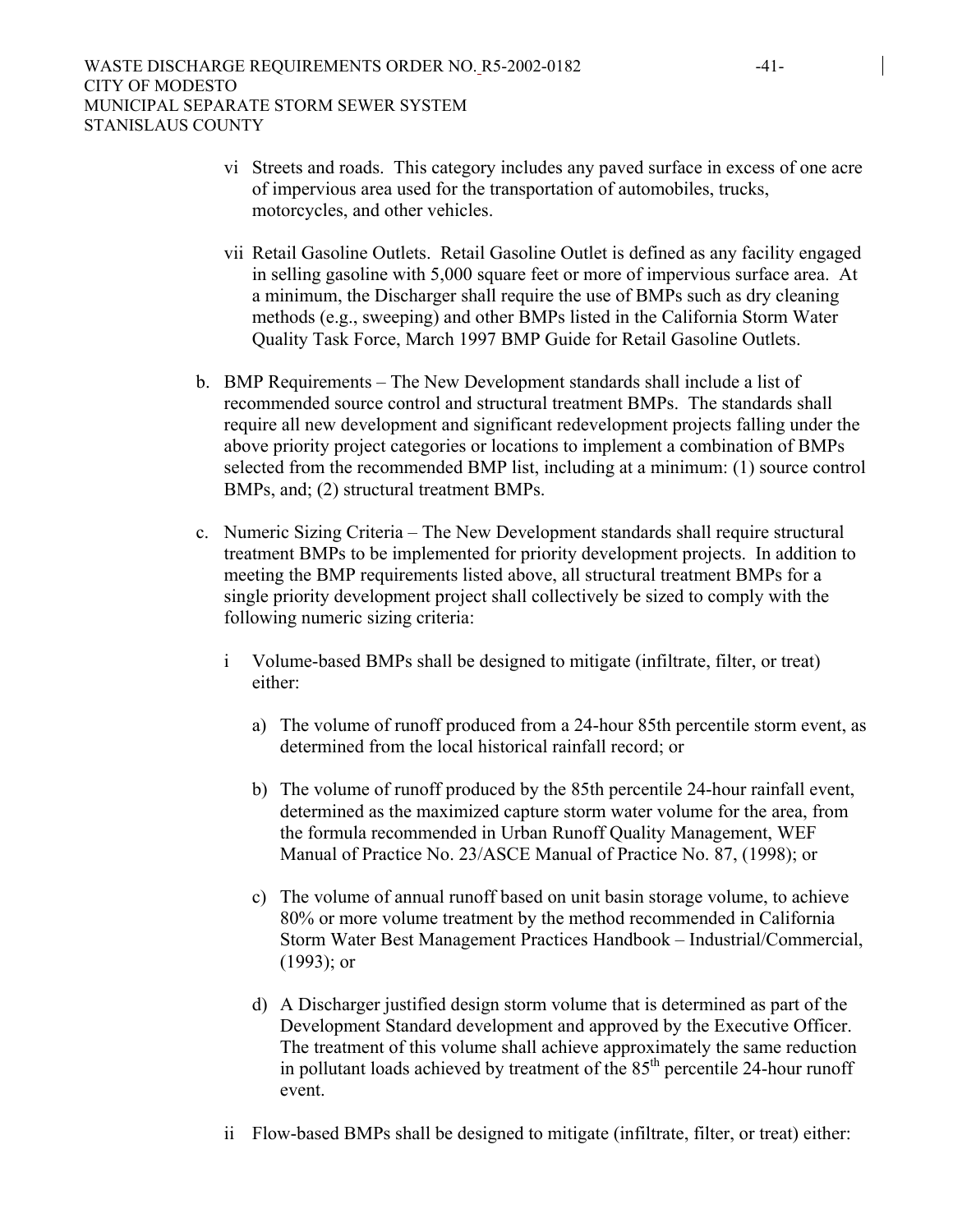- a) The maximum flow rate of runoff produced by the 85th percentile hourly rainfall intensity, as determined from the local historical rainfall record, multiplied by a factor of two; or
- b) The maximum flow rate of runoff, as determined from the local historical rainfall record, that achieves approximately the same reduction in pollutant loads and flows as achieved by mitigation of the 85th percentile hourly rainfall intensity multiplied by a factor of two.
- d. Equivalent Numeric Sizing Criteria The Discharger may develop any equivalent numeric sizing criteria or performance-based standard for post-construction structural treatment BMPs as part of the New Development Standards. Such equivalent sizing criteria may be authorized for use in place of the above criteria. In the absence of development and subsequent authorization by the Executive Officer of such equivalent numeric sizing criteria, the above numeric sizing criteria requirement shall be implemented.
- e. Pollutants and Activities of Concern As part of the New Development standards, the Discharger shall identify pollutants of concern or activities of concern for each priority development project. The Discharger shall identify the pollutants of concern by considering the following: (1) receiving water quality [including pollutants for which receiving waters are listed as impaired under Clean Water Act Section 303(d)]; (2) land use type of the development project and pollutants associated with that land use type; (3) pollutants expected to be present on site at concentrations that pose potential water quality concern; (4) activities expected to be present at the site; and (5) changes in flow rates and volumes resulting from the development project.
- f. Implementation Process As part of the SWMP, the Discharger shall develop a process by building on existing programs upon which New Development standards will be implemented. The process shall identify at what point in the planning process development projects will be required to meet New Development Standards. The process shall also include identification of the roles and responsibilities of various municipal departments in implementing the New Development requirements, as well as any other measures necessary for the implementation of New Development requirements.
- g. Restaurants Less than 5,000 Square Feet New development and significant redevelopment restaurant projects where the impervious land development is less than 5,000 square feet shall meet all source control requirements except for structural treatment BMP and numeric sizing criteria requirement above.
- h. Infiltration and Groundwater Protection To protect groundwater quality, the Discharger shall apply restrictions to the use of structural BMPs, which are designed to primarily function as infiltration devices (such as infiltration trenches and infiltration basins).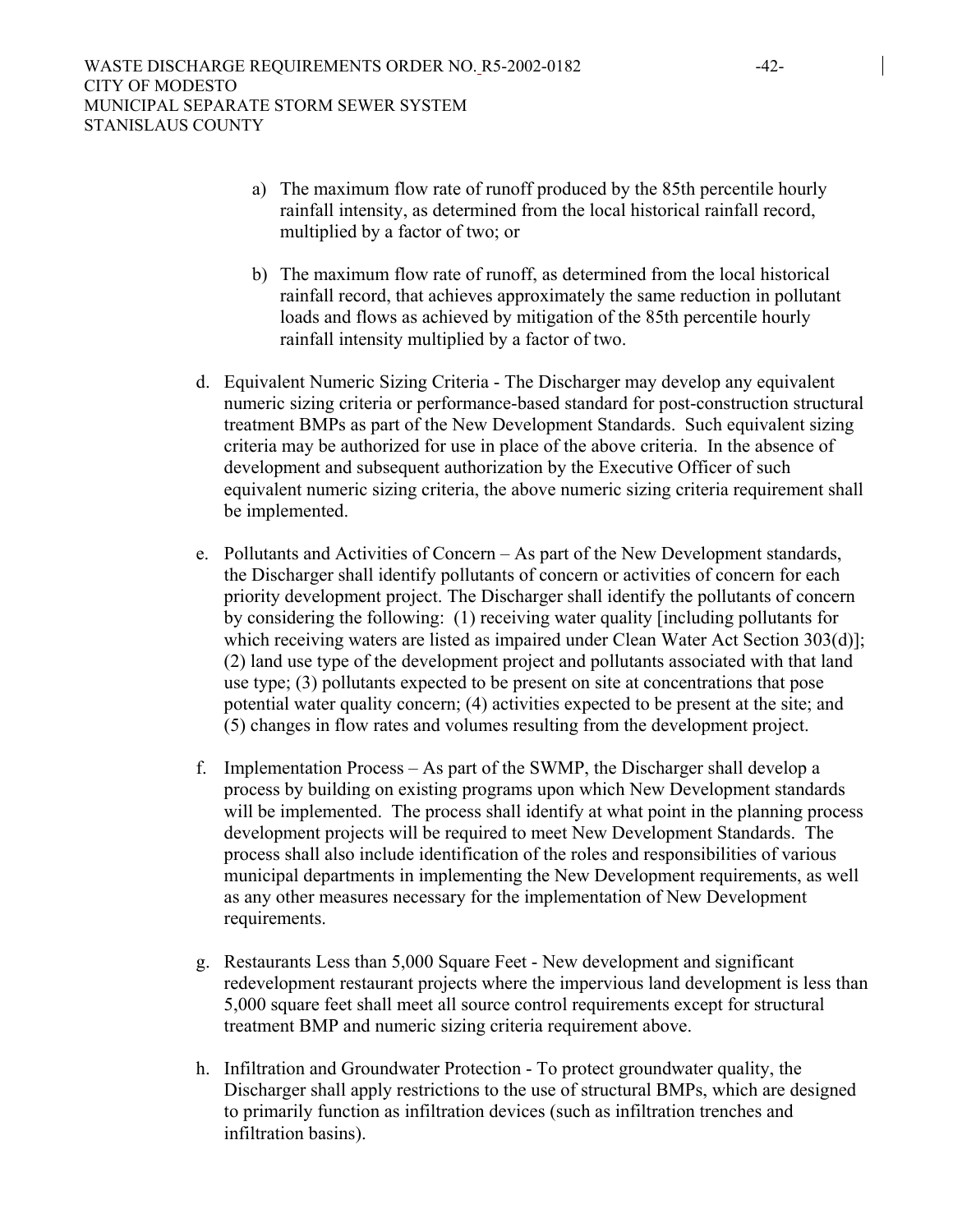- i. Downstream Erosion as part of the Development Standards, the Discharger shall update any existing criteria for new development and significant redevelopment to ensure that discharges from design storms as defined by the Discharger maintain or reduce pre-development downstream erosion and protect stream habitat. At a minimum, criteria shall be developed to control peak storm water discharge rates and velocities in order to maintain or reduce pre-development downstream erosion and protect stream habitat.
- j. Regional Storm Water Management Program –The Discharger is encouraged to seek regional and/or watershed management programs that address runoff from new development and significant re-development. Such regional/watershed programs may be substituted in whole for individual priority project structural controls.

#### 21. **Maintenance Agreement and Transfer**

The Discharger shall require that all developments subject to Development Standards and site specific plan requirements provide verification of maintenance provisions for Structural and Treatment Control BMPs, including but not limited to legal agreements, covenants, California Environmental Quality Act (CEQA) mitigation requirements, and or conditional use permits. Verification at a minimum shall include:

- a. The developer's signed statement accepting responsibility for maintenance until the responsibility is legally transferred; and either
- b. A signed statement from the public entity assuming responsibility for Structural or Treatment Control BMP maintenance and that it meets all local agency design standards; or
- c. Written conditions in the sales or lease agreement, which requires the recipient to assume responsibility for maintenance and conduct a maintenance inspection at least once a year; or
- d. Written text in project conditions, covenants and restrictions for residential properties assigning maintenance responsibilities to the Home Owners Association for maintenance of the Structural and Treatment Control BMPs; or
- e. Any other legally enforceable agreement that assigns responsibility for the maintenance of post-construction Structural or Treatment Control BMPs.

# 22. **California Environmental Quality Act (CEQA) Document Update**

The Discharger shall incorporate into its CEQA process, with immediate effect, procedures for considering potential storm water quality impacts and providing for appropriate mitigation when preparing and reviewing CEQA documents. The procedures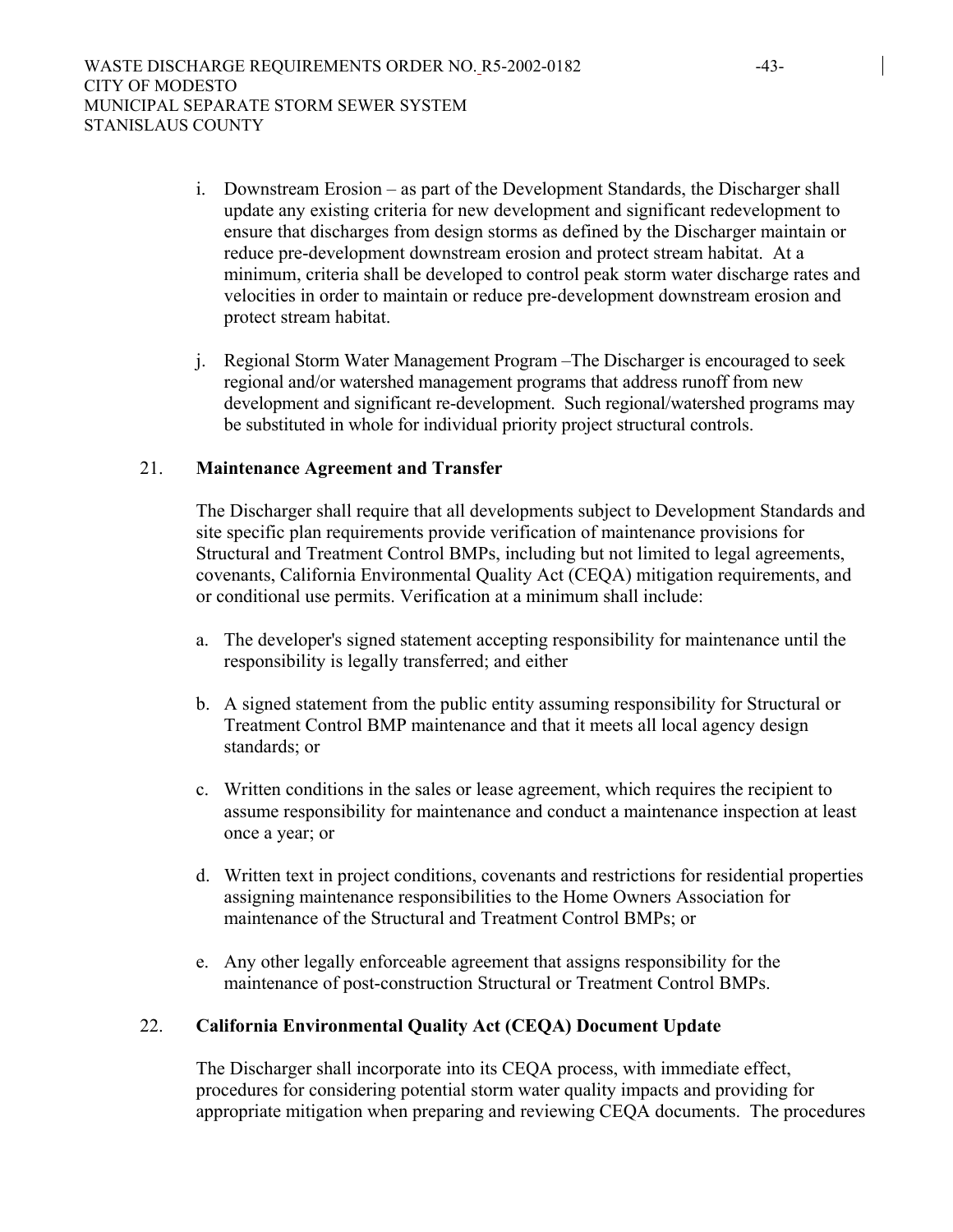shall require consideration of the following:

- a. Potential impact of project construction on storm water runoff;
- b. Potential impact of project post-construction activity on storm water runoff;
- c. Potential for discharge of storm water from areas from material storage, vehicle or equipment fueling, vehicle or equipment maintenance (including washing), waste handling, hazardous materials handling or storage, delivery areas or loading docks, or other outdoor work areas;
- d. Potential for discharge of storm water to impair the beneficial uses of the receiving waters or areas that provide water quality benefit;
- e. Potential for the discharge of storm water to cause significant harm on the biological integrity of the waterways and water bodies;
- f. Potential for significant changes in the flow velocity or volume of storm water runoff that can cause environmental harm; and
- g. Potential for significant increases in erosion of the project site or surrounding areas.

### 23. **General Plan Update**

- a. The Discharger shall amend, revise, or update its General Plan to include watershed and storm water quality and quantity management considerations and policies when any of the following General Plan elements are updated or amended: (i) Land Use, (ii) Housing, (iii) Conservation, and (iv) Open Space.
- b. The Discharger shall provide the Regional Board with the draft amendment or revision when a listed General Plan element or the General Plan is noticed for comment in accordance with California Government Code § 65350 *et seq*.

### 24. **Targeted Employee Training**

The Discharger shall train its employees in targeted positions (whose jobs or activities are engaged in development planning) regarding the development planning requirements on an annual basis beginning no later than **1 April 2003**, and more frequently if necessary.

### 25. **Developer Technical Guidance and Information**

- a. The Discharger shall develop and make available to the developer community Development Standards (development planning) guidelines.
- b. By **1 April 2004**, the Discharger shall issue a technical manual for the siting and design of BMPs for the development community in the Modesto Area. The technical manual may be adapted from the revised California Storm Water Quality Task Force Best Management Practices Handbooks scheduled for publication in January 2003. The technical manual shall at a minimum include:
	- i Treatment Control BMPs based on flow-based and volumetric water quality design criteria for the purposes of consistency in the Modesto Area;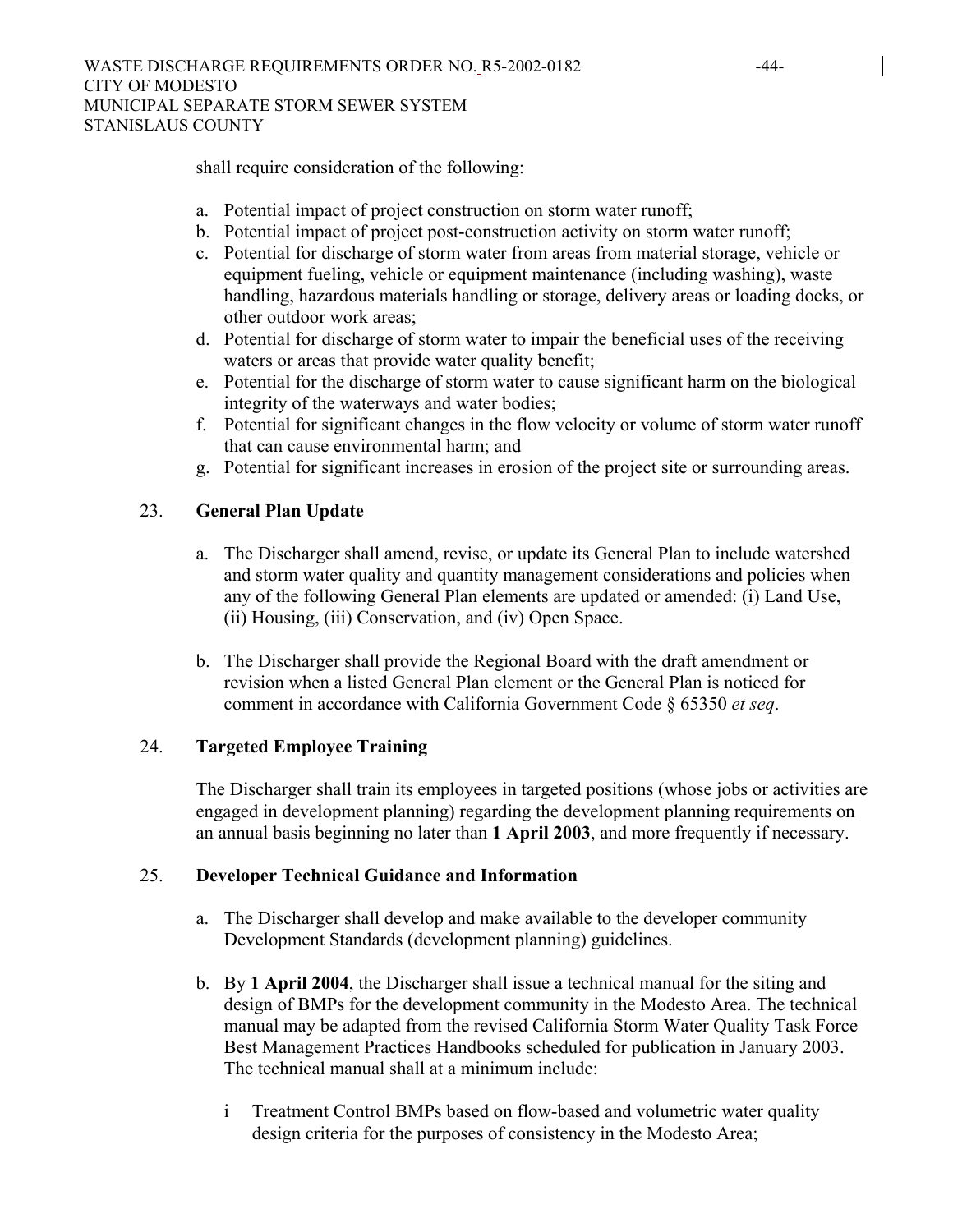- ii Peak Flow Control criteria to control peak discharge rates, velocities and duration;
- iii Expected pollutant removal performance ranges obtained from national databases, technical reports and the scientific literature; and
- iv Maintenance considerations.

#### **Water Quality Based Control Programs**

- 26. **Water Quality-Based Requirements for Specific Pollutants of Concern:** The Discharger shall implement control programs for pollutants that have the reasonable potential to cause or contribute to exceedances of water quality standards. These control programs shall include the following:
	- a. **Control Program for Pesticides:** To address pesticide impairment of urban streams, the Discharger shall implement a pesticide toxicity control plan (Pesticide Plan) that addresses their own use of pesticides including diazinon, chlorpyrifos, and the use of such pesticides by other sources within their jurisdictions. The Discharger may address this requirement by building upon prior submissions to the Regional Board.
	- b. **Pesticide Use by Discharger:** The Pesticide Plan shall include a program to quantitatively identify pesticide use by preparing a periodically updated inventory of pesticides used by all internal departments, divisions, and other operational units. The Pesticide Plan shall include implementing actions to replace pesticide use (especially diazinon use) with less toxic alternatives. The Discharger shall adopt and implement policies, procedures, and/or ordinances requiring the minimization of pesticide use and the use of Integrated Pest Management (IPM) techniques in operations. The Discharger shall ensure that all municipal employees who apply pesticides receive annual training and are under the supervision of a certified pesticide applicator. The training shall address proper use and disposal of such pesticides, and less toxic methods of pest prevention and control, including IPM. The Pesticide Plan shall also be subject to updating via the Discharger's continuous improvement process.
	- c. **Other Pesticide Sources:** To address other pesticide users within the Discharger's jurisdiction, the Pesticide Plan shall include the following elements:
		- i. Public education and outreach programs. Such programs shall be designed for residential and commercial pesticide users and pest control operators. These programs shall be developed in coordination with the County Agriculture Extension Service and shall provide targeted information concerning proper pesticide use and disposal, potential adverse impacts on water quality, and alternative, less toxic methods of pest prevention and control, including IPM. These programs shall also target pesticide retailers to encourage the sale of less toxic alternatives and to facilitate point-of-sale public outreach efforts. These programs may also recognize local less toxic pest management practitioners.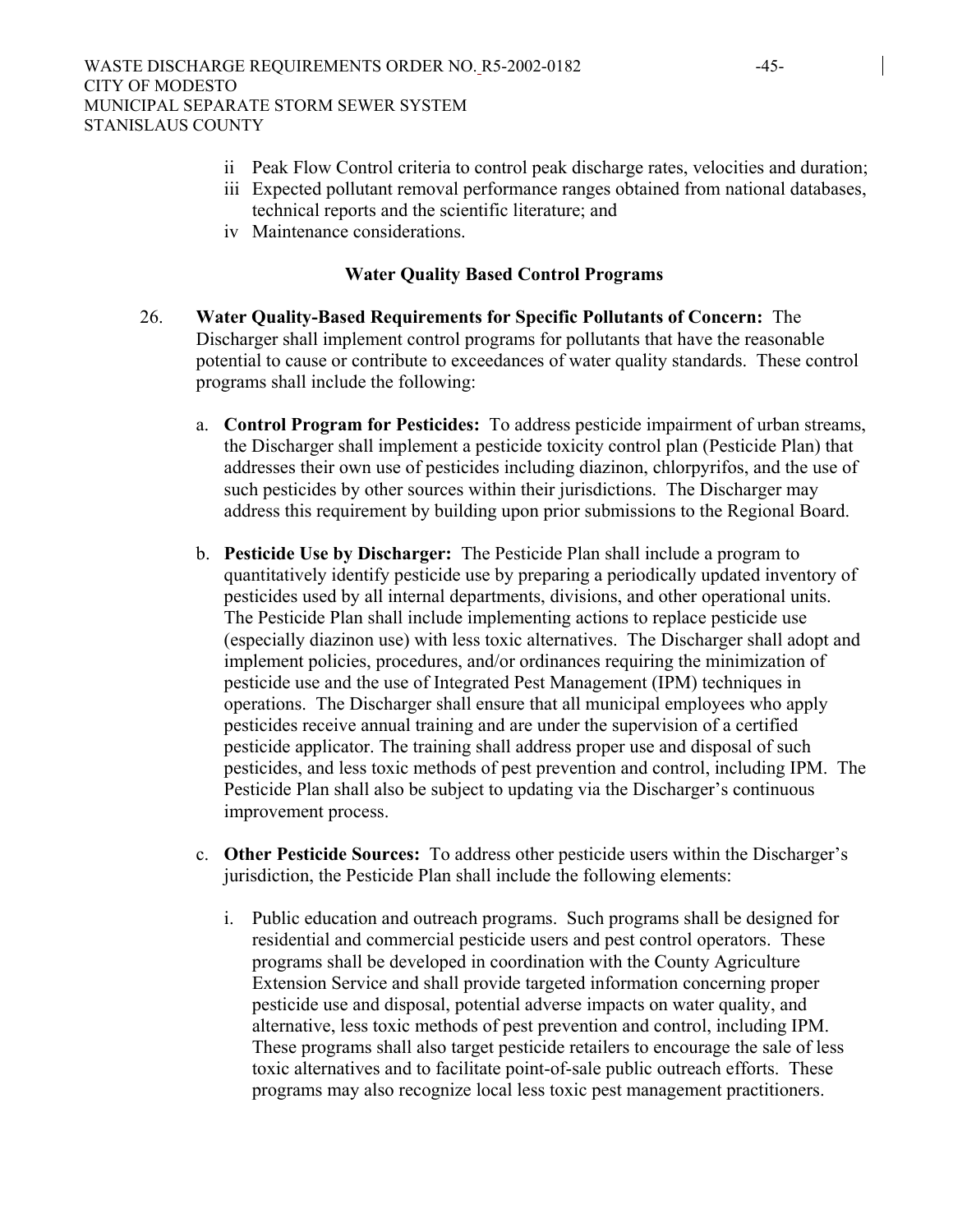- ii. Mechanisms to discourage pesticide use at new development sites. Such mechanisms shall encourage the consideration of pest-resistant landscaping and design features, and incorporation of storm water source control and treatment control BMPs in the design, landscaping of proposed development projects.
- iii. Coordination with household hazardous waste collection agencies. The Discharger shall support, enhance, and help publicize programs for proper pesticide disposal.
- iv. The Pesticide Plan shall include a schedule for implementation and a mechanism for reviewing and amending the plan, as necessary, in subsequent years. The Pesticide Plan shall be submitted to the Executive Officer by 1 April 2003.
- v. The Discharger shall submit to the Executive Officer, by **1 April 2004**, the Pesticide Plan as part of the FY 2004-2005 Annual Work Plan. The Pesticide Plan shall include a schedule for implementation and assessment. In addition, the Discharger shall distribute the Pesticide Plan to interested parties for a 30-day review period. Interested parties may send comments on the Pesticide Plan to the Executive Officer during this period. At the conclusion of the review period, the Executive Officer will consider any comments along with the proposed plan. The Executive Officer may accept or reject the proposed plan, or schedule it for a hearing before the Regional Board. In any case, Regional Board staff will provide (1) a response to any objection to approval of the Pesticide Plan, or (2) comments to the Discharger if the Pesticide Plan is rejected.
- d. **Other Pesticide Activities:** The Discharger shall work with the pesticide control stakeholders and other municipal storm water management agencies to assess which pesticide products and uses pose less risk to surface water quality. The Discharger shall also work with the Regional Board and other agencies in developing a TMDL for pesticides in impaired urban creeks and other tributaries to the Tuolumne River. The Discharger will participate in stakeholder forums to assist the Regional Board in completing the TMDL.
- 27. **Characterization Report:** By **1 September 2003** the Discharger shall evaluate and prioritize the constituents in its discharge and develop work plan(s) for constituents determined to be constituents of concern. This report shall consider and expand on the previous effort by the Discharger to develop a list of constituents of concern and constituents of interest. The report shall include the following:
	- a. Characterization of storm water discharges from representative drainage areas.
	- b. Prioritization of the constituents found in storm water discharges. The prioritization shall consider the following:
		- i. Constituents listed as causing impairment in the San Joaquin River and Lower Tuolumne River and present in the Discharge.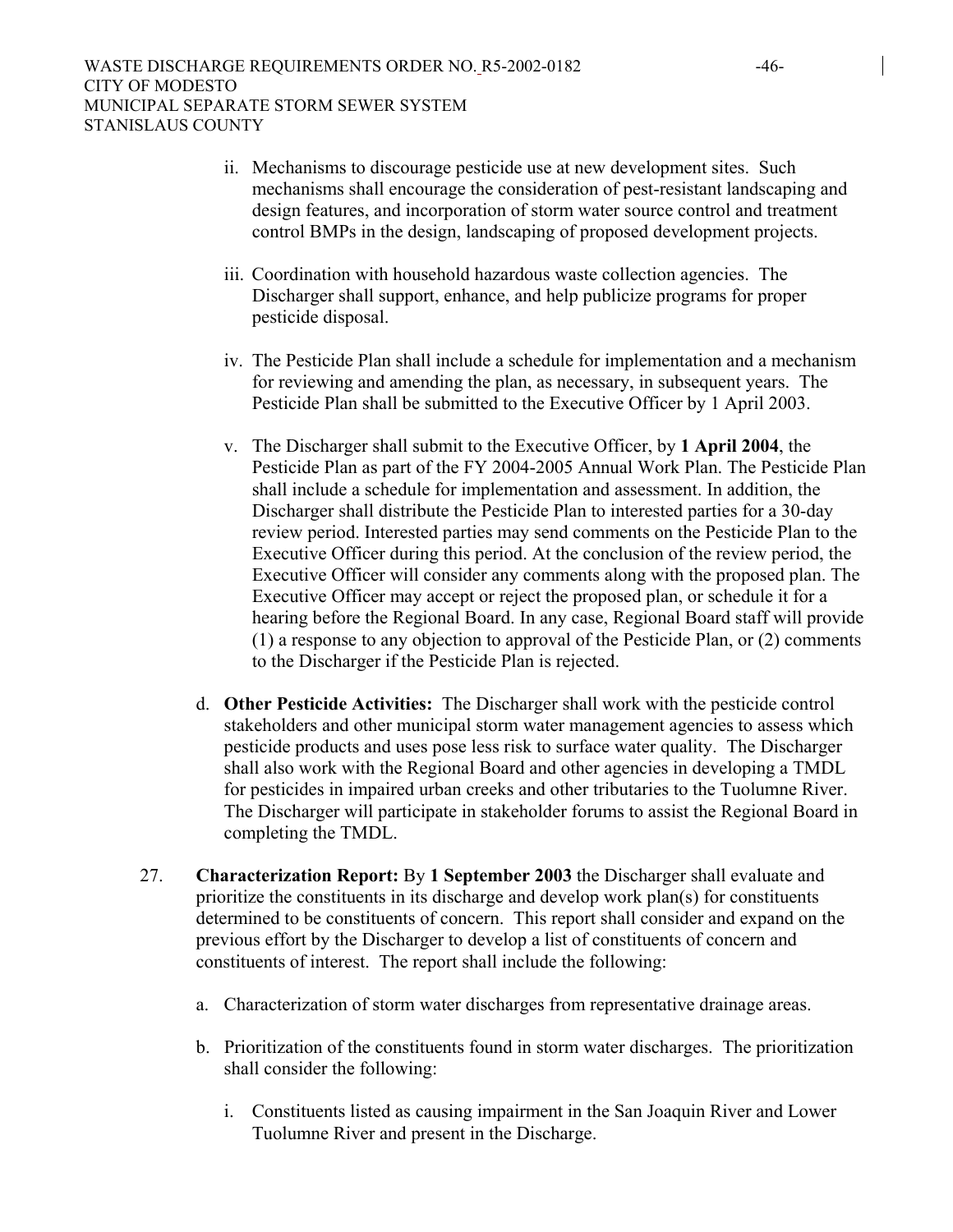- ii. Constituents causing toxicity in urban runoff or local receiving waters.
- iii. Pollutants identified in urban runoff that may cause or contribute to exceedances of water quality standards in the Central Valley Region Water Quality Control Plan (Basin Plan) and California Toxic Rules.
- iv. Issues of significant public or regulatory concern.
- v. Controllability of urban runoff constituents through implementation of available control practices.
- c. Identify sources of the constituents determined to be constituents of concern. This effort will include identifying controllable and non-controllable sources (including aerial deposition) of the constituent.
- d. Development of work plans for controlling constituents of concern. The work plans shall evaluate the effectiveness of BMPs currently being implemented and additional BMPs that may be implemented to prevent or reduce the constituents of concern. The evaluation shall consider capital and operation costs, technical feasibility, regulatory limitations, and other consideration identified by the Discharger. The work plans shall also identify institutional needs, including policies, procedures, and/or ordinances, for addressing the constituents of concern. If applicable, the work plans shall identify stakeholder opportunities for the Discharger to pursue in addressing the constituents of concern.

### **Additional Requirements**

- 28. This Order may be modified, or alternatively, revoked or reissued, prior to the expiration date as follows: a) to address significant changed conditions identified in the technical reports required by the Regional Board which were unknown at the time of the issuance of this Order; b) to incorporate applicable requirements of statewide water quality control plans adopted by the State Board or amendments to the Basin Plan approved by the State Board; or c) to comply with any applicable requirements, guidelines, or regulations issued or approved under Section 402(p) of the CWA, if the requirement, guideline, or regulation so issued or approved contains different conditions or additional requirements not provided for in this Order. The Order as modified or reissued under this paragraph shall also contain any other requirement of the CWA when applicable.
- 29. The Discharger shall comply with all applicable items of the "Standard Provisions and monitoring Requirements for Waste Discharge Requirements (NPDES)," dated 1 March 1991, which are part of this Order. This attachment and its individual paragraphs are referred to as "Standard Provisions."
- 30. This Order expires on **1 October 2007**. The Discharger must file a Report of Waste Discharge in accordance with Title 23, California Code of Regulations, not later than 180